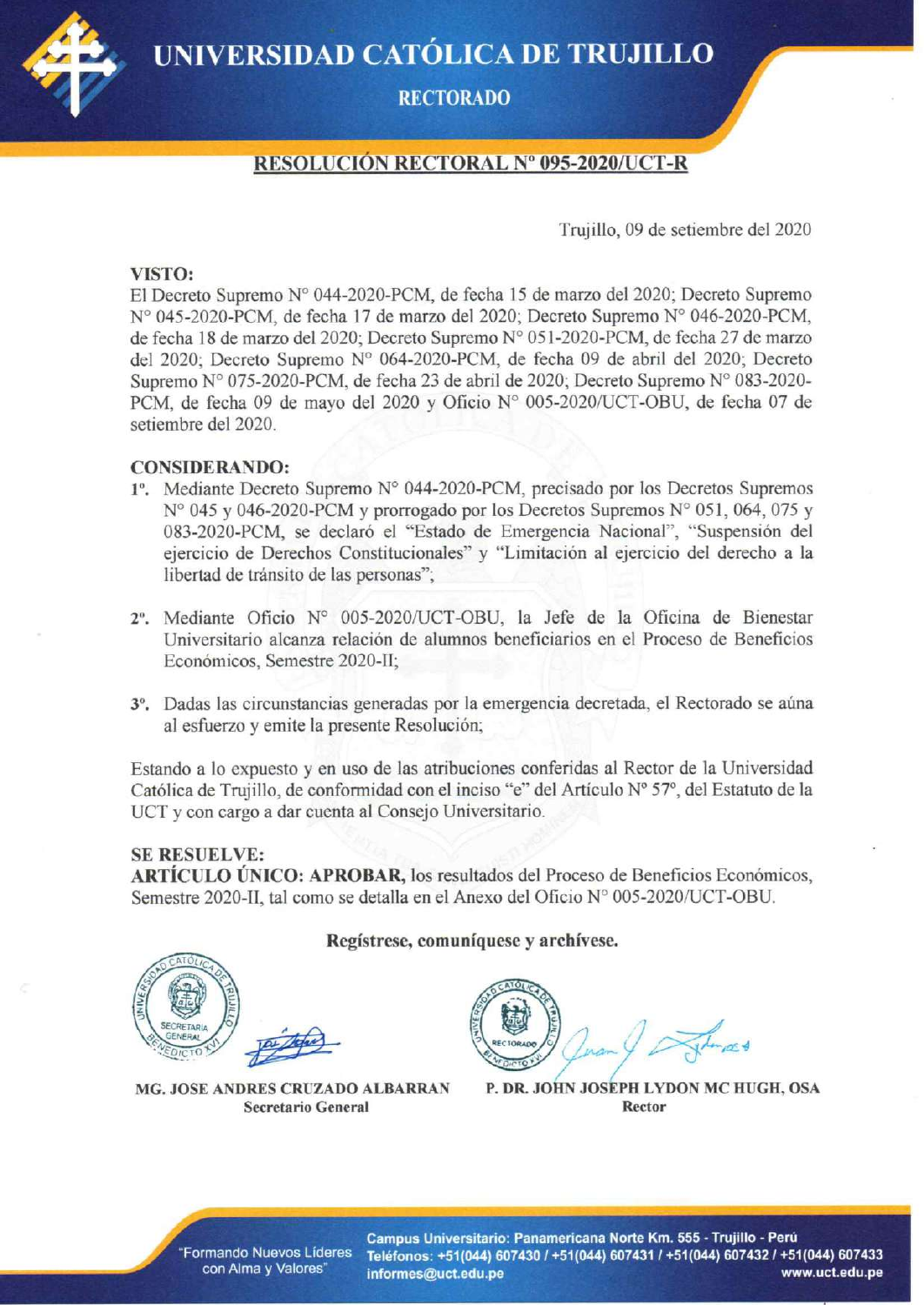# "AÑO DE LA UNIVERSALIZACIÓN DE LA SALUD"

Trujillo, 07 de Setiembre del 2020.

# Oficio Nº 005 - 2020/UCT-OBU

Señor: RV. PADRE Jhon Joseph Lydon Mc Hugh. Rector de la Universidad Católica de Trujillo. Presente.-

Asunto: ALCANZA RELACIÓN DE ALUMNOS BENEFICIADOS EN EL PROCESO DE BECAS SEMESTRE 2020 II De mi especial consideración:

Por medio del presente reciba mi más cordial saludo desde la Oficina de Bienestar Universitario.

El motivo es alcanzar a su Despacho la relación de alumnos beneficiados en el Proceso de Beneficios del Semestre 2020 II, el mismo que está sujeto a las normas del Reglamento de Becas aprobado el 16 de noviembre del año 2017, a fin de que se proceda con las formalidades administrativas correspondientes.

El proceso se inició el lunes 10 de agosto, concluyendo el sábado 29 de agosto 2020.

Sin otro particular, agradezco por anticipado la atención que se sirva brindar al presente.

Atentamente,

Lic. Diana Otazú Reyna Jefe (e) Oficina de Blenestar Universitario

Adjunto: Relación de alumnos beneficiados en Proceso de Becas del Semestre 2020 II.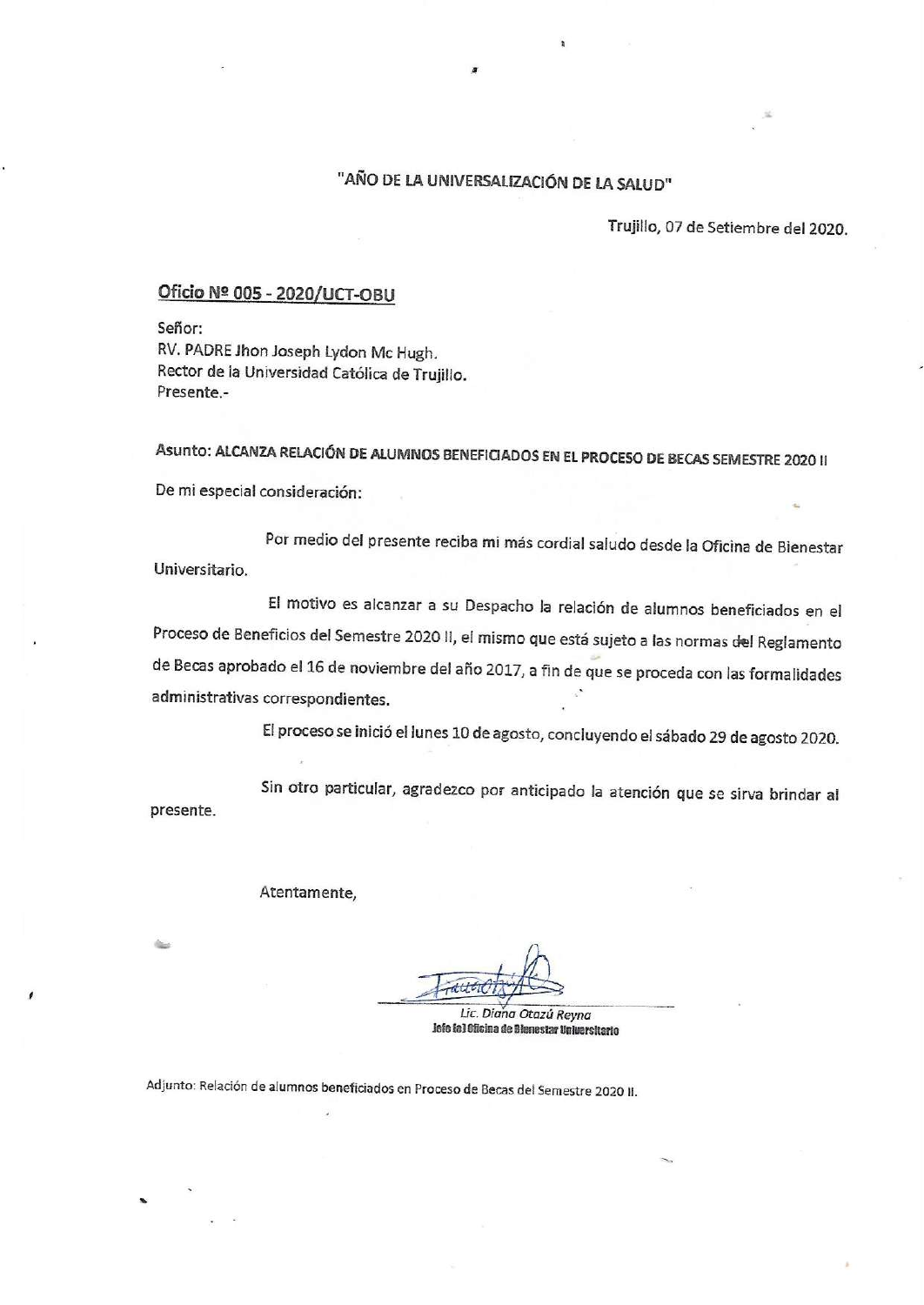| <b>RESULTADOS PROCESO DE BENEFICIOS 2020-2</b> |  |
|------------------------------------------------|--|
| <b>CUADRO RESUMEN</b>                          |  |

| <b>TIPO DE BENEFICIOS</b>           | <b>MINIMO DESC.</b> |            | <b>MAXIMO DESCUENTO</b> |                          |     |     |     |          |                      |
|-------------------------------------|---------------------|------------|-------------------------|--------------------------|-----|-----|-----|----------|----------------------|
|                                     | 13%                 | <b>14%</b> | 19%                     | 24%                      | 27% | 40% |     | 47% 100% | <b>Total general</b> |
|                                     |                     |            | <b>TIPO A</b>           |                          |     |     |     |          |                      |
| A-1: APTITUD ACADÉMICA              |                     |            |                         |                          | 193 | 114 | 169 |          | 476                  |
| A-2: PRIMER PUESTO DE CARRERA       |                     |            |                         |                          |     |     | 2   |          | 8 <sup>2</sup>       |
| A-3: ALTO REND. ACADÉMICO           |                     |            |                         |                          | 110 | 117 | 207 |          | 434                  |
| A-6: DISCAPACIDAD FÍSICA            |                     |            |                         |                          |     |     |     |          | 2                    |
| A-7: CONVENIOS                      |                     |            |                         |                          |     | 3   | 5   |          | $\vert 9 \vert$      |
|                                     |                     |            | <b>TIPO B</b>           |                          |     |     |     |          |                      |
| <b>B: BAJOS RECURSOS ECONÓMICOS</b> | 12                  |            | 9                       | 11                       |     |     | 3   |          | 37                   |
|                                     |                     |            |                         | <b>OTRAS MODALIDADES</b> |     |     |     |          |                      |
| <b>FAM. SACERDOTE</b>               |                     |            |                         |                          |     |     |     |          | $\vert 4 \vert$      |
| <b>FAM. TRABAJADOR</b>              |                     |            |                         |                          |     |     | 5   |          | 7                    |
| <b>HERMANOS</b>                     | 2                   |            | 2                       |                          | 6   | 9   | 12  |          | 31                   |
| <b>ORFANDAD</b>                     |                     |            |                         |                          |     | 4   | 5   |          | 11                   |
| <b>Total general</b>                | 14                  |            | 11                      | 11                       | 320 | 251 | 410 |          | 1019                 |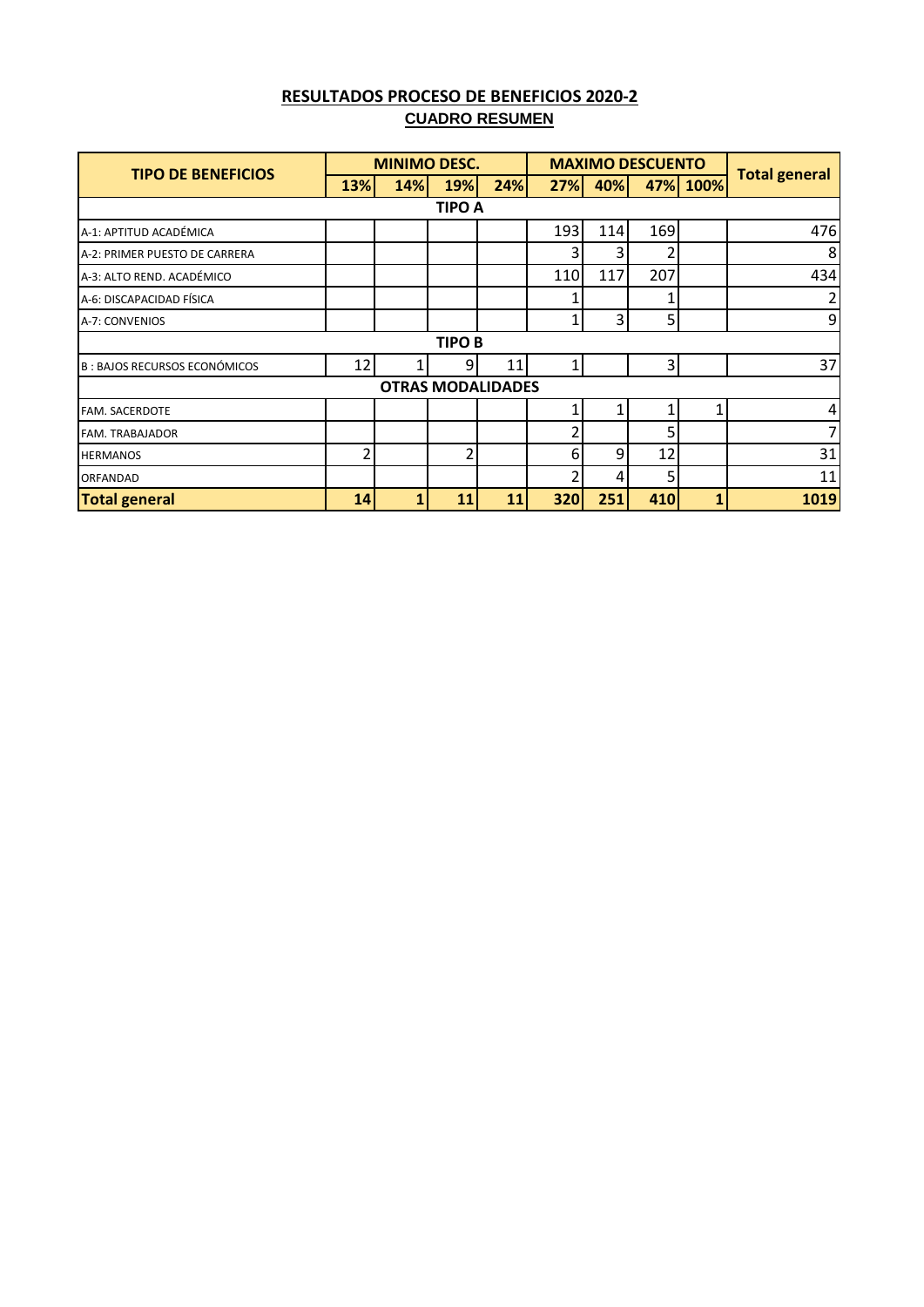| $N^{\circ}$    | <b>APELLIDOS Y NOMBRES</b>               | <b>CARRERA</b>              | <b>CICLO</b>   | <b>TIPO DE BENEF.</b> | <b>BENEFICIO</b> |
|----------------|------------------------------------------|-----------------------------|----------------|-----------------------|------------------|
| $\mathbf{1}$   | ABANTO ESCOBAR MARICIELO ROCIO           | CIENCIAS DE LA COMUNICACIÓN | Ш              | A-1                   | 40%              |
| $\overline{2}$ | ABANTO SANCHEZ MARICIELO ELISABET        | DERECHO                     | $\mathbf{I}$   | $A-1$                 | 40%              |
| 3              | AGREDA ALVARADO YULEICI LEONELA          | EDUCACIÓN INICIAL           | Ш              | $A-1$                 | 27%              |
| 4              | AGUILAR AZABACHE ANAIS ALDANA            | PSICOLOGÍA                  | $\mathbf{I}$   | A-1                   | 47%              |
| 5              | AGUILAR BALAREZO ANGELA NICOLE           | <b>DERECHO</b>              | $\mathbf{II}$  | $A-1$                 | 40%              |
| 6              | AGUILAR BALAREZO SEBASTIAN AARON         | <b>DERECHO</b>              | Ш              | $A-1$                 | 40%              |
| $\overline{7}$ | AGUILAR GARCIA LISET                     | PSICOLOGÍA                  | $\mathbf{I}$   | $A-1$                 | 47%              |
| 8              | AGUIRRE ARAUJO SANTOS CRISTIAN           | ADMINISTRACIÓN              | Ш              | $A-1$                 | 47%              |
| 9              | AGUIRRE CARRANZA CLAUDIA ELIZABETH       | CONTABILIDAD                | Ш              | $A-1$                 | 40%              |
| 10             | AGUIRRE RODRIGUEZ JOSE ENRIQUE ALEJANDRO | INGENIERÍA INDUSTRIAL       | $\mathbf{I}$   | A-1                   | 27%              |
| 11             | ALAYO CHIGNE DANA MARYORI                | EDUCACIÓN ESPECIAL          | $\mathbf{II}$  | $A-1$                 | 27%              |
| 12             | ALBERCA FLORES YOCSI MIREYA              | <b>DERECHO</b>              | $\mathbf{I}$   | $A-1$                 | 40%              |
| 13             | ALEJOS AZAÑA NICOL EMELY                 | ADMINISTRACIÓN              | Ш              | $A-1$                 | 47%              |
| 14             | ALFARO LAZARO MARYORI LORENA             | ADMINISTRACIÓN              | Ш              | $A-1$                 | 47%              |
| 15             | ALFARO PAREDES SANDRA NOEMI              | PSICOLOGÍA                  | Ш              | $A-1$                 | 47%              |
| 16             | ALIPIO CASTILLO JOANNA HEEYDY            | DERECHO                     | Ш              | $A-1$                 | 40%              |
| 17             | ALTAMIRANO CONTRERAS JEANPIERE NICOLE    | INGENIERÍA INDUSTRIAL       | $\mathbf{I}$   | $A-1$                 | 27%              |
| 18             | ALVA BARRIGA MAYCOL ANDERSON             | INGENIERÍA AMBIENTAL        | J.             | $A-1$                 | 27%              |
| 19             | ALVA BUSTAMANTE YOYCI MELY               | EDUCACIÓN INICIAL           | $\mathbf{I}$   | $A-1$                 | 27%              |
| 20             | ALVA GARCIA ANA LUISA                    | EDUCACIÓN INICIAL           | $\mathbf{II}$  | $A-1$                 | 27%              |
| 21             | ALVA QUISPE DIEGO FERNANDO               | <b>DERECHO</b>              | Ш              | A-1                   | 40%              |
| 22             | ALVARADO ESPARZA JOSE FABIAN             | PSICOLOGÍA                  | $\mathbf{H}$   | A-1                   | 47%              |
| 23             | ALVARADO RODRIGUEZ FRANCISCO JAVIER      | INGENIERÍA CIVIL            | $\mathbf{I}$   | $A-1$                 | 27%              |
| 24             | ALVARADO VARGAS DORIS MARIANA            | ADMINISTRACIÓN              | Ш              | $A-1$                 | 47%              |
| 25             | ALVAREZ HUAYLLA JESSICA YSABEL           | ADMINISTRACIÓN              | $\mathbf{I}$   | $A-1$                 | 47%              |
| 26             | ALVAREZ UGAZ ROSMERY GERALDINE           | EDUCACIÓN INICIAL           | Ш              | $A-1$                 | 27%              |
| 27             | AMAYA CRUZ CLAUDIA                       | PSICOLOGÍA                  | Ш              | $A-1$                 | 47%              |
| 28             | ANAYA SOTELO JOSE ANTONIO                | PSICOLOGIA                  | $\mathbf{I}$   | $A-1$                 | 47%              |
| 29             | ANCACHI LIMACHI EDWIN RUBEN              | <b>DERECHO</b>              | $\overline{1}$ | $A-1$                 | 40%              |
| 30             | ANDRADE AGUILAR ARIANA AURORA            | PSICOLOGÍA                  | J.             | $A-1$                 | 47%              |
| 31             | ANGEL ROJAS MARIA ELIZABETH              | CONTABILIDAD                | Ш              | $A-1$                 | 40%              |
| 32             | ANTICONA LOZANO NAYELY YAJAIRA           | ADMINISTRACIÓN              | $\mathbf{I}$   | $A-1$                 | 47%              |
| 33             | ANTICONA RIOS FERLY ELICIA               | CONTABILIDAD                | $\mathbf{I}$   | A-1                   | 40%              |
| 34             | APAZA TRUJILLO JHONATAN VALENTIN         | ADMINISTRACIÓN              | $\rm{II}$      | A-1                   | 47%              |
| 35             | AQUINO CASTILLO JOSE DANIEL VICTOR       | CONTABILIDAD                | Ш              | $A-1$                 | 40%              |
| 36             | ARANDA NUÑEZ MARIA PAZ                   | PSICOLOGÍA                  | $\mathbf{I}$   | $A-1$                 | 47%              |
| 37             | ARAUJO CARRERA LUIS FERNANDO             | INGENIERÍA CIVIL            | $\mathbf{I}$   | $A-1$                 | 27%              |
| 38             | ARAUJO SATALAYA LUZ LILIANA              | EDUCACIÓN INICIAL           | $\mathbf{I}$   | $A-1$                 | 27%              |
| 39             | ARICA HOYOS JOSE MANUEL                  | INGENIERÍA INDUSTRIAL       | $\mathbf{I}$   | A-1                   | 27%              |
| 40             | ARIZOLA RODRÍGUEZ STEPHANIE ANGELINE     | INGENIERÍA INDUSTRIAL       | $\mathbf{I}$   | $A-1$                 | 27%              |
| 41             | ASAVACHE DIAZ JOSSY CAROLINA             | INGENIERÍA INDUSTRIAL       | Ш              | $A-1$                 | 27%              |
| 42             | ASMAT CEDEÑO PERCY ALEX                  | INGENIERÍA CIVIL            | $\mathbf{I}$   | $A-1$                 | 27%              |

| N° | <b>APELLIDOS Y NOMBRES</b>             | <b>CARRERA</b>        | <b>CICLO</b> | <b>TIPO DE BENEF.</b> | <b>BENEFICIO</b> |
|----|----------------------------------------|-----------------------|--------------|-----------------------|------------------|
| 43 | ASMAT ESCALANTE VALESKA BETZABE        | INGENIERÍA INDUSTRIAL |              | $A-1$                 | 27%              |
| 44 | ASMAT FERREL STEPHANIE VALERIA         | <b>DERECHO</b>        |              | $A-1$                 | 40%              |
| 45 | ASMAT QUEYPO EDINSON WILLIAMS          | <b>DERECHO</b>        |              | $A-1$                 | 40%              |
| 46 | <b>ATALAYA CORNEJO WALTHER STEWART</b> | <b>CONTABILIDAD</b>   |              | A-1                   | 40%              |
| 47 | ATALAYA GUEVARA KEVIN JEANN PIEER      | <b>DERECHO</b>        |              | $A-1$                 | 40%              |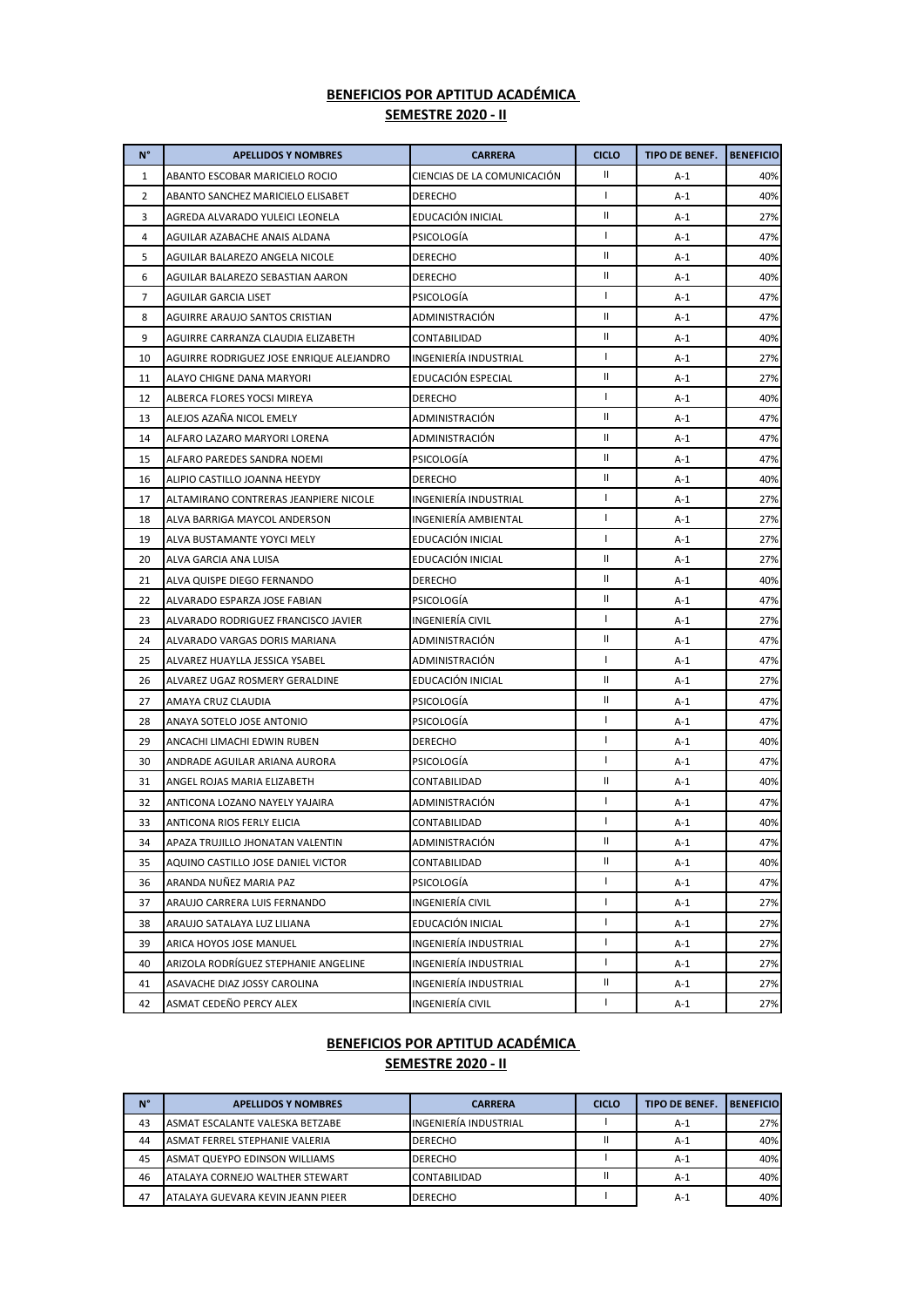| 48 | ATOCHE VIDAL LUIS EMILIO             | INGENIERÍA INDUSTRIAL       | $\mathbf{I}$  | $A-1$ | 27% |
|----|--------------------------------------|-----------------------------|---------------|-------|-----|
| 49 | AVALOS GRAOS MELISA ANALY            | ADMINISTRACIÓN              | $\mathbf{II}$ | $A-1$ | 47% |
| 50 | AVALOS JULIAN GULIANA SALOME         | <b>DERECHO</b>              | $\mathbf{II}$ | $A-1$ | 40% |
| 51 | <b>AVALOS VARAS ANIBAL</b>           | ADMINISTRACIÓN              | $\mathbf{I}$  | $A-1$ | 47% |
| 52 | AVILA ROJAS HEIDY YAJAIRA            | <b>DERECHO</b>              | Ш             | $A-1$ | 40% |
| 53 | AVILA VILLENA ANA YUDITH             | EDUCACIÓN INICIAL           | $\mathbf{II}$ | $A-1$ | 27% |
| 54 | AYALA AGURTO KARIN MATILDE           | PSICOLOGÍA                  | $\mathbf{I}$  | $A-1$ | 47% |
| 55 | AZABACHE MARTINEZ EDUARDO CARLOS     | INGENIERÍA CIVIL            | Ш             | $A-1$ | 27% |
| 56 | AZABACHE RAMIREZ LUIS ANGEL          | <b>DERECHO</b>              | $\mathbf{I}$  | $A-1$ | 40% |
| 57 | AZABACHE TOLENTINO DENISSE ALEXANDRA | PSICOLOGÍA                  | $\mathbf{I}$  | $A-1$ | 47% |
| 58 | BALLENA VARGAS NATALIA LISBETH       | ADMINISTRACIÓN              | $\mathbf{II}$ | $A-1$ | 47% |
| 59 | BALTAZAR ALTAMIRANO ANAYELY YAMELIN  | EDUCACIÓN INICIAL           | Ш             | $A-1$ | 27% |
| 60 | BAÑOS BOHÓRQUEZ SAMUEL               | INGENIERÍA AMBIENTAL        | $\mathbf{I}$  | $A-1$ | 27% |
| 61 | BARDALES ALFARO KATHERINE MAURA      | EDUCACIÓN INICIAL           | $\mathbf{I}$  | $A-1$ | 27% |
| 62 | BARRETO QUISPE JHAMELLY MARYCIELO    | EDUCACIÓN INICIAL           | Ш             | $A-1$ | 27% |
| 63 | BAZÁN GOÑAS JUAN JULIO               | INGENIERÍA CIVIL            | $\mathbf{II}$ | $A-1$ | 27% |
| 64 | BAZAN RAMOS ALEXANDER                | INGENIERÍA INDUSTRIAL       | Ш             | $A-1$ | 27% |
| 65 | BEJARANO PEREZ JHAZER DEEIBBID POOL  | INGENIERÍA DE MINAS         | $\mathbf{I}$  | $A-1$ | 27% |
| 66 | BERMUDEZ REYES TATIANA ALEXANDRA     | ADMINISTRACIÓN              | $\mathbf{I}$  | $A-1$ | 47% |
| 67 | BOADO CORDOVA JOSE MANUEL            | CIENCIAS DE LA COMUNICACIÓN | $\mathbf{I}$  | $A-1$ | 40% |
| 68 | BOLAÑOS MONZON TAMARA BRILLYTT       | <b>DERECHO</b>              | Ш             | $A-1$ | 40% |
| 69 | <b>BUENDIA FLORES FERDY YUL</b>      | INGENIERÍA DE MINAS         | Ш             | $A-1$ | 27% |
| 70 | CABRERA MAQUERA INAR FRANCISCO       | ADMINISTRACIÓN              | $\mathbf{I}$  | $A-1$ | 47% |
| 71 | CACERES MANZANO GRETHY               | <b>PSICOLOGÍA</b>           | $\mathbf{I}$  | $A-1$ | 47% |
| 72 | CALDERON PALACIOS XIMENA MILENE      | PSICOLOGÍA                  | Ш             | $A-1$ | 47% |
| 73 | CALDERON VARGAS YOSELIN SMITH        | INGENIERÍA INDUSTRIAL       | Ш             | $A-1$ | 27% |
| 74 | CAMAQUE SEGURA GIANCARLOS            | ADMINISTRACIÓN              | $\mathbf{I}$  | $A-1$ | 47% |
| 75 | CAMPO TANTAHUILLCA JHONY             | ADMINISTRACIÓN              | $\mathbf{I}$  | $A-1$ | 47% |
| 76 | CAMPOS ARTEAGA EVELYN MILAGROS       | ADMINISTRACIÓN              | $\mathbf{I}$  | $A-1$ | 47% |
| 77 | CAMPOS PEREZ ISAIAS NAHUM            | <b>DERECHO</b>              | $\mathbf{I}$  | $A-1$ | 40% |
| 78 | CAMPOS VASQUEZ VICTOR EBER           | INGENIERÍA AMBIENTAL        | $\mathbf{I}$  | $A-1$ | 27% |
| 79 | CANICELA LLANOS MATIAS ALEJANDRO     | INGENIERÍA INDUSTRIAL       | $\mathbf{I}$  | $A-1$ | 27% |
| 80 | CARBAJAL CASTAÑEDA JESSICA TALITA    | ADMINISTRACIÓN              | $\mathbf{I}$  | $A-1$ | 47% |
| 81 | CARHUARICRA GAVINO DAVID JONATAN     | ADMINISTRACIÓN              | $\mathbf{I}$  | $A-1$ | 47% |
| 82 | CARRASCAL NEGREROS SILVIA BEATRIZ    | CONTABILIDAD                | Ш             | $A-1$ | 40% |
| 83 | CARRASCO DIAZ OSWALDO JAVIER         | PSICOLOGÍA                  | $\mathbf{I}$  | $A-1$ | 47% |
| 84 | CARRERA CARRERA MARILYN              | EDUCACIÓN INICIAL           | $\mathbf{I}$  | $A-1$ | 27% |

| $N^{\circ}$ | <b>APELLIDOS Y NOMBRES</b>          | <b>CARRERA</b>        | <b>CICLO</b> | <b>TIPO DE BENEF.</b> | <b>BENEFICIO</b> |
|-------------|-------------------------------------|-----------------------|--------------|-----------------------|------------------|
| 85          | CARRERA TRUJILLO LESLY MARILYN      | INGENIERÍA AMBIENTAL  | Ш            | $A-1$                 | 27%              |
| 86          | CARRION SANCHEZ PAOLO ALESSANDRO    | INGENIERÍA INDUSTRIAL | Ш            | $A-1$                 | 27%              |
| 87          | CARUAPOMA COTRINA JHARAY NEREIDA    | INGENIERÍA DE MINAS   |              | $A-1$                 | 27%              |
| 88          | CASTAÑEDA ALFARO WILLIAM ENRIQUE    | EDUCACIÓN ESPECIAL    |              | $A-1$                 | 27%              |
| 89          | CASTILLA BERRIO ROCIO               | EDUCACIÓN INICIAL     |              | $A-1$                 | 27%              |
| 90          | CASTILLO ARROYO JERRY ISAUL         | ADMINISTRACIÓN        |              | $A-1$                 | 47%              |
| 91          | CASTILLO DIAZ GINA LORENA           | <b>PSICOLOGÍA</b>     | Ш            | $A-1$                 | 47%              |
| 92          | CASTILLO LUCERO FABRIZIO SEBASTIAN  | ADMINISTRACIÓN        |              | $A-1$                 | 47%              |
| 93          | CASTILLO PAREDES EVELYN AZUCENA     | EDUCACIÓN INICIAL     | Ш            | $A-1$                 | 27%              |
| 94          | CASTILLO SALVADOR YOSSETY GUIANELLA | ADMINISTRACIÓN        | $\mathbf{H}$ | $A-1$                 | 47%              |
| 95          | CASTILLO SANDOVAL JOSE MARIA        | INGENIERÍA DE MINAS   | Ш            | $A-1$                 | 27%              |
| 96          | CASTRO CHAVEZ LIZETH FATIMA         | <b>DERECHO</b>        | Ш            | $A-1$                 | 40%              |
| 97          | CASTRO HARO JOAN LEONARDO           | <b>PSICOLOGÍA</b>     |              | $A-1$                 | 47%              |
| 98          | CASTRO HARO MERCY DEL CARMEN        | ADMINISTRACIÓN        |              | $A-1$                 | 47%              |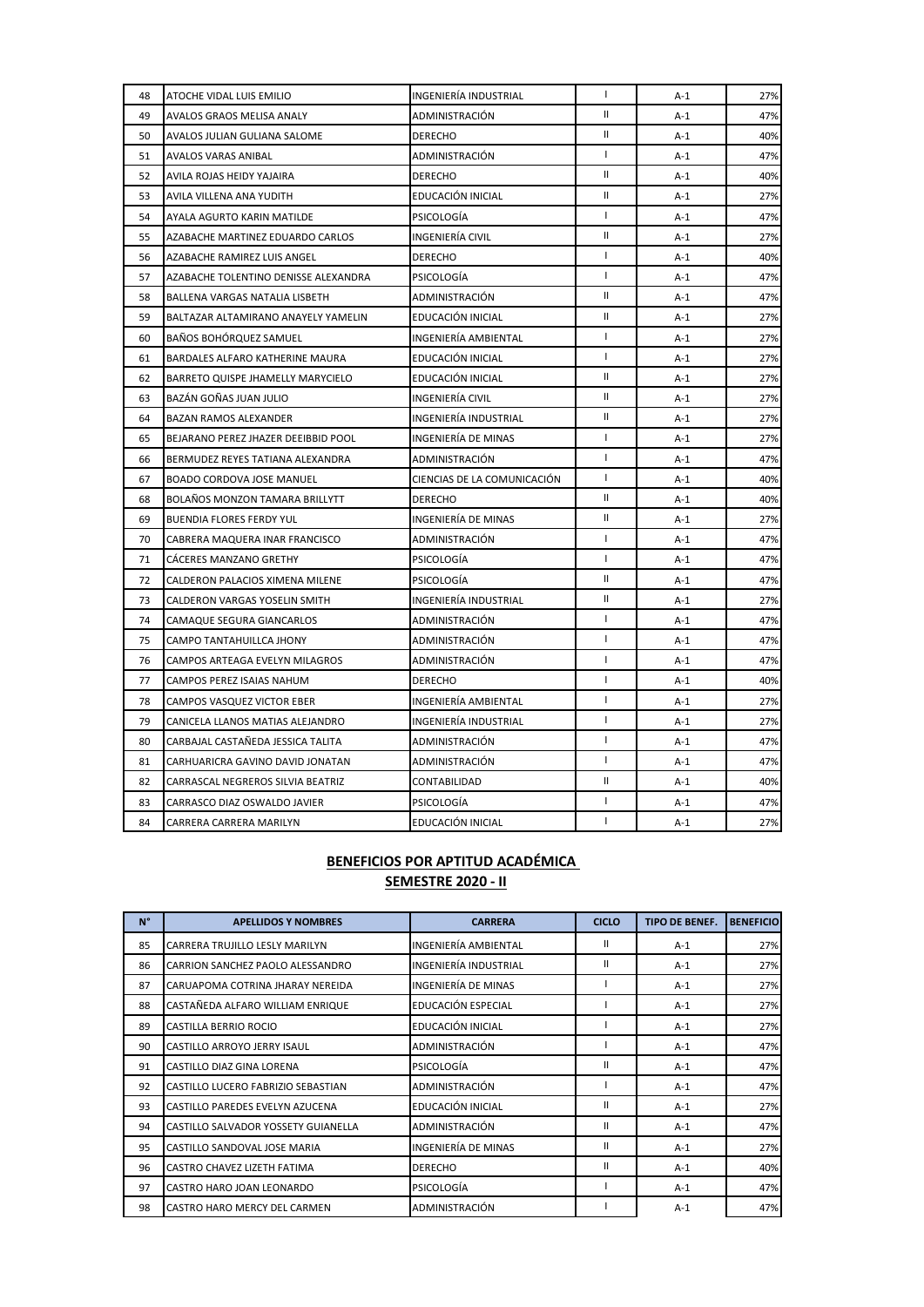| 99  | CATALAN BARRETO URI REBECA            | CONTABILIDAD                 | $\mathbf{II}$  | $A-1$ | 40% |
|-----|---------------------------------------|------------------------------|----------------|-------|-----|
| 100 | CAURINO BELTRAN NAYDELINE NICOLE      | ADMINISTRACIÓN               | $\mathbf{I}$   | $A-1$ | 47% |
| 101 | CAVERO CABALLERO GYANELA MARGARIA     | INGENIERÍA CIVIL             | $\blacksquare$ | $A-1$ | 27% |
| 102 | CEDEÑO MENDOZA VANESA YVETTE          | INGENIERÍA INDUSTRIAL        | $\mathbf{II}$  | $A-1$ | 27% |
| 103 | CEDRÓN JUÁREZ ROSA CARMEN VICTORIA    | <b>DERECHO</b>               | $\mathbf{I}$   | $A-1$ | 40% |
| 104 | CERDAN MEZA CARLA AGRIPINA            | EDUCACIÓN INICIAL            | $\mathbf{I}$   | $A-1$ | 27% |
| 105 | CERNA VEJARANO EVELYN MARITZA         | PSICOLOGÍA                   | $\mathbf{I}$   | $A-1$ | 47% |
| 106 | CERQUEIRA LAIZA VICTOR MANUEL         | INGENIERÍA DE MINAS          | $\mathbf{II}$  | $A-1$ | 27% |
| 107 | CESIAS ZAVALETA ROSA ANAGELY          | EDUCACIÓN INICIAL            | $\mathbf{II}$  | $A-1$ | 27% |
| 108 | CÉSPEDES SALAZAR CRISTINA ANTUANÉ     | INGENIERÍA INDUSTRIAL        | $\mathbf{I}$   | $A-1$ | 27% |
| 109 | CHACÓN VELÁSQUEZ ERIKA MILAGROS       | ADMINISTRACIÓN               | $\mathbf{I}$   | $A-1$ | 47% |
| 110 | CHAVEZ CULQUICHICON ANA MILAGROS      | CIENCIAS DE LA COMUNICACIÓN  | $\mathbf{II}$  | $A-1$ | 40% |
| 111 | CHÁVEZ LUNA VICTORIA ANDREA DE FÁTIMA | CONTABILIDAD                 | $\mathbf{I}$   | $A-1$ | 40% |
| 112 | CHIGUALA VERGARAY ROLANND GILBERTH'S  | <b>DERECHO</b>               | $\mathbf{I}$   | $A-1$ | 40% |
| 113 | CHINO MORA CINTYA MILAGROS            | EDUCACIÓN ESPECIAL           | $\mathbf{I}$   | $A-1$ | 27% |
| 114 | CHIRINOS VASQUEZ FABIANA DE JESUS     | EDUCACIÓN ESPECIAL           | $\mathbf{II}$  | $A-1$ | 27% |
| 115 | CHIRINOS VASQUEZ FABIANNIS DE JESUS   | EDUCACIÓN ESPECIAL           | $\mathbf{II}$  | $A-1$ | 27% |
| 116 | CHIROQUE CHAVEZ LESLIE ELIZABETH      | PSICOLOGÍA                   | $\mathbf{I}$   | $A-1$ | 47% |
| 117 | CHUNAS MEREJILDO KEILA ARACELI        | EDUCACIÓN INICIAL            | $\blacksquare$ | $A-1$ | 27% |
| 118 | CHUNGA SÁNCHEZ TERESITA DE JESÚS      | CIENCIAS DE LA COMUNICACIÓN  | $\mathbf{I}$   | $A-1$ | 40% |
| 119 | COAQUIRA BELLIDO SONIA                | ADMINISTRACIÓN               | $\mathbf{I}$   | $A-1$ | 47% |
| 120 | <b>CONDOR HONORIO ROYER</b>           | INGENIERÍA INDUSTRIAL        | $\mathbf{I}$   | $A-1$ | 27% |
| 121 | <b>CONTRERAS BLAS GERSON CLIVER</b>   | <b>INGENIERÍA INDUSTRIAL</b> | $\mathbf{II}$  | $A-1$ | 27% |
| 122 | CORCUERA ASMAT LESLY ESTEFANY         | EDUCACIÓN INICIAL            | $\mathbf{II}$  | $A-1$ | 27% |
| 123 | CORDERO APAZA BRYAN EDUARDO           | <b>DERECHO</b>               | Ш.             | $A-1$ | 40% |
| 124 | CORDOVA GARCIA LUZ KARINA             | CIENCIAS DE LA COMUNICACIÓN  | $\mathbf{I}$   | $A-1$ | 40% |
| 125 | CORDOVA PEREZ MARCELA YUDIT           | EDUCACIÓN INICIAL            | $\mathbf{I}$   | $A-1$ | 27% |

| $N^{\circ}$ | <b>APELLIDOS Y NOMBRES</b>              | <b>CARRERA</b>               | <b>CICLO</b>  | <b>TIPO DE BENEF.</b> | <b>BENEFICIO</b> |
|-------------|-----------------------------------------|------------------------------|---------------|-----------------------|------------------|
| 126         | CORNEJO CRUZ PAMELA PAOLA               | INGENIERÍA AMBIENTAL         | $\mathbf{II}$ | $A-1$                 | 27%              |
| 127         | <b>CORREA JIMENEZ HERMEL MARVIN</b>     | INGENIERÍA AMBIENTAL         | $\mathbf{II}$ | $A-1$                 | 27%              |
| 128         | CRISÓLOGO BEJARANO NICOLLE IBETH ESTHER | EDUCACIÓN INICIAL            | Т             | $A-1$                 | 27%              |
| 129         | <b>CRUZ AGUILAR ABEL JUNIOR</b>         | <b>DERECHO</b>               | Т             | $A-1$                 | 40%              |
| 130         | CRUZ ALCANTARA MARCOS JOEL              | <b>INGENIERÍA INDUSTRIAL</b> | $\mathbf{I}$  | $A-1$                 | 27%              |
| 131         | CRUZ MARTINEZ KARLA ARACELLY            | INGENIERÍA CIVIL             | I             | $A-1$                 | 27%              |
| 132         | <b>CUELLAR AYERVE JEYDI FLOR</b>        | PSICOLOGÍA                   | I             | $A-1$                 | 47%              |
| 133         | CUSQUISIVAN RIVERA MARICIELO YAMIRI     | ADMINISTRACIÓN               | Ш             | $A-1$                 | 47%              |
| 134         | DAMIAN SANCHEZ ISAAC BENNY              | <b>DERECHO</b>               | T             | $A-1$                 | 40%              |
| 135         | DE LA CRUZ QUISPE MARIA ELENA           | ADMINISTRACIÓN               | Ш             | $A-1$                 | 47%              |
| 136         | DE LA CRUZ VALDIVIEZO GEISER IVET       | EDUCACIÓN INICIAL            | $\mathbf{II}$ | $A-1$                 | 27%              |
| 137         | DELGADO ROJAS YATH BRAYAN               | <b>DERECHO</b>               | $\mathbf{II}$ | $A-1$                 | 40%              |
| 138         | DELGADO VERGARA ALAN JESUS              | <b>PSICOLOGÍA</b>            | $\mathbf{II}$ | $A-1$                 | 47%              |
| 139         | DEZA JACOBS KELLY ALEJANDRA             | PSICOLOGÍA                   | $\mathbf{II}$ | $A-1$                 | 47%              |
| 140         | DEZA PEREZ KATHYN MARILYN               | PSICOLOGÍA                   | $\mathbf{II}$ | $A-1$                 | 47%              |
| 141         | DIAZ BALTODANO ELIA NICOLD              | <b>DERECHO</b>               | $\mathbf{II}$ | $A-1$                 | 40%              |
| 142         | DIAZ GUILLEN MARILLISE JUANITA          | CONTABILIDAD                 | T             | $A-1$                 | 40%              |
| 143         | DIAZ PERALES MARIA REYNA                | EDUCACIÓN INICIAL            | $\mathbf{I}$  | $A-1$                 | 27%              |
| 144         | DIAZ SANCHEZ MIRNA ALEJANDRA            | PSICOLOGÍA                   | $\mathbf{II}$ | $A-1$                 | 47%              |
| 145         | DIONICIO TAPIA JOSE EMMANUEL            | INGENIERÍA CIVIL             | $\mathbf{II}$ | $A-1$                 | 27%              |
| 146         | ELLEN ROCHA GIANELLA BRIGITH            | EDUCACIÓN INICIAL            | $\mathbf{I}$  | $A-1$                 | 27%              |
| 147         | ESPINOLA VALENCIA SARITA ELIZABETH      | INGENIERÍA CIVIL             | $\mathbf{I}$  | $A-1$                 | 27%              |
| 148         | ESPINOZA MEDRANO HUBER ANIBAL           | PSICOLOGÍA                   | $\mathbf{I}$  | $A-1$                 | 47%              |
| 149         | ESQUIVEL QUEZADA ROXANA VICTORIA        | EDUCACIÓN INICIAL            | ı             | $A-1$                 | 27%              |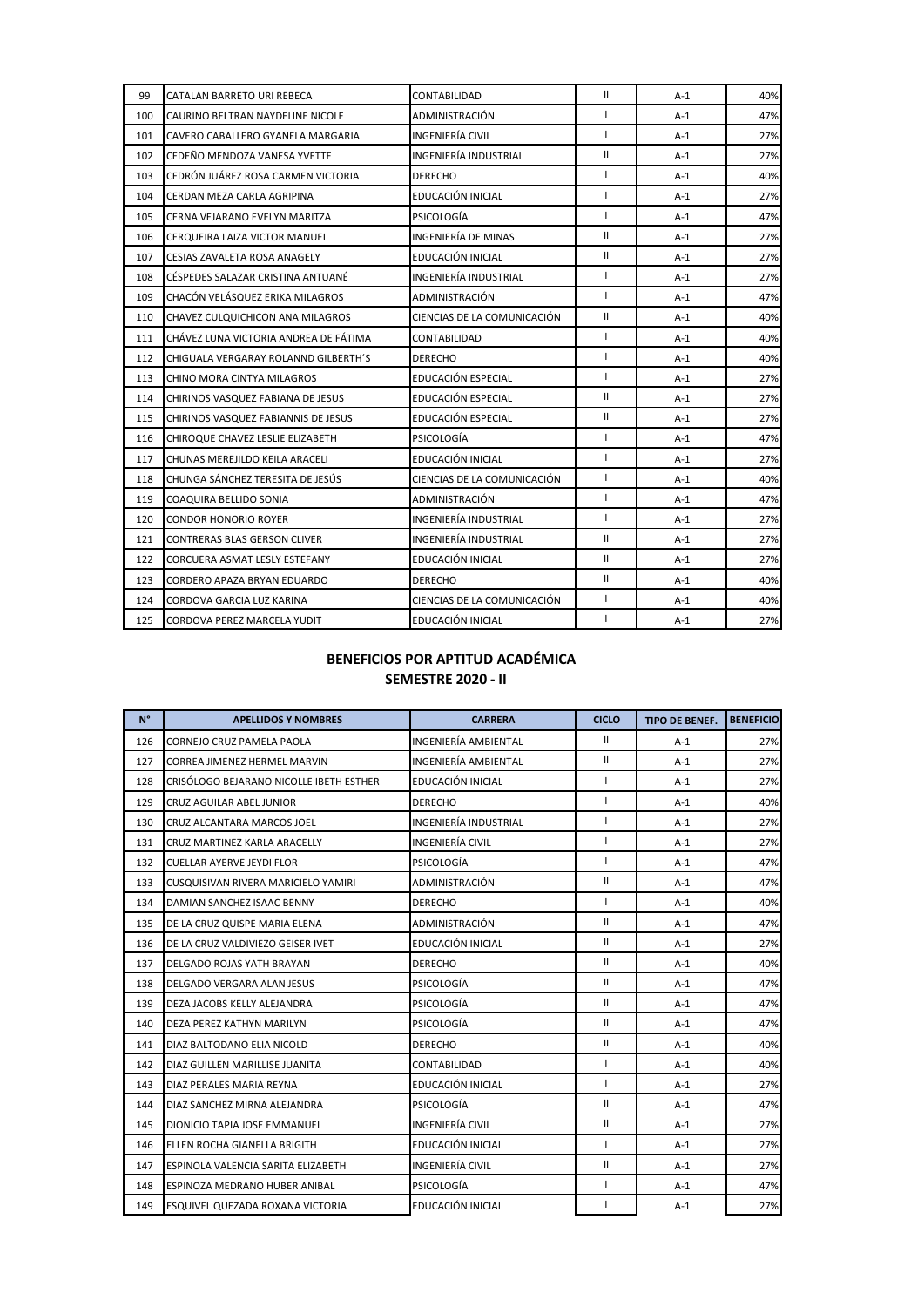| 150 | ESQUIVEL SALVATIERRA DIANA ALEXANDRA  | <b>DERECHO</b>        |              | $A-1$ | 40% |
|-----|---------------------------------------|-----------------------|--------------|-------|-----|
| 151 | <b>ESTRADA MINAURO ERICH FRED</b>     | INGENIERÍA CIVIL      |              | $A-1$ | 27% |
| 152 | FERNANDEZ ASMAT ADRIANA LUCIA         | EDUCACIÓN INICIAL     | Ш            | $A-1$ | 27% |
| 153 | FERNANDEZ ASMAT LOURDES MIREYA        | <b>DERECHO</b>        |              | $A-1$ | 40% |
| 154 | FERNANDEZ MENDOZA MANUEL EDUARDO      | INGENIERÍA INDUSTRIAL |              | $A-1$ | 27% |
| 155 | FERNANDEZ VELASQUEZ JOSE LUIS         | INGENIERÍA INDUSTRIAL | Ш            | $A-1$ | 27% |
| 156 | FERNANDEZ VILLALOBOS FLAVIA NATALI    | <b>DERECHO</b>        | Ш            | $A-1$ | 40% |
| 157 | FERREL PAREDES MILAGROS ELIZETH       | EDUCACIÓN INICIAL     | Ш            | $A-1$ | 27% |
| 158 | FLOREANO CABALLERO YADIRA ESTEFANI    | PSICOLOGÍA            |              | $A-1$ | 47% |
| 159 | FLORES ASCATE ELVER ESNEY             | INGENIERÍA INDUSTRIAL | Ш            | $A-1$ | 27% |
| 160 | FLORES HENRIQUEZ SANDI ESTELA         | PSICOLOGÍA            |              | $A-1$ | 47% |
| 161 | <b>FLORES HUAMAN ANDREA YAMILET</b>   | <b>DERECHO</b>        |              | $A-1$ | 40% |
| 162 | <b>FLORES LLANOS YAZMIN MARISOL</b>   | ADMINISTRACIÓN        | Ш            | $A-1$ | 47% |
| 163 | <b>FLORES OCSHA TATIANA ESPERANZA</b> | PSICOLOGÍA            | Ш            | $A-1$ | 47% |
| 164 | FLORES QUISPE LEODICIA BELEN          | EDUCACIÓN ESPECIAL    | Ш            | $A-1$ | 27% |
| 165 | <b>FLORES VERDE ABIGAIL AMISADAI</b>  | INGENIERÍA CIVIL      | $\mathbf{H}$ | $A-1$ | 27% |
| 166 | FLORIÁN VERONA YONY PAÚL              | <b>PSICOLOGÍA</b>     |              | $A-1$ | 47% |
| 167 | <b>GADINO ARAUJO DAYANA NICOLLE</b>   | <b>PSICOLOGÍA</b>     | Ш            | $A-1$ | 47% |

| $N^{\circ}$ | <b>APELLIDOS Y NOMBRES</b>         | <b>CARRERA</b>              | <b>CICLO</b>               | <b>TIPO DE BENEF.</b> | <b>BENEFICIO</b> |
|-------------|------------------------------------|-----------------------------|----------------------------|-----------------------|------------------|
| 168         | GALAN FIESTAS LESLY BHEZABETL      | ADMINISTRACIÓN              | $\mathbf{I}$               | A-1                   | 47%              |
| 169         | GALLEGOS POLO BENJAMÍN DE JESUS    | CIENCIAS DE LA COMUNICACIÓN | $\mathbf{I}$               | $A-1$                 | 40%              |
| 170         | GALLO ROJAS ABRAHAM ELIAS          | PSICOLOGÍA                  | $\mathbf{I}$               | $A-1$                 | 47%              |
| 171         | GALVEZ FRANCO HELLEN YOLANDA       | ADMINISTRACIÓN              | $\mathbf{I}$               | $A-1$                 | 47%              |
| 172         | GAMARRA MORENO XASHVY FIAMA        | ADMINISTRACIÓN              | $\mathbf{II}$              | $A-1$                 | 47%              |
| 173         | <b>GAMARRA VALDERRAMA ANGIE</b>    | EDUCACIÓN ESPECIAL          | $\mathbf{I}$               | $A-1$                 | 27%              |
| 174         | GAMBOA CAYPO JULISSA LILIBETH      | PSICOLOGÍA                  | $\mathbf{I}$               | $A-1$                 | 47%              |
| 175         | GAMBOA VARGAS GLORIA YULISA        | INGENIERÍA AMBIENTAL        | $\mathbf{I}$               | A-1                   | 27%              |
| 176         | GARCIA ARTEAGA DEYSI MARLENY       | ADMINISTRACIÓN              | $\ensuremath{\mathsf{II}}$ | $A-1$                 | 47%              |
| 177         | GARCIA ASUNCION ELMER IVAN         | INGENIERÍA CIVIL            | $\mathbf{II}$              | A-1                   | 27%              |
| 178         | GARCIA DEPAZ SHARLYN BETZIBEL      | EDUCACIÓN INICIAL           | $\mathbf{I}$               | $A-1$                 | 27%              |
| 179         | GARCIA DOMINGUEZ MARIA ELIZABETH   | CONTABILIDAD                | $\mathbf{I}$               | A-1                   | 40%              |
| 180         | GARCIA GONZALES LOURDES YANINA     | EDUCACIÓN INICIAL           | $\mathbf{I}$               | $A-1$                 | 27%              |
| 181         | GARCIA RODRIGUEZ GUSTAVO ANDRE     | CONTABILIDAD                | $\overline{\phantom{a}}$   | A-1                   | 40%              |
| 182         | GARCÍA ROJAS LUCERO BEATRIZ        | INGENIERÍA CIVIL            | T                          | $A-1$                 | 27%              |
| 183         | GARCIA TERRONES VIVIANA SOLEDAD    | PSICOLOGÍA                  | T                          | $A-1$                 | 47%              |
| 184         | GAVIDIA BARRIOS ILDER DENIS        | INGENIERÍA INDUSTRIAL       | $\mathbf{I}$               | $A-1$                 | 27%              |
| 185         | GERONIMO AGUIRRE FERNANDO EMILIO   | ADMINISTRACIÓN              | $\mathbf{I}$               | $A-1$                 | 47%              |
| 186         | GILES BERMUDEZ NICOLLE SOLEDAD     | INGENIERÍA AMBIENTAL        | $\mathbf{II}$              | $A-1$                 | 27%              |
| 187         | GODOY CUSTODIO LUIS ENRIQUE        | ADMINISTRACIÓN              | $\mathbf{I}$               | $A-1$                 | 47%              |
| 188         | GOICOCHEA LEON YANINA MILAGRITOS   | EDUCACIÓN INICIAL           | $\mathbf{I}$               | $A-1$                 | 27%              |
| 189         | GOICOCHEA MUDARRA RENZO RENATO     | DERECHO                     | $\mathbf{I}$               | $A-1$                 | 40%              |
| 190         | GOMEZ PAZ MARIA DEL ROSARIO        | CONTABILIDAD                | $\mathbf{II}$              | $A-1$                 | 40%              |
| 191         | GONZALES HUAMANI HEFFERSON         | INGENIERÍA AMBIENTAL        | $\mathbf{I}$               | $A-1$                 | 27%              |
| 192         | GONZÁLEZ ASMAT FERNANDA ISABEL     | EDUCACIÓN INICIAL           | $\mathbf{I}$               | A-1                   | 27%              |
| 193         | GONZALEZ DIAZ ANGIE GIULIANA       | INGENIERÍA AMBIENTAL        | $\mathbf{II}$              | $A-1$                 | 27%              |
| 194         | GONZALEZ SANCHEZ VERONICA JEANETTE | <b>DERECHO</b>              | $\mathbf{I}$               | A-1                   | 40%              |
| 195         | <b>GRANDEZ VASQUEZ ABIGAIL</b>     | ADMINISTRACIÓN              | $\mathbf{II}$              | $A-1$                 | 47%              |
| 196         | GRAUS DIONICIO LENIN ALBERTO       | INGENIERÍA INDUSTRIAL       | T                          | A-1                   | 27%              |
| 197         | GUERRERO MENDOZA LUIS ALFONSO      | ADMINISTRACIÓN              | $\mathbf{I}$               | $A-1$                 | 47%              |
| 198         | GUERRERO PEREDA ERIKA NATALY       | ADMINISTRACIÓN              | $\mathbf{II}$              | A-1                   | 47%              |
| 199         | GUERRERO SANCHEZ LEONARDO ALONSO   | INGENIERÍA INDUSTRIAL       | $\mathbf{I}$               | $A-1$                 | 27%              |
| 200         | <b>GUERREROS PFOCCORI KENTY</b>    | EDUCACIÓN ESPECIAL          | $\mathbf{I}$               | $A-1$                 | 27%              |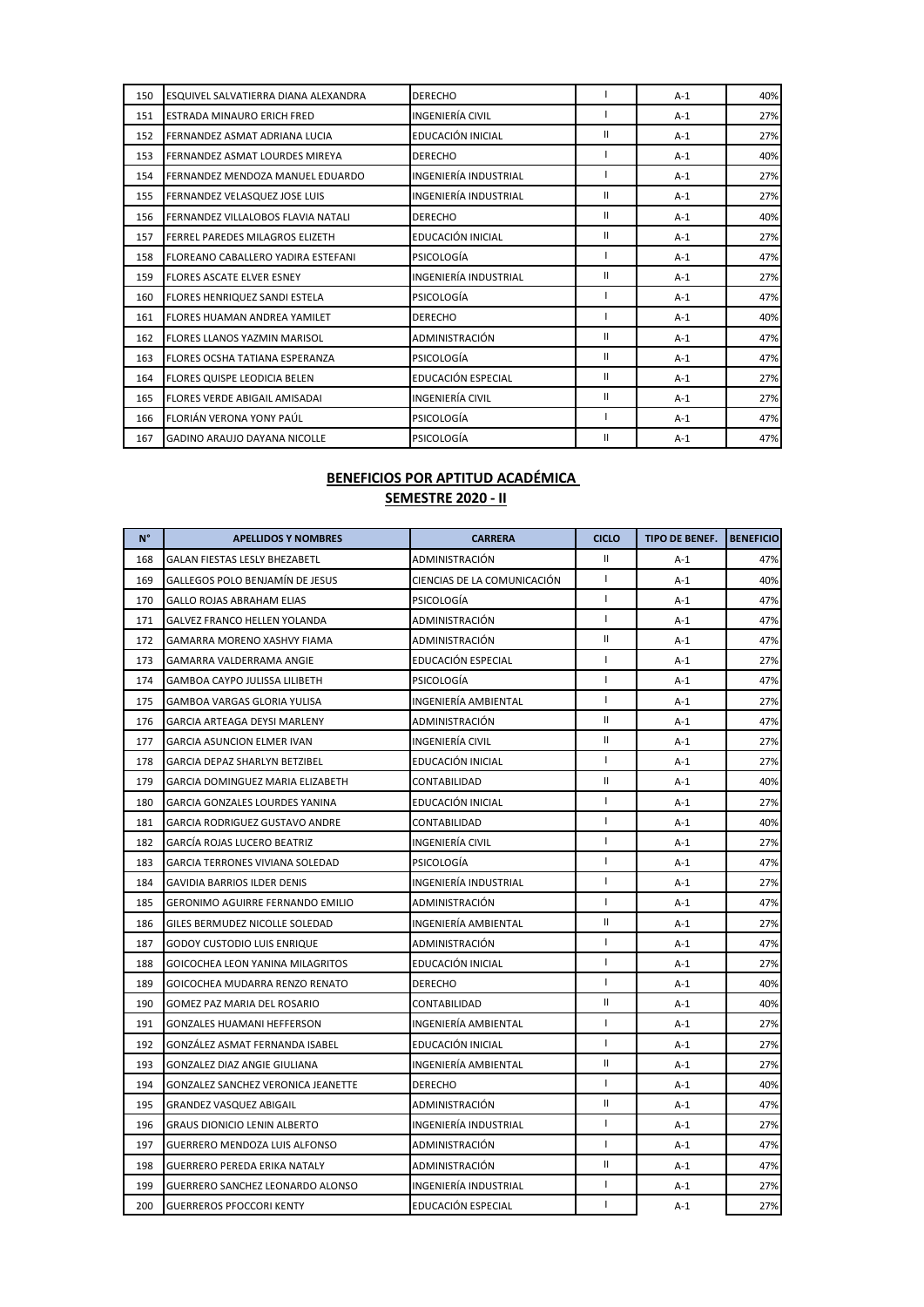| 201 | <b>GUEVARA ALAYO LUCIA ANTUANET</b> | <b>DERECHO</b>          | Ш | $A-1$ | 40% |
|-----|-------------------------------------|-------------------------|---|-------|-----|
| 202 | GUEVARA ESQUIVEL SADY LIZETH        | EDUCACIÓN INICIAL       |   | $A-1$ | 27% |
| 203 | GUEVARA SÁNCHEZ PEDRO BALTAZAR      | ADMINISTRACIÓN          |   | $A-1$ | 47% |
| 204 | GUEVARA VILLANUEVA TABITA SARAI     | <b>INGENIERÍA CIVIL</b> |   | $A-1$ | 27% |
| 205 | GUTIERREZ CRUZADO CARLOS EDUARDO    | INGENIERÍA AMBIENTAL    | Ш | $A-1$ | 27% |
| 206 | GUTIERREZ IPARRAGUIRRE BLAS ALBERTH | <b>PSICOLOGÍA</b>       |   | $A-1$ | 47% |
| 207 | <b>GUTIÉRREZ TORIBIO ROSA INÉS</b>  | EDUCACIÓN INICIAL       |   | $A-1$ | 27% |
| 208 | HARO PAREDES CINTHIA ELIZABETH      | PSICOLOGÍA              |   | $A-1$ | 47% |
| 209 | <b>HARO VALERIO EDER</b>            | <b>DERECHO</b>          |   | $A-1$ | 40% |

| $N^{\circ}$ | <b>APELLIDOS Y NOMBRES</b>              | <b>CARRERA</b>        | <b>CICLO</b>  | <b>TIPO DE BENEF.</b> | <b>BENEFICIO</b> |
|-------------|-----------------------------------------|-----------------------|---------------|-----------------------|------------------|
| 210         | HERNANDEZ CHAVEZ ROCIO ELIZABETH        | DERECHO               | Ш             | A-1                   | 40%              |
| 211         | HERNANDEZ HERNANDEZ NAYDELIN DANAY      | PSICOLOGÍA            | $\mathbf{I}$  | A-1                   | 47%              |
| 212         | HERRERA OSORIO RODRIGO HIROSHI          | INGENIERÍA CIVIL      | Ш             | $A-1$                 | 27%              |
| 213         | <b>HILARIO AVALOS EVELYN</b>            | <b>DERECHO</b>        | $\mathbf{L}$  | A-1                   | 40%              |
| 214         | HILARIO VICUÑA MARLON DANIEL            | ADMINISTRACIÓN        | $\mathbf{I}$  | A-1                   | 47%              |
| 215         | HONORIO PEREZ JOHANI FIORELLA           | ADMINISTRACIÓN        | $\mathbf{I}$  | $A-1$                 | 47%              |
| 216         | HONORIO PEREZ YDMAN ZOEL                | ADMINISTRACIÓN        | Ш             | $A-1$                 | 47%              |
| 217         | HORNA VERGARA NOEMI ISABEL              | ADMINISTRACIÓN        | Ш             | A-1                   | 47%              |
| 218         | HUACASI HANCCO ALANY ROSLYN             | <b>DERECHO</b>        | $\mathbf{I}$  | $A-1$                 | 40%              |
| 219         | HUACCHA NAZARIO NICOL                   | INGENIERÍA INDUSTRIAL | $\mathbf{II}$ | A-1                   | 27%              |
| 220         | HUAMAN ALBERCA DEYLY IHOMARA            | <b>DERECHO</b>        | $\mathbf{II}$ | A-1                   | 40%              |
| 221         | HUAMAN ALBERCA MARIA ELENA              | ADMINISTRACIÓN        | $\mathbf{II}$ | $A-1$                 | 47%              |
| 222         | HUAYGUA SALVADOR DELYS ROSA             | INGENIERÍA INDUSTRIAL | $\mathbf{I}$  | $A-1$                 | 27%              |
| 223         | ILDEFONSO GAMARRA ESTEFANI PAMELA       | EDUCACIÓN ESPECIAL    | $\mathbf{I}$  | A-1                   | 27%              |
| 224         | INCA MELQUIADES ERIKA SOLEDAD           | PSICOLOGÍA            | Ш             | $A-1$                 | 47%              |
| 225         | INFANTES VASQUEZ ELI EFRAIN             | CONTABILIDAD          | Ш             | A-1                   | 40%              |
| 226         | JACOBO AGUILAR MARGARITA BEATRIZ        | PSICOLOGÍA            | $\mathbf{II}$ | A-1                   | 47%              |
| 227         | JACOBO SOSA CRISTINA JESUS              | INGENIERÍA INDUSTRIAL | Ш             | $A-1$                 | 27%              |
| 228         | JARA HARO BRAYAN KEBEN                  | INGENIERÍA DE MINAS   | Ш             | $A-1$                 | 27%              |
| 229         | JAUREGUI DE LA CRUZ ROBERT FABRICIO JOE | PSICOLOGÍA            | $\mathbf{I}$  | A-1                   | 47%              |
| 230         | JIMENEZ CALDERON JAQUELIN MARGOT        | ADMINISTRACIÓN        | $\mathbf{I}$  | $A-1$                 | 47%              |
| 231         | JIMÉNEZ GARCIA MARCIS NAOMI             | <b>DERECHO</b>        | $\mathbf{I}$  | A-1                   | 40%              |
| 232         | JIMENEZ SAAVEDRA FRANCO GRABIEL         | PSICOLOGÍA            | $\mathbf{II}$ | A-1                   | 47%              |
| 233         | JUAREZ OLIVA MARIA PAZ                  | PSICOLOGÍA            | $\mathbf{II}$ | A-1                   | 47%              |
| 234         | JUAREZ PEREDA JOSEPH ALEXIS             | PSICOLOGÍA            | $\mathbf{I}$  | $A-1$                 | 47%              |
| 235         | LALANGUI ROMAN NEXAR JONATAN            | CONTABILIDAD          | Ш             | A-1                   | 40%              |
| 236         | LALANGUI ROMAN SANDRA LUCY              | EDUCACIÓN INICIAL     | Ш             | $A-1$                 | 27%              |
| 237         | LARREA SÁNCHEZ CLAUDIA JAQUELINE        | PSICOLOGÍA            | $\mathbf{I}$  | A-1                   | 47%              |
| 238         | LAVADO APARICIO MARCO ANTONIO           | CONTABILIDAD          | $\mathbf{I}$  | A-1                   | 40%              |
| 239         | LAVADO RAFAEL ALEXANDRA JAQUELINE       | ADMINISTRACIÓN        | Ш             | $A-1$                 | 47%              |
| 240         | LAZARO ROSAS GIANCARLO MANUEL           | INGENIERÍA INDUSTRIAL | $\mathbf{I}$  | $A-1$                 | 27%              |
| 241         | LÁZARO TELLO MARYORI MÓNICA             | CONTABILIDAD          | $\mathbf{I}$  | A-1                   | 40%              |
| 242         | LAZARO VARAS ERICK WILER                | INGENIERÍA CIVIL      | Ш             | $A-1$                 | 27%              |
| 243         | LEDESMA JULCA MIRELLA NIKOL             | CONTABILIDAD          | Τ             | A-1                   | 40%              |
| 244         | LEIVA FELIPE MARIA FERNANDA             | DERECHO               | Ш             | A-1                   | 40%              |
| 245         | LEON AGUILAR LUIS ANTONY                | ADMINISTRACIÓN        | Ш             | $A-1$                 | 47%              |
| 246         | LEON DE LA CRUZ RITZER YEFER            | INGENIERÍA INDUSTRIAL | Ш.            | $A-1$                 | 27%              |
| 247         | LESCANO CASTILLO ELIZABETH              | PSICOLOGÍA            | $\mathbf{I}$  | $A-1$                 | 47%              |
| 248         | LEZAMA FLORENTINO ODALIS XIOMARA        | <b>DERECHO</b>        | $\mathbf{I}$  | $A-1$                 | 40%              |
| 249         | LIMA CAMACHO YESBY MARELA               | PSICOLOGÍA            | Ш.            | $A-1$                 | 47%              |
| 250         | LLAJARUNA HURTADO JEFFERSON ALEXANDER   | ADMINISTRACIÓN        | Ш.            | A-1                   | 47%              |
| 251         | LLAMO ROJAS KAROL ANANI                 | PSICOLOGÍA            | Ш             | $A-1$                 | 47%              |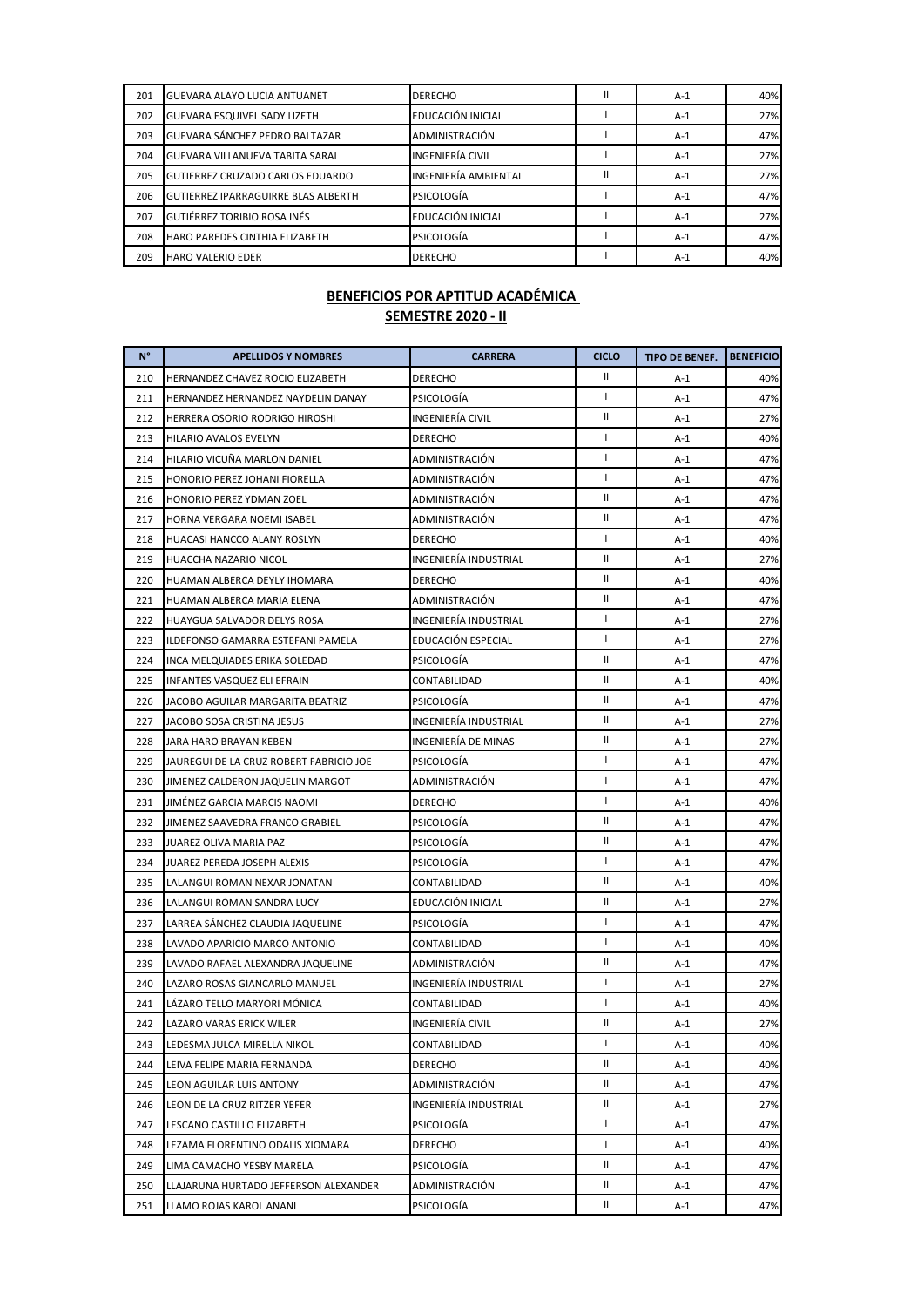| $N^{\circ}$ | <b>APELLIDOS Y NOMBRES</b>           | <b>CARRERA</b>              | <b>CICLO</b>  | TIPO DE BENEF. | <b>BENEFICIO</b> |
|-------------|--------------------------------------|-----------------------------|---------------|----------------|------------------|
| 252         | LOAYZA HUAMAN NAZIRA ELIZABETH       | <b>DERECHO</b>              | Ш             | $A-1$          | 40%              |
| 253         | LOPEZ ALVA RAUL LEONARDO             | INGENIERÍA CIVIL            | $\mathbf{I}$  | $A-1$          | 27%              |
| 254         | LOPEZ DEL AGUILA INGRID ETEL         | <b>PSICOLOGIA</b>           | Ш             | A-1            | 47%              |
| 255         | LOPEZ NIZAMA ELSA ADRIANA            | <b>PSICOLOGIA</b>           | $\mathbf{I}$  | A-1            | 47%              |
| 256         | LOPEZ PACHERRE KEVIN ALEXANDER       | ADMINISTRACIÓN              | Ш             | $A-1$          | 47%              |
| 257         | LOPEZ QUIROZ KURT ADAN POLLUX        | INGENIERÍA DE MINAS         | Ш             | $A-1$          | 27%              |
| 258         | LOPEZ RIOS REYNA BELLA               | CONTABILIDAD                | Ш             | $A-1$          | 40%              |
| 259         | LOPEZ YUPARI YAZMIN YENNY            | EDUCACIÓN INICIAL           | $\mathbf{I}$  | $A-1$          | 27%              |
| 260         | LOYOLA LAZARO HARUMI JESLIN          | CONTABILIDAD                | Ш             | A-1            | 40%              |
| 261         | LOZANO CHICLAYO JAVIER ENRIQUE       | PSICOLOGIA                  | $\mathbf{I}$  | $A-1$          | 47%              |
| 262         | LOZANO ZEGARRA NAYELI SARAI          | ADMINISTRACIÓN              | $\mathbf{II}$ | A-1            | 47%              |
| 263         | LUNA QUISPE YANET DEIDAMIA           | PSICOLOGÍA                  | Ш             | $A-1$          | 47%              |
| 264         | MALASQUEZ LA ROSA KAREN LIZZET       | ADMINISTRACIÓN              | $\mathbf{I}$  | A-1            | 47%              |
| 265         | MANAYALLE SANCHEZ ANA CLAUDIA        | <b>DERECHO</b>              | J.            | A-1            | 40%              |
| 266         | MAQUERHUA MENDOZA NATALY             | EDUCACIÓN INICIAL           | $\mathbf{I}$  | A-1            | 27%              |
| 267         | MARIN MACHUCA EDWIN KEVIN            | <b>INGENIERÍA CIVIL</b>     | T             | A-1            | 27%              |
| 268         | MARMOLEJO MARIN JUDHIT CAROLIN       | PSICOLOGIA                  | $\mathbf{I}$  | $A-1$          | 47%              |
| 269         | MARREROS MALDONADO SELFA ARELI       | EDUCACIÓN INICIAL           | J.            | $A-1$          | 27%              |
| 270         | MARREROS SILVA KARIME AYELEN         | PSICOLOGÍA                  | $\mathbf{I}$  | $A-1$          | 47%              |
| 271         | MARTINEZ GUERRERO PATRICIA DEL PILAR | ADMINISTRACIÓN              | J.            | $A-1$          | 47%              |
| 272         | MARTINEZ QUIÑONES DANNY ALEXANDER    | CONTABILIDAD                | Ш             | A-1            | 40%              |
| 273         | MEDINA ALVARADO ROBERTO TEOFILO      | <b>DERECHO</b>              | $\mathbf{II}$ | $A-1$          | 40%              |
| 274         | MEDINA SANCHEZ DIANA ALEXANDRA       | PSICOLOGIA                  | $\mathbf{II}$ | A-1            | 47%              |
| 275         | MEDRANO POLO EVELIN YULIANA          | <b>DERECHO</b>              | Ш             | $A-1$          | 40%              |
| 276         | MENDOZA GUTIERREZ SAIDY LESDANI      | <b>DERECHO</b>              | Ш             | A-1            | 40%              |
| 277         | MESTANZA CABRERA LESLIE FIORELLA     | ADMINISTRACIÓN              | Ш             | A-1            | 47%              |
| 278         | MINAYA JARAMILLO ANITA MELISSA       | <b>INGENIERÍA CIVIL</b>     | Ш             | A-1            | 27%              |
| 279         | MIÑIN ARQUIÑO PERLA ISABEL           | INGENIERÍA INDUSTRIAL       | T             | A-1            | 27%              |
| 280         | MIRANDA SALDAÑA RODRIGO JOSUE        | INGENIERÍA CIVIL            | $\mathbf{II}$ | $A-1$          | 27%              |
| 281         | MOLINA RODRIGUEZ ANACE ABDALA        | <b>DERECHO</b>              | $\mathbf{I}$  | $A-1$          | 40%              |
| 282         | MONTERO QUISPE CESAR GERARDO         | PSICOLOGÍA                  | $\mathbf{II}$ | A-1            | 47%              |
| 283         | MONZON VASQUEZ ANAYELI               | EDUCACIÓN INICIAL           | Ш             | $A-1$          | 27%              |
| 284         | MORA CASTILLO MARIA FERNANDA         | ADMINISTRACIÓN              | $\mathbf{I}$  | A-1            | 47%              |
| 285         | MORALES LEÓN JUAN EDUARDO            | PSICOLOGÍA                  | T             | $A-1$          | 47%              |
| 286         | MORAN GUZMÁN GABRIELA YAZMIN         | INGENIERÍA INDUSTRIAL       | $\mathbf{I}$  | A-1            | 27%              |
| 287         | MORENO AGUIRRE MIGUEL FELIX          | <b>DERECHO</b>              | Ш             | $A-1$          | 40%              |
| 288         | MORENO BACA MIGDALIN ELEAZAR         | INGENIERÍA INDUSTRIAL       | Ш             | $A-1$          | 27%              |
| 289         | MORILLO ESPELETA YURI NATALY         | EDUCACIÓN INICIAL           | $\mathbf{I}$  | A-1            | 27%              |
| 290         | MOROCHO CLEMENTE JOSE ANTONIO        | <b>DERECHO</b>              | $\mathbf{I}$  | A-1            | 40%              |
| 291         | MOSTACERO TORRES LUIS EDUARDO        | PSICOLOGÍA                  | $\mathbf{I}$  | $A-1$          | 47%              |
| 292         | MOYA MONTOYA GIANELLA MARGARITA      | CONTABILIDAD                | T             | A-1            | 40%              |
| 293         | MOYA SALDAÑA MARICARMEN LISETH       | CIENCIAS DE LA COMUNICACIÓN | Ш             | A-1            | 40%              |

#### **SEMESTRE 2020 - II BENEFICIOS POR APTITUD ACADÉMICA**

| N°  | <b>APELLIDOS Y NOMBRES</b>     | <b>CARRERA</b>              | <b>CICLO</b> | <b>TIPO DE BENEF.</b> | <b>BENEFICIO</b> |
|-----|--------------------------------|-----------------------------|--------------|-----------------------|------------------|
| 294 | <b>MURILLO FOX BELGICA</b>     | <b>DERECHO</b>              |              | A-1                   | 40%              |
| 295 | NARCIZO GUZMAN CARLOS ALBERTO  | <b>DERECHO</b>              |              | $A-1$                 | 40%              |
| 296 | NAVARRO ESPINAR PAOLA CRISTINA | CIENCIAS DE LA COMUNICACIÓN |              | $A-1$                 | 40%              |
| 297 | NEYRA ANDRADE MATILDE MARILU   | EDUCACIÓN INICIAL           |              | $A-1$                 | 27%              |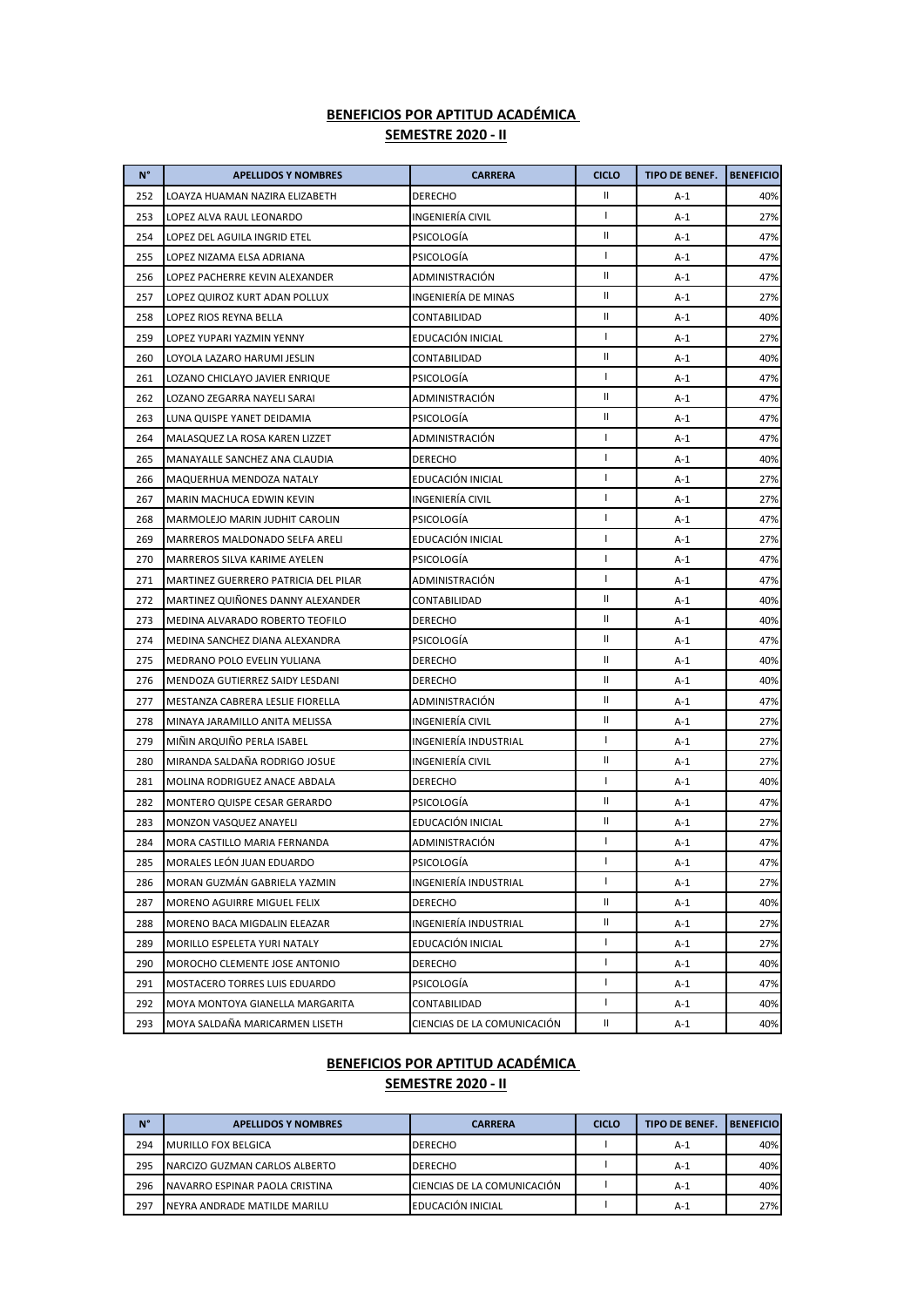| 298 | NEYRA CASTILLO NURIA ALESSANDRA       | ADMINISTRACIÓN        | $\mathbf{I}$  | A-1   | 47% |
|-----|---------------------------------------|-----------------------|---------------|-------|-----|
| 299 | NEYRA MARQUINA JEYSSON ISAC           | PSICOLOGÍA            | Ш             | $A-1$ | 47% |
| 300 | NORIEGA CHINCHAYHUARA JHAMIL AMADOR   | ADMINISTRACIÓN        | $\mathbf{II}$ | $A-1$ | 47% |
| 301 | NOVOA SEMINARIO GRETA LAURA           | ADMINISTRACIÓN        | $\mathbf{I}$  | $A-1$ | 47% |
| 302 | NUNURA CHAVEZ LOURDES MERCEDES        | EDUCACIÓN INICIAL     | $\mathbf{I}$  | $A-1$ | 27% |
| 303 | OLIVARES ARAUJO JHONATAN JOSEPH       | ADMINISTRACIÓN        | $\mathbf{I}$  | $A-1$ | 47% |
| 304 | OLIVARES HUAYTA ESTEISI               | ADMINISTRACIÓN        | $\mathbf{I}$  | $A-1$ | 47% |
| 305 | OLIVARES IBAÑEZ ANTHONY JEAN CARLO    | INGENIERÍA CIVIL      | $\mathbf{I}$  | $A-1$ | 27% |
| 306 | OLORTEGUI GARCIA MARIA DE LOS ANGELES | EDUCACIÓN INICIAL     | $\mathbf{I}$  | $A-1$ | 27% |
| 307 | OLOYA POLO LUCIANA THALIA             | INGENIERÍA CIVIL      | Ш             | $A-1$ | 27% |
| 308 | ORTEGA ALARCÓN MARCO DENNISON         | ADMINISTRACIÓN        | $\mathbf{I}$  | $A-1$ | 47% |
| 309 | ORTIZ GARCÍA LUIS EDUARDO             | INGENIERÍA CIVIL      | $\mathbf{I}$  | $A-1$ | 27% |
| 310 | PACHECO SANCHEZ JOSÉ MANUEL           | CONTABILIDAD          | $\mathbf{I}$  | $A-1$ | 40% |
| 311 | PALACIOS ACEBEDO NAYELI MARIBEL       | CONTABILIDAD          | $\mathbf{I}$  | $A-1$ | 40% |
| 312 | PALACIOS POLONIO CARLOS HUMBERTO      | CONTABILIDAD          | Ш             | $A-1$ | 40% |
| 313 | PALACIOS RIVERA ROSA JANNETHE         | <b>DERECHO</b>        | Ш             | $A-1$ | 40% |
| 314 | PAREDES AGUIRRE NANCY ANTONELA        | PSICOLOGÍA            | Ш             | $A-1$ | 47% |
| 315 | PAREDES ARENAS ELIZABETH JEANETTE     | INGENIERÍA INDUSTRIAL | $\mathbf{I}$  | $A-1$ | 27% |
| 316 | PAREDES ARTEAGA SERGIO MESIAS         | INGENIERÍA CIVIL      | $\mathbf{I}$  | $A-1$ | 27% |
| 317 | PAREDES GARCIA NICOLE ALESSANDRA      | PSICOLOGÍA            | $\mathbf{I}$  | $A-1$ | 47% |
| 318 | PAREDES LUICHO KATHERINE DEL PILAR    | EDUCACIÓN INICIAL     | $\mathbf{I}$  | $A-1$ | 27% |
| 319 | PAREDES OBLITAS ALEJANDRO JOSE        | INGENIERÍA CIVIL      | J.            | $A-1$ | 27% |
| 320 | PAREDES PONCE ANAYELI ANHELY          | PSICOLOGÍA            | Ш             | $A-1$ | 47% |
| 321 | PAREDES RAFAEL GISELA MARIA           | EDUCACIÓN ESPECIAL    | $\mathbf{I}$  | $A-1$ | 27% |
| 322 | PARICAHUA TICONA SOL NAYELY           | INGENIERÍA CIVIL      | $\mathbf{I}$  | $A-1$ | 27% |
| 323 | PASCACIO GOICOCHEA MARILYN ELIZABETH  | EDUCACIÓN INICIAL     | $\mathbf{II}$ | $A-1$ | 27% |
| 324 | PEÑA RUIZ ELIZABETH                   | ADMINISTRACIÓN        | $\mathbf{I}$  | $A-1$ | 47% |
| 325 | PEREZ BLAS KLARCK MAICKOL             | INGENIERÍA AMBIENTAL  | $\mathbf{I}$  | $A-1$ | 27% |
| 326 | PEREZ CORRALES THALIA SUSANA          | PSICOLOGIA            | Ш             | A-1   | 47% |
| 327 | PÉREZ COTERA LOLY RONALD              | INGENIERÍA DE MINAS   | $\mathbf{I}$  | $A-1$ | 27% |
| 328 | PEREZ HUAMAN ARTURO                   | INGENIERÍA AMBIENTAL  | $\mathbf{I}$  | $A-1$ | 27% |
| 329 | PEREZ RODRIGUEZ LORENA GABY           | ADMINISTRACIÓN        | $\mathbf{I}$  | $A-1$ | 47% |
| 330 | PINEDO MACEDO JEFERSON DANIEL         | <b>DERECHO</b>        | $\mathbf{I}$  | $A-1$ | 40% |
| 331 | PINEDO RODRIGUEZ MILEN ARIYU          | EDUCACIÓN INICIAL     | $\mathbf{II}$ | $A-1$ | 27% |
| 332 | PINTADO CUSTODIO ERICKSON EDGARDO     | ADMINISTRACIÓN        | Ш             | $A-1$ | 47% |
| 333 | PIZAN CORCUERA SHARITO KATHERINE      | INGENIERÍA INDUSTRIAL | Ш             | $A-1$ | 27% |
| 334 | POÉMAPE TEJADA CARLOS ANTONIO         | <b>DERECHO</b>        | J.            | $A-1$ | 40% |
| 335 | POEMAPE ULFE ERNESTO RICARDO          | ADMINISTRACIÓN        | $\rm H$       | $A-1$ | 47% |

| $N^{\circ}$ | <b>APELLIDOS Y NOMBRES</b>           | <b>CARRERA</b>       | <b>CICLO</b> | <b>TIPO DE BENEF.</b> | <b>BENEFICIO</b> |
|-------------|--------------------------------------|----------------------|--------------|-----------------------|------------------|
| 336         | POLAR RODRIGUEZ GABRIEL ALEJANDRO    | PSICOLOGÍA           | Ш            | $A-1$                 | 47%              |
| 337         | POMA OSORIO CRISTIAN GUILLERMO       | CONTABILIDAD         |              | $A-1$                 | 40%              |
| 338         | PRINCIPE AGUILAR MARIA CRISTINA      | CONTABILIDAD         | Ш            | $A-1$                 | 40%              |
| 339         | PRÍNCIPE SIMEÓN ROSA ISABEL          | <b>DERECHO</b>       |              | $A-1$                 | 40%              |
| 340         | PUN YUENG VEREAU GRECIA ABIGAIL      | EDUCACIÓN INICIAL    | Ш            | $A-1$                 | 27%              |
| 341         | QUEZADA DE LA CRUZ HENRY ANTONIO     | ADMINISTRACIÓN       | Ш            | $A-1$                 | 47%              |
| 342         | QUIPUSCOA VILCA JESUS ALDO           | INGENIERÍA CIVIL     | Ш            | $A-1$                 | 27%              |
| 343         | QUISPE PELAEZ JAZMIN LUCERO          | INGENIERÍA AMBIENTAL |              | $A-1$                 | 27%              |
| 344         | QUISPE SUTTY LUZ DELIA               | PSICOLOGÍA           |              | $A-1$                 | 47%              |
| 345         | <b>QUISPE SUTTY MARLENI</b>          | EDUCACIÓN INICIAL    |              | $A-1$                 | 27%              |
| 346         | QUISPE TORRES SAMANTA THAMARA        | INGENIERÍA AMBIENTAL |              | $A-1$                 | 27%              |
| 347         | RAMIREZ OSORIO KATHERINE MARGARITA   | INGENIERÍA AMBIENTAL |              | $A-1$                 | 27%              |
| 348         | <b>RAMIREZ SANCHEZ JOHNNY JUNIOR</b> | ADMINISTRACIÓN       | Ш            | $A-1$                 | 47%              |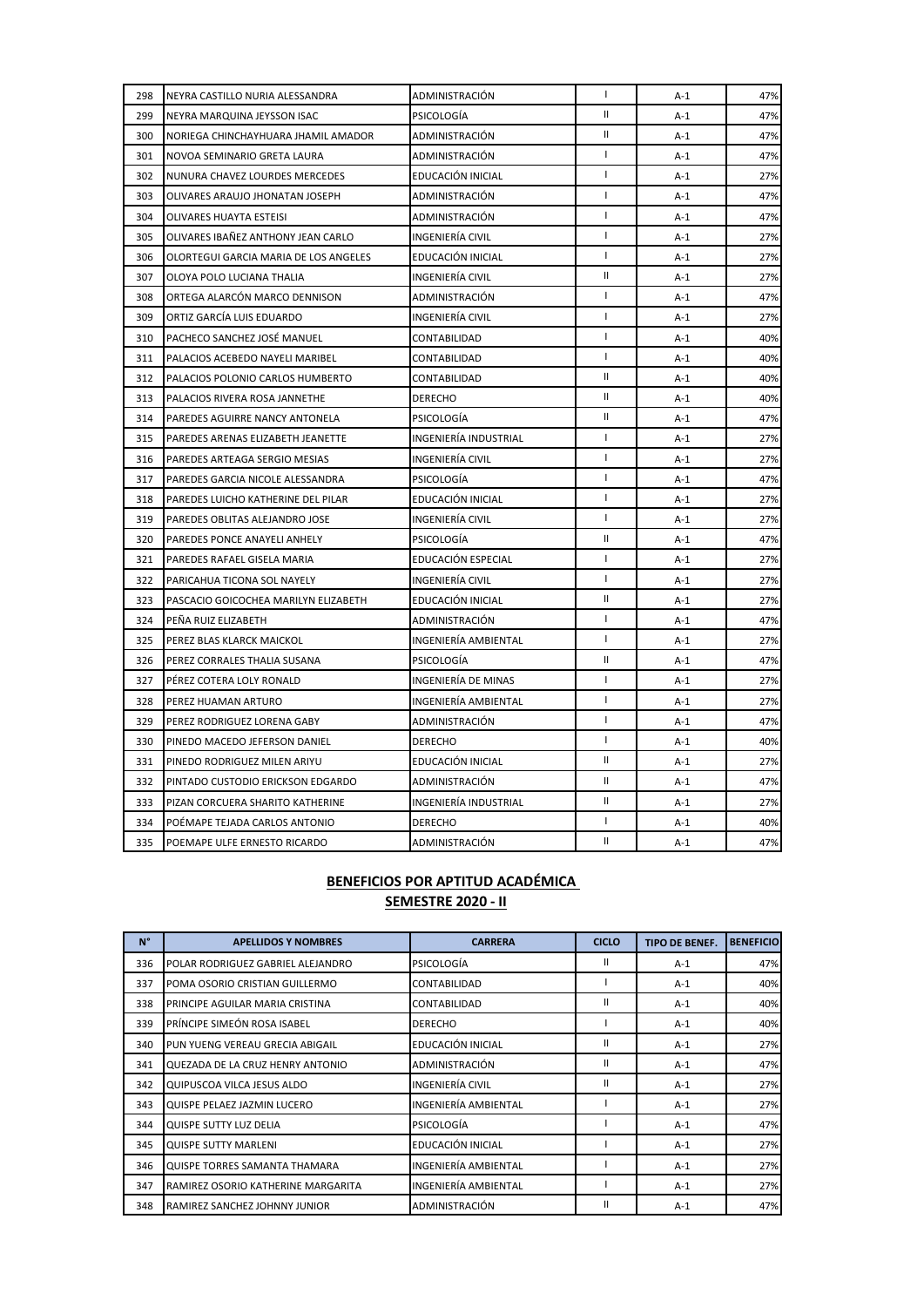| 349 | RAMIREZ SANCHEZ REGULO SANDRO             | PSICOLOGÍA                  | $\mathbf{II}$  | $A-1$ | 47% |
|-----|-------------------------------------------|-----------------------------|----------------|-------|-----|
| 350 | RAMOS BARBOZA CAMILA NIKOLLE              | ADMINISTRACIÓN              | $\mathbf{II}$  | $A-1$ | 47% |
| 351 | RAMOS CORDOVA KRYSTTAL MARYCIELO          | INGENIERÍA CIVIL            | $\mathbf{II}$  | $A-1$ | 27% |
| 352 | RAMOS SANCHEZ JORDAN STEVEN               | INGENIERÍA INDUSTRIAL       | $\mathbf{II}$  | $A-1$ | 27% |
| 353 | RENGIFO PEREZ DIANA KATHERIN              | EDUCACIÓN INICIAL           | $\mathbf{I}$   | $A-1$ | 27% |
| 354 | REYES HERNANDEZ LEYDI YAKELIN             | EDUCACIÓN INICIAL           | $\mathbf{II}$  | $A-1$ | 27% |
| 355 | RIOS PAREDES PITER FRANCISCO              | <b>DERECHO</b>              | $\mathbf{II}$  | $A-1$ | 40% |
| 356 | RIVERA GUERRERO REILI ROIVELI             | ADMINISTRACIÓN              | $\mathbf{II}$  | $A-1$ | 47% |
| 357 | RIVERA NORIEGA MAYERLI LUCIA              | EDUCACIÓN INICIAL           | $\mathbf{II}$  | A-1   | 27% |
| 358 | RIVERA SANCHEZ MARIA ALEJANDRA            | CIENCIAS DE LA COMUNICACIÓN | $\mathbf{I}$   | $A-1$ | 40% |
| 359 | RODRIGUEZ AGUILAR DAYANA RUBIE            | ADMINISTRACIÓN              | $\mathbf{II}$  | $A-1$ | 47% |
| 360 | RODRIGUEZ ANTICONA SANDRA DE LOS ANGELES  | ADMINISTRACIÓN              | $\mathbf{I}$   | $A-1$ | 47% |
| 361 | RODRIGUEZ CHAVEZ PIERO DAVID              | INGENIERÍA CIVIL            | $\mathbf{II}$  | $A-1$ | 27% |
| 362 | RODRIGUEZ COSANATAN PERLA DEL ROCIO ELENA | ADMINISTRACIÓN              | $\mathbf{I}$   | $A-1$ | 47% |
| 363 | RODRIGUEZ CURAY DANIELA ROSAURA           | INGENIERÍA CIVIL            | $\mathbf{I}$   | $A-1$ | 27% |
| 364 | RODRIGUEZ CURAY MARIA ALEXANDRA           | PSICOLOGÍA                  | $\blacksquare$ | $A-1$ | 47% |
| 365 | RODRÍGUEZ DÍAZ FIORELA MILAGRITOS         | EDUCACIÓN ESPECIAL          | $\mathbf{I}$   | $A-1$ | 27% |
| 366 | RODRIGUEZ FERRER FRANKLIN ISMAEL          | <b>DERECHO</b>              | $\mathbf{I}$   | $A-1$ | 40% |
| 367 | RODRIGUEZ GAMBOA ANTHONY HOUSET           | INGENIERÍA CIVIL            | $\mathbf{I}$   | $A-1$ | 27% |
| 368 | RODRIGUEZ HERRERA MAGALI MARLYN           | <b>DERECHO</b>              | $\mathbf{I}$   | $A-1$ | 40% |
| 369 | RODRIGUEZ LOPEZ JAIME                     | <b>DERECHO</b>              | $\mathbf{I}$   | $A-1$ | 40% |
| 370 | RODRIGUEZ ROMERO JOSE LUIS                | PSICOLOGÍA                  | $\mathbf{I}$   | $A-1$ | 47% |
| 371 | ROJAS BACILIO LALY PAMELA                 | ADMINISTRACIÓN              | $\mathbf{I}$   | $A-1$ | 47% |
| 372 | ROJAS LIVAQUE LUZ CLARITA                 | CIENCIAS DE LA COMUNICACIÓN | $\mathbf{I}$   | A-1   | 40% |
| 373 | ROJAS MARÍN MARÍA JOANNA                  | ADMINISTRACIÓN              | $\mathbf{I}$   | $A-1$ | 47% |
| 374 | ROJAS MENDOZA MILAGROS MARCELA DEL PILAR  | PSICOLOGÍA                  | $\mathbf{I}$   | $A-1$ | 47% |
| 375 | ROJAS SANDOVAL ANA MERCEDES               | EDUCACIÓN INICIAL           | $\mathbf{II}$  | $A-1$ | 27% |
| 376 | ROJAS ZAVALETA KAREN YULIANA              | INGENIERÍA INDUSTRIAL       | $\mathbf{I}$   | $A-1$ | 27% |
| 377 | ROMAN CHAVEZ CRHISTHOPHER FITZGERALD      | <b>PSICOLOGÍA</b>           | $\mathbf{I}$   | $A-1$ | 47% |

| $N^{\circ}$ | <b>APELLIDOS Y NOMBRES</b>          | <b>CARRERA</b>               | <b>CICLO</b>  | <b>TIPO DE BENEF.</b> | <b>BENEFICIO</b> |
|-------------|-------------------------------------|------------------------------|---------------|-----------------------|------------------|
| 378         | ROMERO ANGELES FIORELLA NAYELI      | EDUCACIÓN INICIAL            | ı             | $A-1$                 | 27%              |
| 379         | ROMERO MORALES MARITA               | EDUCACIÓN INICIAL            | $\mathbf{II}$ | $A-1$                 | 27%              |
| 380         | RUBIO MURGA DULCEMARIA              | ADMINISTRACIÓN               | $\mathbf{II}$ | $A-1$                 | 47%              |
| 381         | <b>RUIZ CAMPOS ALEX GEINER</b>      | CONTABILIDAD                 | $\mathbf{I}$  | $A-1$                 | 40%              |
| 382         | RUIZ CRUZ MARTINA ANTONELLA         | CONTABILIDAD                 | I             | $A-1$                 | 40%              |
| 383         | RUIZ NUÑEZ RUBY MARILIN             | ADMINISTRACIÓN               | I             | $A-1$                 | 47%              |
| 384         | RUIZ ORDOÑEZ KEVIN JEFFERSON        | ADMINISTRACIÓN               | $\mathbf{I}$  | $A-1$                 | 47%              |
| 385         | <b>RUIZ RIVEROS ANA PAULA</b>       | <b>DERECHO</b>               | $\mathbf{II}$ | $A-1$                 | 40%              |
| 386         | RUIZ SALAS GINA PAOLA               | PSICOLOGÍA                   | $\mathbf{I}$  | $A-1$                 | 47%              |
| 387         | RUIZ VELASQUEZ ABEL ANTHONY         | <b>INGENIERÍA INDUSTRIAL</b> | $\mathbf{I}$  | $A-1$                 | 27%              |
| 388         | SACHUN FERNANDEZ JACKELINE MILAGROS | <b>PSICOLOGÍA</b>            | $\mathbf{II}$ | $A-1$                 | 47%              |
| 389         | SAENZ VERGARA NOELIA LUCIA          | <b>INGENIERÍA CIVIL</b>      | $\mathbf{II}$ | $A-1$                 | 27%              |
| 390         | SAGASTEGUI LLERENA KARINA HELEN     | EDUCACIÓN ESPECIAL           | $\mathbf{I}$  | $A-1$                 | 27%              |
| 391         | SAJAMI SOTO LUZ DANIELA             | ADMINISTRACIÓN               | $\mathbf{I}$  | $A-1$                 | 47%              |
| 392         | SALAZAR TORRES JUAN JULIO           | <b>DERECHO</b>               | $\mathbf{I}$  | $A-1$                 | 40%              |
| 393         | SALINAS CAPA HECTOR DIOMEDES        | EDUCACIÓN ESPECIAL           | $\mathbf{I}$  | $A-1$                 | 27%              |
| 394         | SALIRROSAS PAREDES YELI TALIA       | PSICOLOGÍA                   | $\mathbf{I}$  | $A-1$                 | 47%              |
| 395         | SANCHEZ ASMAT HECTOR MANUEL         | ADMINISTRACIÓN               | $\mathbf{I}$  | $A-1$                 | 47%              |
| 396         | SANCHEZ LAVADO PAULO GABRIEL        | <b>DERECHO</b>               | $\mathbf{I}$  | $A-1$                 | 40%              |
| 397         | SANCHEZ LUCIANO KRISTELL PAMELA     | CONTABILIDAD                 | I             | $A-1$                 | 40%              |
| 398         | SANCHEZ MENDOZA CAROLINE ELIZABETH  | ADMINISTRACIÓN               | $\mathbf{II}$ | $A-1$                 | 47%              |
| 399         | SANCHEZ PIMINCHUMO ARIANA ANGELINA  | <b>INGENIERÍA INDUSTRIAL</b> | $\mathbf{I}$  | $A-1$                 | 27%              |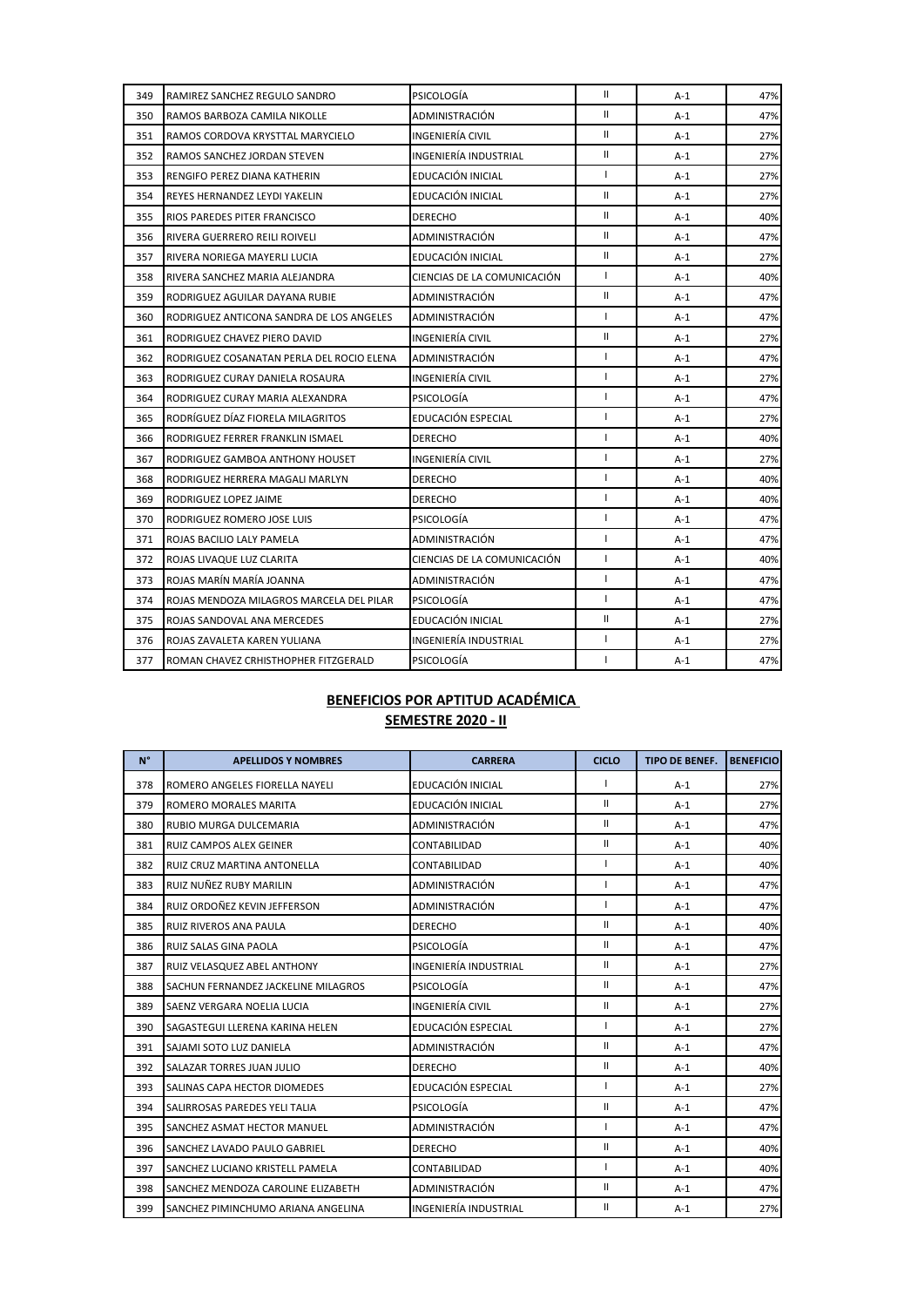| 400 | <b>SANCHEZ REYES HEYDER</b>        | ADMINISTRACIÓN              |   | $A-1$ | 47% |
|-----|------------------------------------|-----------------------------|---|-------|-----|
| 401 | SANCHEZ SARMIENTO NATALY MILUSKA   | PSICOLOGÍA                  |   | $A-1$ | 47% |
| 402 | SÁNCHEZ YARLEQUE JOSUÉ EDISON      | <b>PSICOLOGÍA</b>           |   | $A-1$ | 47% |
| 403 | SANDOVAL AGUILAR CARLOS            | INGENIERÍA INDUSTRIAL       | Ш | $A-1$ | 27% |
| 404 | SANDOVAL CHERO ELISA LIZETH        | ADMINISTRACIÓN              | Ш | $A-1$ | 47% |
| 405 | SANDOVAL PEREZ DANIELA STEFANY     | EDUCACIÓN INICIAL           |   | $A-1$ | 27% |
| 406 | SANGUINETTI DIAZ FATIMA ELIANNA    | CIENCIAS DE LA COMUNICACIÓN |   | $A-1$ | 40% |
| 407 | SANGUINETTI DIAZ SILVANNA MARIELL  | <b>PSICOLOGÍA</b>           |   | $A-1$ | 47% |
| 408 | SANTISTEBAN MEDINA JAKELINE LIZETH | <b>PSICOLOGÍA</b>           | Ш | $A-1$ | 47% |
| 409 | SARMIENTO CASTILLO YAMILET SHERYL  | <b>PSICOLOGÍA</b>           |   | $A-1$ | 47% |
| 410 | SAUCEDO MURILLO JENIFER LIZBETH    | ADMINISTRACIÓN              | Ш | $A-1$ | 47% |
| 411 | SAUNA CASPITA ANTONY DANIEL        | INGENIERÍA INDUSTRIAL       | Ш | $A-1$ | 27% |
| 412 | SERRATO BRICEÑO NICOLE ANTONELA    | INGENIERÍA INDUSTRIAL       | Ш | $A-1$ | 27% |
| 413 | SERRATO LIÑAN NORMA JOVANA         | EDUCACIÓN INICIAL           | Ш | $A-1$ | 27% |
| 414 | SICCHE AZAÑERO FIORELLA ALEXANDRA  | <b>DERECHO</b>              | Ш | $A-1$ | 40% |
| 415 | SILVA BOCANEGRA MIGDALIA BARCLAY   | EDUCACIÓN INICIAL           |   | $A-1$ | 27% |
| 416 | SILVA PEÑA EBERTH                  | CIENCIAS DE LA COMUNICACIÓN |   | $A-1$ | 40% |
| 417 | SILVA POEMAPE MARIA FE DEL PILAR   | INGENIERÍA INDUSTRIAL       | Ш | $A-1$ | 27% |
| 418 | SILVA TELLO JUAN JESUS             | <b>DERECHO</b>              |   | $A-1$ | 40% |

| $N^{\circ}$ | <b>APELLIDOS Y NOMBRES</b>          | <b>CARRERA</b>        | <b>CICLO</b>             | <b>TIPO DE BENEF.</b> | <b>BENEFICIO</b> |
|-------------|-------------------------------------|-----------------------|--------------------------|-----------------------|------------------|
| 419         | SIMARRA PEÑA ROSA CRISTINA          | EDUCACIÓN ESPECIAL    | $\mathbf{II}$            | $A-1$                 | 27%              |
| 420         | SOLANO CARRION KAHORY MASSIEL       | ADMINISTRACIÓN        | $\mathbf{I}$             | $A-1$                 | 47%              |
| 421         | SOLANO DAVILA ROLKYN STIWER         | <b>DERECHO</b>        | $\mathbf{II}$            | $A-1$                 | 40%              |
| 422         | SOTERO ASMAT MARIA PAULA VICTORIA   | PSICOLOGÍA            | $\mathbf{II}$            | $A-1$                 | 47%              |
| 423         | SOTO GARCIA PIERO JOSHUA            | PSICOLOGÍA            | $\mathbf{II}$            | $A-1$                 | 47%              |
| 424         | TABOADA ASCOY FATIMA ALEJANDRA      | EDUCACIÓN ESPECIAL    | $\mathbf{II}$            | $A-1$                 | 27%              |
| 425         | TABOADA ASCOY FATIMA ARIANE         | <b>DERECHO</b>        | $\mathsf{I}$             | $A-1$                 | 40%              |
| 426         | TELLO NUÑEZ GUSTAVO                 | <b>DERECHO</b>        | T                        | $A-1$                 | 40%              |
| 427         | TERRONES CABREJOS DANIELA KARIN     | INGENIERÍA AMBIENTAL  | $\mathbf{I}$             | $A-1$                 | 27%              |
| 428         | TERRONES ZUMAETA DAIRA LEONELA      | PSICOLOGÍA            | $\mathbf{II}$            | $A-1$                 | 47%              |
| 429         | TIRADO MACHUCA YULISSA              | PSICOLOGIA            | $\mathbf{I}$             | $A-1$                 | 47%              |
| 430         | TIRADO ROSALES ALICIA LUCIA         | INGENIERÍA INDUSTRIAL | $\mathbf{II}$            | $A-1$                 | 27%              |
| 431         | TOMÁS GONZALES DENIS YVÁN           | INGENIERÍA CIVIL      | $\mathbf{I}$             | $A-1$                 | 27%              |
| 432         | TORIBIO SALES GONZALO JOEL          | INGENIERÍA CIVIL      | $\mathbf{II}$            | $A-1$                 | 27%              |
| 433         | TORRES RUIZ CARLOTA EDITH           | EDUCACIÓN INICIAL     | $\overline{1}$           | $A-1$                 | 27%              |
| 434         | TORRES ZAVALETA CAROL BRIGITTE      | EDUCACIÓN INICIAL     | $\mathsf{I}$             | $A-1$                 | 27%              |
| 435         | UBILLUS NORIEGA JEYSON DAVID        | ADMINISTRACIÓN        | $\mathbf{I}$             | $A-1$                 | 47%              |
| 436         | UGAZ GUEVARA JOSE DILMER            | INGENIERÍA CIVIL      | $\mathbf{I}$             | $A-1$                 | 27%              |
| 437         | URBINA CHILCON MARCIO JUNIOR        | INGENIERÍA DE MINAS   | Ш                        | $A-1$                 | 27%              |
| 438         | URIOL BACILIO PAULO CESAR           | INGENIERÍA CIVIL      | Ш                        | $A-1$                 | 27%              |
| 439         | URQUIAGA RIOS GRACIELA ANGELICA     | <b>DERECHO</b>        | $\mathbf{I}$             | $A-1$                 | 40%              |
| 440         | URRESTI PARKER MICHELLE ARANXA      | PSICOLOGÍA            | $\mathbf{I}$             | $A-1$                 | 47%              |
| 441         | VAELLA CARBAJAL XIXA YSOLINA        | <b>DERECHO</b>        | Ш                        | $A-1$                 | 40%              |
| 442         | VALDERRAMA ABANTO PATRICIA STEFHANY | EDUCACIÓN ESPECIAL    | $\mathbf{I}$             | $A-1$                 | 27%              |
| 443         | VALDERRAMA CAIPO MARTIRENE MARYZELA | CONTABILIDAD          | $\mathbf{I}$             | $A-1$                 | 40%              |
| 444         | VALDERRAMA JUAREZ LETICIA MERCEDES  | ADMINISTRACIÓN        | $\overline{1}$           | $A-1$                 | 47%              |
| 445         | VALERA AGUIRRE DENIQUE LISBETH      | <b>DERECHO</b>        | $\overline{\phantom{a}}$ | $A-1$                 | 40%              |
| 446         | VALLADARES NUEVO NICOLE MARIBEL     | EDUCACIÓN INICIAL     | $\mathbf{I}$             | $A-1$                 | 27%              |
| 447         | VALLE BARRETO BRICELLI YUVELIN      | EDUCACIÓN INICIAL     | $\mathbf{II}$            | $A-1$                 | 27%              |
| 448         | VALVERDE REYES LARISA MARICIELO     | EDUCACIÓN INICIAL     | $\mathbf{I}$             | $A-1$                 | 27%              |
| 449         | VALVERDE REYES LURDES VIRGINIA      | EDUCACIÓN INICIAL     | $\mathbf{II}$            | $A-1$                 | 27%              |
| 450         | VALVERDE SANCHEZ ALEXANDER          | ADMINISTRACIÓN        | $\mathbf{II}$            | A-1                   | 47%              |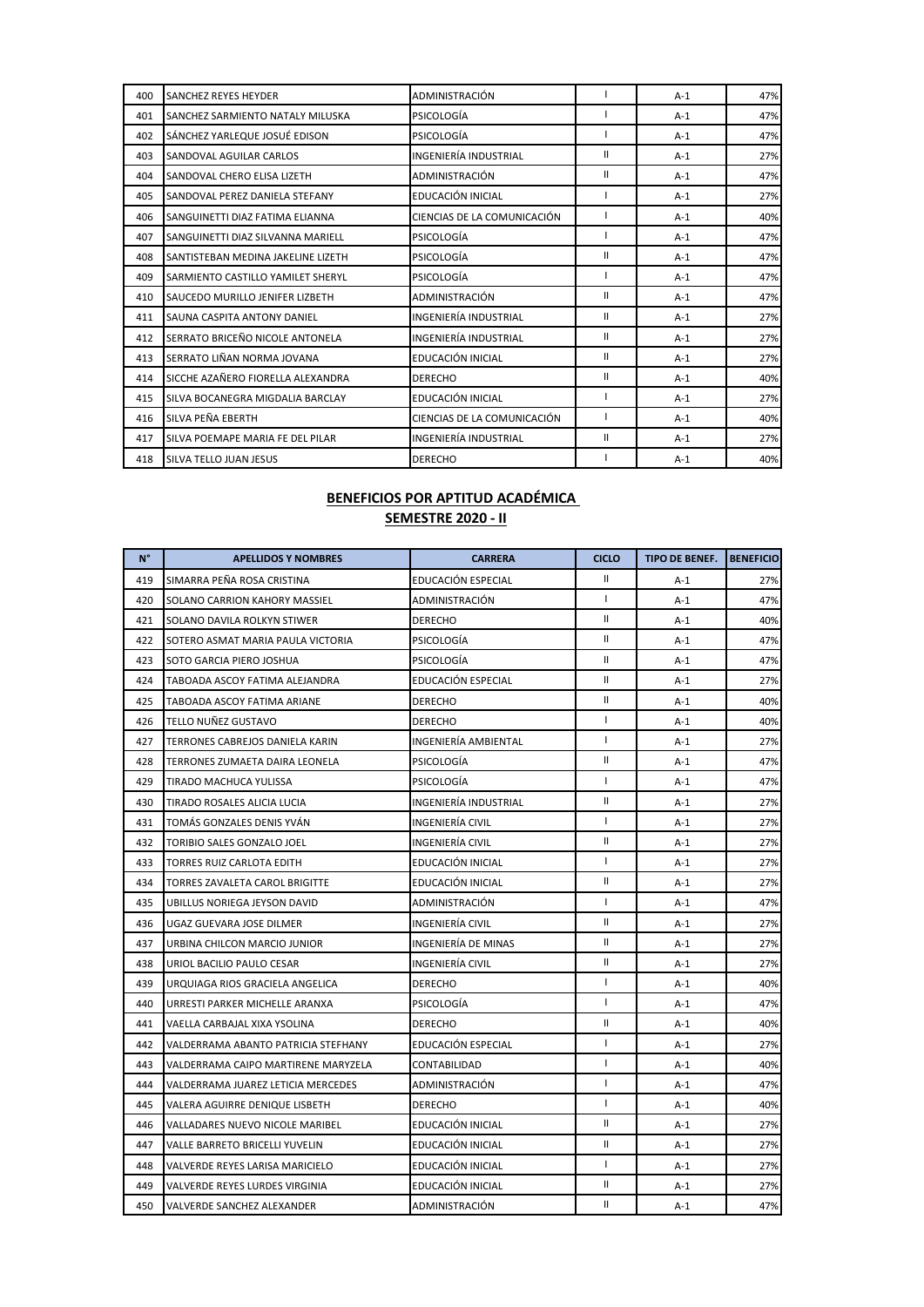| 451 | VÁSQUEZ ASMAT OLENKA PAMELA             | PSICOLOGÍA              |   | $A-1$ | 47% |
|-----|-----------------------------------------|-------------------------|---|-------|-----|
| 452 | VASQUEZ FLORES EULER                    | EDUCACIÓN INICIAL       |   | $A-1$ | 27% |
| 453 | VÁSQUEZ GÓMEZ MAXIMILIANA               | <b>INGENIERÍA CIVIL</b> |   | $A-1$ | 27% |
| 454 | VASQUEZ PINO STEVE MANUEL               | ADMINISTRACIÓN          |   | $A-1$ | 47% |
| 455 | VEGA ESQUERRE DANNA CAMILA              | INGENIERÍA INDUSTRIAL   | Ш | $A-1$ | 27% |
| 456 | <b>VEGA ISLA JULIA ROCIO ANTUANE</b>    | INGENIERÍA AMBIENTAL    |   | $A-1$ | 27% |
| 457 | <b>VEGA PESANTES LEYCI MARILY</b>       | ADMINISTRACIÓN          | Ш | $A-1$ | 47% |
| 458 | <b>VEGA TOLEDO LUIS MIGUEL</b>          | CONTABILIDAD            |   | $A-1$ | 40% |
| 459 | <b>VELASQUEZ GONZALES JOSE ALBERTH</b>  | <b>INGENIERÍA CIVIL</b> |   | $A-1$ | 27% |
| 460 | <b>VELASQUEZ RODRIGUEZ DAYCE MALENA</b> | CONTABILIDAD            | Ш | $A-1$ | 40% |

| $N^{\circ}$ | <b>APELLIDOS Y NOMBRES</b>              | <b>CARRERA</b>                | <b>CICLO</b>  | <b>TIPO DE BENEF.</b> | <b>BENEFICIO</b> |
|-------------|-----------------------------------------|-------------------------------|---------------|-----------------------|------------------|
| 461         | VENTURA FARROÑAN MARILIA ALEXANDRA      | PSICOLOGÍA                    | $\mathbf{H}$  | $A-1$                 | 47%              |
| 462         | VERA ALARCON ADA ANAIS                  | CONTABILIDAD                  |               | $A-1$                 | 40%              |
| 463         | VIDAURRE CHERO MILAGROS ELIZABETH       | EDUCACIÓN INICIAL             |               | $A-1$                 | 27%              |
| 464         | VILCHEZ FLORES DARWIN WALDIR            | INGENIERÍA MECÁNICO ELÉCTRICA |               | $A-1$                 | 27%              |
| 465         | VILLALOBOS MENDEZ SHOLANGE YANELY       | EDUCACIÓN INICIAL             |               | $A-1$                 | 27%              |
| 466         | VILLANUEVA GALVEZ ROSALIA PATRICIA      | <b>INGENIERÍA INDUSTRIAL</b>  | $\mathbf{II}$ | $A-1$                 | 27%              |
| 467         | VILLAVICENCIO RUIZ BLANCA LOURDES       | EDUCACIÓN ESPECIAL            |               | $A-1$                 | 27%              |
| 468         | VILLEGAS FLORES JUNIOR ANTONIO DENILSON | ADMINISTRACIÓN                | $\mathbf{H}$  | $A-1$                 | 47%              |
| 469         | YUPANQUI VILLAVICENCIO ANA SABINA       | PSICOLOGÍA                    | $\mathbf{I}$  | $A-1$                 | 47%              |
| 470         | ZAMORA MONTESTRUQUE JAZMINE             | <b>DERECHO</b>                |               | $A-1$                 | 40%              |
| 471         | ZARATE MENDOZA ALISON ARIANA            | INGENIERÍA AMBIENTAL          | $\mathbf{I}$  | $A-1$                 | 27%              |
| 472         | ZAVALA AVALOS BLANCA MARIBEL            | CONTABILIDAD                  |               | $A-1$                 | 40%              |
| 473         | ZAVALETA CONTRERAS ALEX FRAN            | INGENIERÍA DE MINAS           |               | $A-1$                 | 27%              |
| 474         | ZEVALLOS ROJAS ABELARDO                 | INGENIERÍA AMBIENTAL          |               | $A-1$                 | 27%              |
| 475         | ZURITA VEGA NATALY MODESTA              | EDUCACIÓN INICIAL             |               | $A-1$                 | 27%              |
| 476         | ZUTA VELAYARCE JHIMMY ENRIQUE           | INGENIERÍA AMBIENTAL          |               | $A-1$                 | 27%              |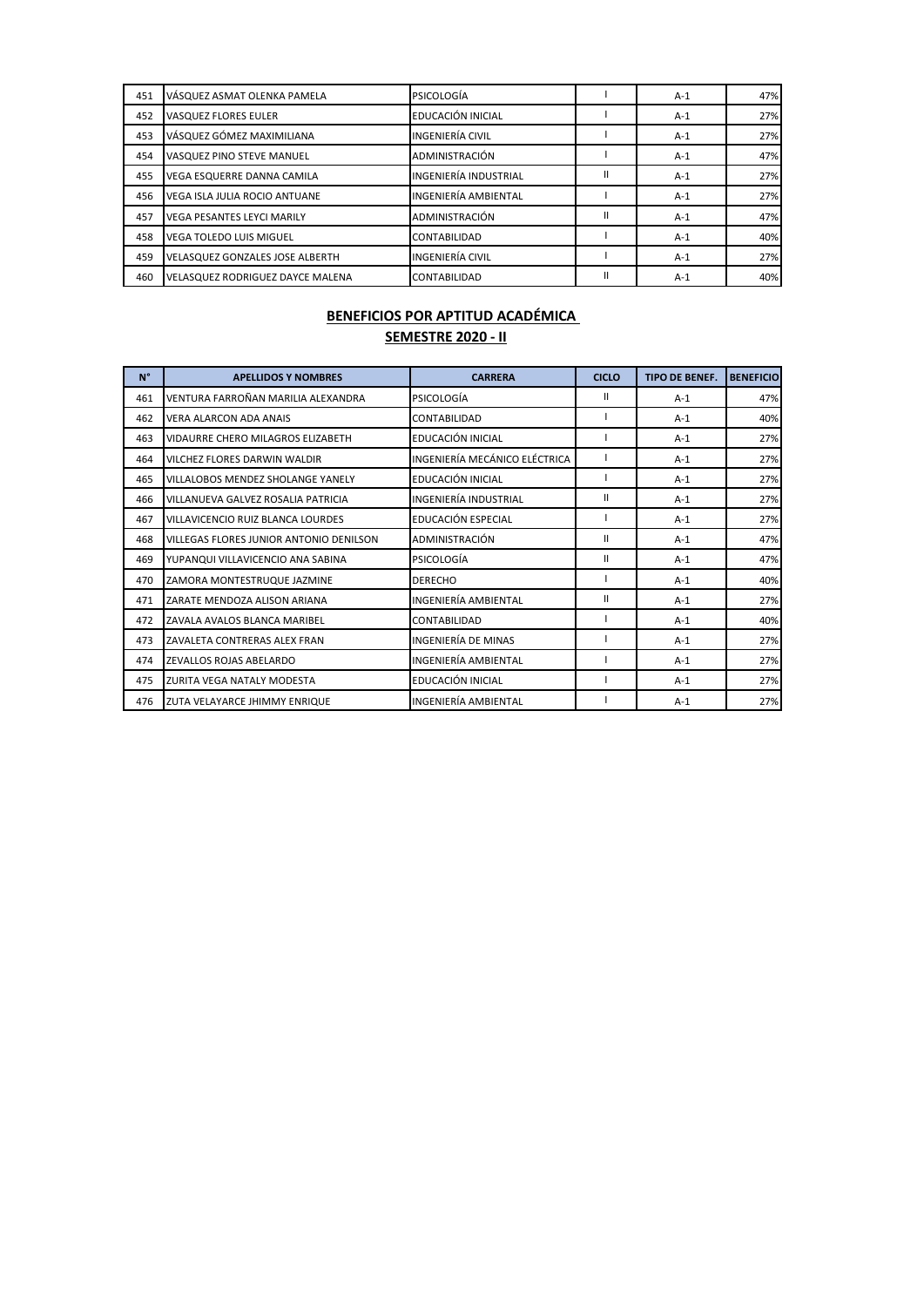# **BENEFICIOS PRIMER PUESTO DE CARRERA DEL**

# **SEMESTRE 2020 - I**

| N° | <b>APELLIDOS Y NOMBRES</b>         | <b>CARRERA</b>              | <b>CICLO</b> | <b>PROMEDIO</b><br><b>PONDERADO</b> | <b>TIPO DE BENEF.</b> | <b>BENEFICIO</b> |
|----|------------------------------------|-----------------------------|--------------|-------------------------------------|-----------------------|------------------|
|    | CALLE MORE CESAR ANGEL FERNANDO    | CIENCIAS DE LA COMUNICACIÓN | IV           | 18.35                               | $A-2$                 | 40%              |
|    | CEDRON JUÁREZ JOSE PABLO ERNESTO   | <b>DERECHO</b>              | VI           | 18.59                               | $A-2$                 | 40%              |
| 3  | <b>FLORES ORTIZ ERIKA KATHERIN</b> | <b>CONTABILIDAD</b>         | VIII         | 18.33                               | $A-2$                 | 40%              |
| 4  | LÓPEZ PAREDES DANY YASEIDY         | <b>IING. INDUSTRIAL</b>     | VIII         | 18.09                               | $A-2$                 | 27%              |
|    | MENDEZ HUAMANI RONY ROY            | <b>ING. AMBIENTAL</b>       |              | 17.82                               | $A-2$                 | 27%              |
| 6  | NECIOSUP ISUIZA YURICO LIZBETH     | ADMINISTRACIÓN              |              | 18.5                                | $A-2$                 | 47%              |
|    | PACHECO FOSA ALEXANDRA EMPERATRIZ  | ADM. TURÍSTICA              | VI           | 18.14                               | $A-2$                 | 47%              |
| 8  | NOVOA PAREDES DEYANIRA JESÚS MARÍA | <b>EDUC. INICIAL</b>        | VI           | 18.4                                | $A-2$                 | 27%              |

FUENTE: OFICINA DE SERVICIOS ACADEMICOS Y REGISTROS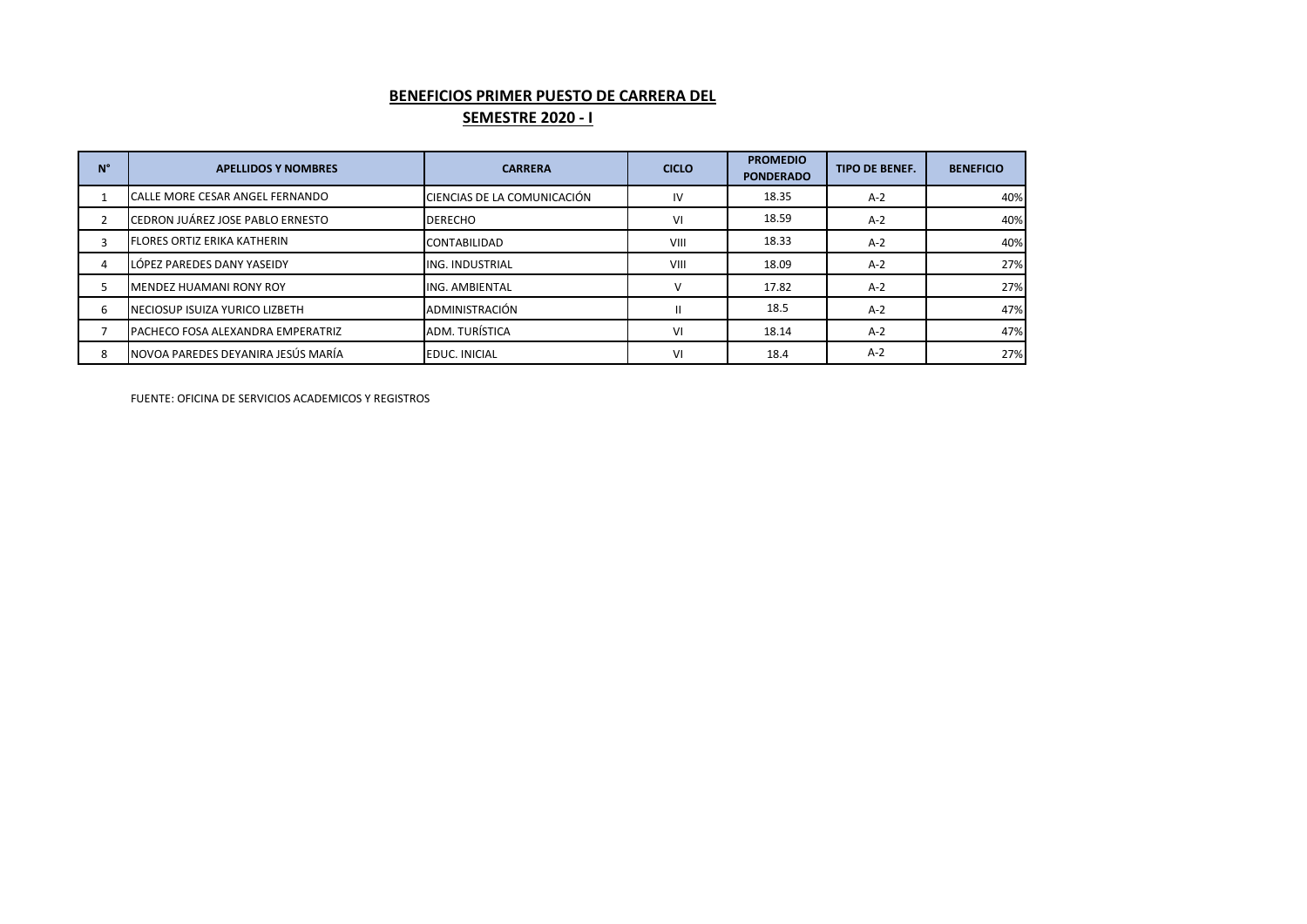| $N^{\circ}$    | <b>APELLIDOS Y NOMBRES</b>         | <b>CARRERA</b>  | <b>CICLO</b> | PROM. POND. | <b>TIPO DE BENEF.</b> | <b>BENEFICIO</b> |
|----------------|------------------------------------|-----------------|--------------|-------------|-----------------------|------------------|
| 1              | ABANTO BUENO WILLIANS RICHARD      | ING. CIVIL      | Χ            | 15.22       | $A-3$                 | 27%              |
| $\overline{2}$ | ABANTO CRUZ CYNTHIA KATHERINE      | ING. AMBIENTAL  | Χ            | 15.66       | $A-3$                 | 27%              |
| 3              | ABANTO MACHUCA ABEL GEVNY          | ING. INDUSTRIAL | VI           | 15.2        | $A-3$                 | 27%              |
| 4              | ABANTO MUÑOZ KLEIDER JHONATAN      | ING. INDUSTRIAL | IV           | 15.8        | $A-3$                 | 27%              |
| 5              | ABANTO REYES VERÓNICA              | PSICOLOGIA      | VIII         | 15.6        | $A-3$                 | 47%              |
| 6              | ACOSTA CARRASCO BALBINA            | ING. INDUSTRIAL | X            | 17          | $A-3$                 | 27%              |
| 7              | ACOSTA MENDOZA ANGIE LIZ           | PSICOLOGÍA      | XII          | 18          | $A-3$                 | 47%              |
| 8              | ACOSTA SÁNCHEZ NILDA YESENIA       | ING. CIVIL      | X            | 16.31       | $A-3$                 | 27%              |
| 9              | ACOSTA SANGAMA ANDRE               | ADMINISTRACIÓN  | VIII         | 15.69       | $A-3$                 | 47%              |
| 10             | ACUÑA ANGEL ANA LUCIA              | PSICOLOGIA      | VII          | 15.52       | $A-3$                 | 47%              |
| 11             | ACUÑA SALINAS CARLOS IVAN          | CONTABILIDAD    | Χ            | 17.13       | $A-3$                 | 40%              |
| 12             | AGREDA ORTIZ KAREN PAMELA          | <b>DERECHO</b>  | х            | 15.75       | $A-3$                 | 40%              |
| 13             | AGUIRRE VÁSQUEZ ANGELA BEATRIZ     | ING. INDUSTRIAL | IV           | 15.55       | $A-3$                 | 27%              |
| 14             | ALAMA ABAD ALEXANDRA               | PSICOLOGIA      | VII          | 16.25       | $A-3$                 | 47%              |
| 15             | ALARCON MELLY LUIS ALBERTO         | PSICOLOGIA      | VI           | 15.66       | $A-3$                 | 47%              |
| 16             | ALAYO CASPITO CLAUDIA KARIN        | PSICOLOGIA      | IV           | 15.95       | $A-3$                 | 47%              |
| 17             | ALAYO CASPITO JULISSA ROXANA       | ING. MINAS      | VI           | 15.05       | $A-3$                 | 27%              |
| 18             | ALEJANDRÍA MELCHOR KARYN YUNELLY   | <b>DERECHO</b>  | IV           | 15.36       | $A-3$                 | 40%              |
| 19             | ALFARO RODRIGUEZ BETSZY YADIRA     | EDUC. INICIAL   | X            | 15.82       | $A-3$                 | 27%              |
| 20             | ALONZO ENCO JHOSELIN ARLETH        | ING. MINAS      | VI           | 15.38       | $A-3$                 | 27%              |
| 21             | ALVA ARAUJO JUNIOR                 | ING. INDUSTRIAL | IV           | 15          | $A-3$                 | 27%              |
| 22             | ALVA CARRIÓN KARINA MILAGROS       | <b>DERECHO</b>  | VIII         | 15.62       | $A-3$                 | 40%              |
| 23             | ALVA MIÑANO JUAN JULIO             | CONTABILIDAD    | X            | 17.69       | $A-3$                 | 40%              |
| 24             | ALVA RODRÍGUEZ LUCERO YANELA       | PSICOLOGÍA      | VIII         | 15.7        | $A-3$                 | 47%              |
| 25             | ALVA TERRONES SANDRA MILAGRITOS    | <b>DERECHO</b>  | Χ            | 16.92       | $A-3$                 | 40%              |
| 26             | ALVA URCIA LUIS ALBERTO            | <b>DERECHO</b>  | VI           | 16.4        | $A-3$                 | 40%              |
| 27             | ALVARADO CABRERA JESÚS DAVID       | ING. INDUSTRIAL | X            | 17.57       | $A-3$                 | 27%              |
| 28             | ALVARADO MERINO YOLARTHY           | ADM. TURÍSTICA  | VIII         | 15.72       | $A-3$                 | 47%              |
| 29             | ALVAREZ SERIN DARINKA SELENA       | ADMINISTRACIÓN  | VIII         | 16.45       | $A-3$                 | 47%              |
| 30             | ANASTACIO VILLANUEVA PATRICIA      | <b>DERECHO</b>  | XII          | 15.76       | $A-3$                 | 40%              |
| 31             | ANHUAMAN ASMAT VICTOR ELIAS        | <b>DERECHO</b>  | V            | 15.68       | $A-3$                 | 40%              |
| 32             | ANHUAMAN POLO ADRIAN               | <b>DERECHO</b>  | XII          | 15.88       | $A-3$                 | 40%              |
| 33             | ANHUAMAN VIGO ARIADNA              | ADMINISTRACIÓN  | Ш            | 15.09       | $A-3$                 | 47%              |
| 34             | ANTICONA HUAMAN JANN ANTONY        | ING. INDUSTRIAL | IV.          | 15.2        | A-3                   | 27%              |
| 35             | ANTICONA VILLACORTA JHAROL GHERSON | CONTABILIDAD    | VI           | 16          | $A-3$                 | 40%              |
| 36             | ARANA ROJAS MILAGROS CAMERI        | DERECHO         | IV           | 15.68       | $A-3$                 | 40%              |
| 37             | ARANDA FRANCO CARLOS ENRIQUE       | CONTABILIDAD    | х            | 17.52       | $A-3$                 | 40%              |
| 38             | ARAUJO VALVERDE ALEX NANDO         | ADMINISTRACIÓN  | IX           | 16.55       | $A-3$                 | 47%              |
| 39             | ARCE BLAS JHOANA MARIBEL           | ING. CIVIL      | V            | 16.95       | $A-3$                 | 27%              |
| 40             | ARENAS QUILICHE ELVIA              | ADMINISTRACIÓN  | IV           | 18.05       | A-3                   | 47%              |
| 41             | ARROYO RÍOS MARICIELO              | ADMINISTRACIÓN  | IV           | 17.47       | $A-3$                 | 47%              |

| $N^{\circ}$ | <b>APELLIDOS Y NOMBRES</b>  | <b>CARRERA</b>         | <b>CICLO</b>      | <b>PROM. POND.</b> | <b>TIPO DE BENEF.</b> | <b>BENEFICIO</b> |
|-------------|-----------------------------|------------------------|-------------------|--------------------|-----------------------|------------------|
| 42          | ASCOY ALVA OSCAR GUILLERMO  | ADMINISTRACIÓN         | IV                | 16.52              | $A-3$                 | 47%              |
| 43          | ASMAT BUSTAMANTE BRANDAN    | <b>ING. INDUSTRIAL</b> |                   | 15.57              | $A-3$                 | 27%              |
| 44          | ASMAT DIESTRA LADY KRISTELL | <b>CONTABILIDAD</b>    | $\mathbf{v}$      | 16.34              | $A-3$                 | 40%              |
| 45          | ASMAT MARTINEZ YASMIN       | PSICOLOGÍA             |                   | 15.38              | $A-3$                 | 47%              |
| 46          | <b>AVALOS FERRER EDGAR</b>  | ING. MINAS             | $\mathbf{v}$<br>́ | 16.15              | $A-3$                 | 27%              |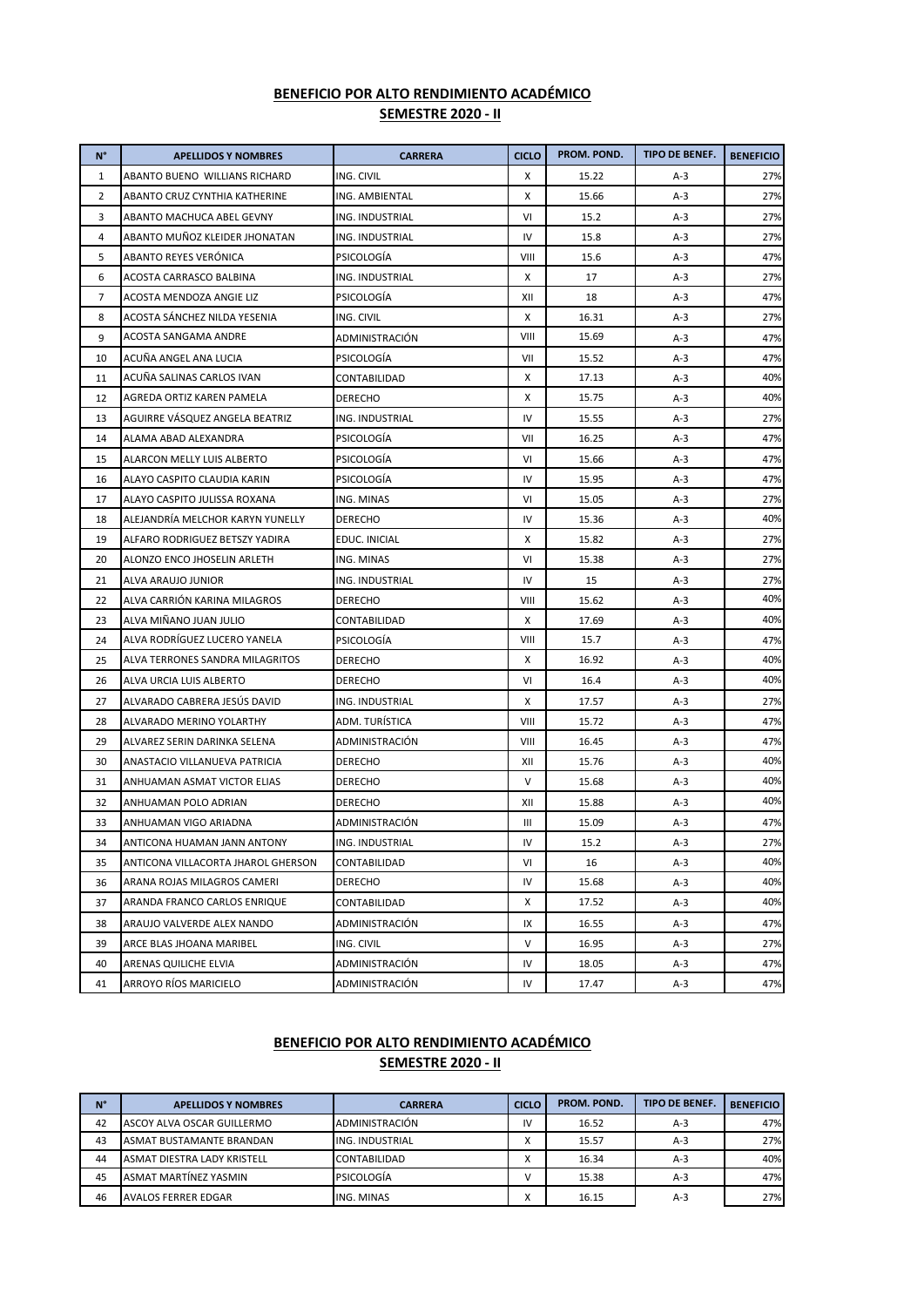| 47 | AVALOS MENDEZ MARLON             | ING. CIVIL                  | x    | 16.27 | $A-3$ | 27% |
|----|----------------------------------|-----------------------------|------|-------|-------|-----|
| 48 | AVILA CABRERA XIOMY GHIANELA     | CIENCIAS DE LA COMUNICACIÓN | IV   | 15.45 | $A-3$ | 40% |
| 49 | AVILA VÁSQUEZ LUIS ENRIQUE       | <b>DERECHO</b>              | XII  | 16.64 | $A-3$ | 40% |
| 50 | AZABACHE CABANILLAS EDWIN        | DERECHO                     | XII  | 17.17 | $A-3$ | 40% |
| 51 | AZABACHE CALDERON LUCERO YANET   | PSICOLOGÍA                  | XII  | 18    | $A-3$ | 47% |
| 52 | AZABACHE OTINIANO BRENALEE       | PSICOLOGÍA                  | Х    | 16.94 | A-3   | 47% |
| 53 | AZABACHE RAMIREZ MILAGROS        | ADMINISTRACIÓN              | IV   | 16.88 | $A-3$ | 47% |
| 54 | AZNARAN ESQUERRE MARÍA FERNANDA  | ING. INDUSTRIAL             | IV   | 15.45 | $A-3$ | 27% |
| 55 | AZNARAN MURILLO WINIE            | EDUC. ESPECIAL              | IV   | 17.85 | $A-3$ | 27% |
| 56 | BACA SICCHA LUIS FERNANDO        | ING. INDUSTRIAL             | VIII | 16.05 | $A-3$ | 27% |
| 57 | BANCES SÁNCHEZ GIULIANA MARBELLA | ADMINISTRACIÓN              | Χ    | 15.25 | $A-3$ | 47% |
| 58 | <b>BARBA VERGARAY ROSARIO</b>    | PSICOLOGÍA                  | VI   | 16.95 | $A-3$ | 47% |
| 59 | BARBOZA CARMEN RONAL ARTURO      | ADMINISTRACIÓN              | VIII | 16.6  | $A-3$ | 47% |
| 60 | BARDALES LOZANO XIMENA           | EDUC. INICIAL               | IX   | 16.38 | $A-3$ | 27% |
| 61 | BAZAN ZAVALETA KATERIN LISETH    | ADMINISTRACIÓN              | IV   | 16.11 | $A-3$ | 47% |
| 62 | BECERRA SOTO YULISSA             | ADMINISTRACIÓN              | X    | 16.09 | $A-3$ | 47% |
| 63 | BENITES CARLOS ALEX JOEL         | ING. AMBIENTAL              | X    | 15.05 | $A-3$ | 27% |
| 64 | BENITES CERNA WUENDI             | ADMINISTRACIÓN              | IV   | 16.05 | $A-3$ | 47% |
| 65 | BENITES DE LA CRUZ LIZETH        | PSICOLOGÍA                  | XII  | 18    | $A-3$ | 47% |
| 66 | BERNALES LLOCLLA DIANA NADIR     | CONTABILIDAD                | Ш    | 16.61 | A-3   | 40% |
| 67 | BLAS CUBEÑOS FIORELLA            | CONTABILIDAD                | VIII | 16.65 | $A-3$ | 40% |
| 68 | BLAS NAMAY MARILYN TATIANA       | CONTABILIDAD                | VI   | 17.7  | $A-3$ | 40% |
| 69 | BRANDAN PEREDA YAMILA GISELLE    | ADMINISTRACIÓN              | IX   | 15.75 | $A-3$ | 47% |
| 70 | BRICEÑO MORILLAS JEISON          | ADMINISTRACIÓN              | VI   | 15.9  | $A-3$ | 47% |
| 71 | BRICEÑO PEREZ ROSMERY            | ADMINISTRACIÓN              | VIII | 15.95 | A-3   | 47% |
| 72 | BUADO CHIMBOR KLEYSER EDSON      | ING. MEC. ELEC.             | VI   | 15.5  | $A-3$ | 27% |
| 73 | BURGA ALCANTARA ANGEL            | ING. CIVIL                  | Х    | 14.3  | $A-3$ | 27% |
| 74 | BURGA FLORES YARIT MAYLI         | ADMINISTRACIÓN              | IV   | 17.29 | $A-3$ | 47% |
| 75 | <b>BURGOS RUÍZ LIANA SARAHI</b>  | ING. MINAS                  | IX   | 15.14 | $A-3$ | 27% |
| 76 | CABANILLAS VITERI STEFANI NICOLE | ADMINISTRACIÓN              | VII  | 15.65 | $A-3$ | 47% |
| 77 | CABELLOS MEDINA HERMILA          | EDUC. INICIAL               | X    | 15.85 | $A-3$ | 27% |
| 78 | CALDERON CONDE JANETH ELISA      | <b>DERECHO</b>              | IV   | 16.89 | $A-3$ | 40% |
| 79 | CALDERON VALERA MARÍA            | CONTABILIDAD                | Х    | 16.52 | A-3   | 40% |
| 80 | CALDERON VISOSA JULIO ANTONIO    | ADMINISTRACIÓN              | IV   | 16.94 | A-3   | 47% |
| 81 | CAMPOS GARCÍA DANIEL ALEXIS      | ADMINISTRACIÓN              | VIII | 15.5  | A-3   | 47% |
| 82 | CAMPOS MEDINA SUSANA             | ADMINISTRACIÓN              | VI   | 16.08 | A-3   | 47% |
| 83 | CANO VILLANUEVA THALIA           | DERECHO                     | X    | 15.64 | A-3   | 40% |

#### **BENEFICIO POR ALTO RENDIMIENTO ACADÉMICO**

#### **SEMESTRE 2020 - II**

| $N^{\circ}$ | <b>APELLIDOS Y NOMBRES</b>         | <b>CARRERA</b>         | <b>CICLO</b> | PROM. POND. | <b>TIPO DE BENEF.</b> | <b>BENEFICIO</b> |
|-------------|------------------------------------|------------------------|--------------|-------------|-----------------------|------------------|
| 84          | CANTO MARTÍNEZ ANDREA BELÉN        | PSICOLOGÍA             | VI           | 15.04       | $A-3$                 | 47%              |
| 85          | CARHUAJULCA MEJÍA RUTH NOEMÍ       | ADMINISTRACIÓN         | <b>VIII</b>  | 15.4        | $A-3$                 | 47%              |
| 86          | CARRANZA LUJAN NAYELI XIOMARA      | <b>DERECHO</b>         | IV           | 17          | $A-3$                 | 40%              |
| 87          | CARRANZA RÍOS GRABIELA MIZRAIM     | PSICOLOGÍA             | x            | 16.8        | $A-3$                 | 47%              |
| 88          | <b>CARRASCO SILVESTRE JENNIFER</b> | ADMINISTRACIÓN         | Ш            | 15.8        | $A-3$                 | 47%              |
| 89          | CARRERA CHIHUALA PERCY RONALDO     | ING. MEC. ELEC.        | VIII         | 15.45       | $A-3$                 | 27%              |
| 90          | CARRILLO MIO ALEXANDRA             | <b>ING. INDUSTRIAL</b> | Ш            | 15          | $A-3$                 | 27%              |
| 91          | CASANA PUTPAÑA JERSY               | EDUC. INICIAL          | VIII         | 17.71       | $A-3$                 | 27%              |
| 92          | CASTAÑEDA HUANGAL MARÍA ALEXANDRA  | ADMINISTRACIÓN         | v            | 15.8        | $A-3$                 | 47%              |
| 93          | CASTILLO BOCANEGRA SANDY           | <b>ING. INDUSTRIAL</b> | IV           | 15.95       | $A-3$                 | 27%              |
| 94          | <b>CASTILLO COTRINA JAMELY</b>     | ADMINISTRACIÓN         | x            | 16.09       | $A-3$                 | 47%              |
| 95          | <b>CASTILLO ECHEVARRIA ROGERS</b>  | ADMINISTRACIÓN         | <b>VIII</b>  | 17.4        | $A-3$                 | 47%              |
| 96          | CASTILLO LEZCANO JUAN ALFREDO      | ADMINISTRACIÓN         | VII          | 16.29       | $A-3$                 | 47%              |
| 97          | <b>CASTILLO OBESO CESIA</b>        | PSICOLOGÍA             | VI           | 16.38       | $A-3$                 | 47%              |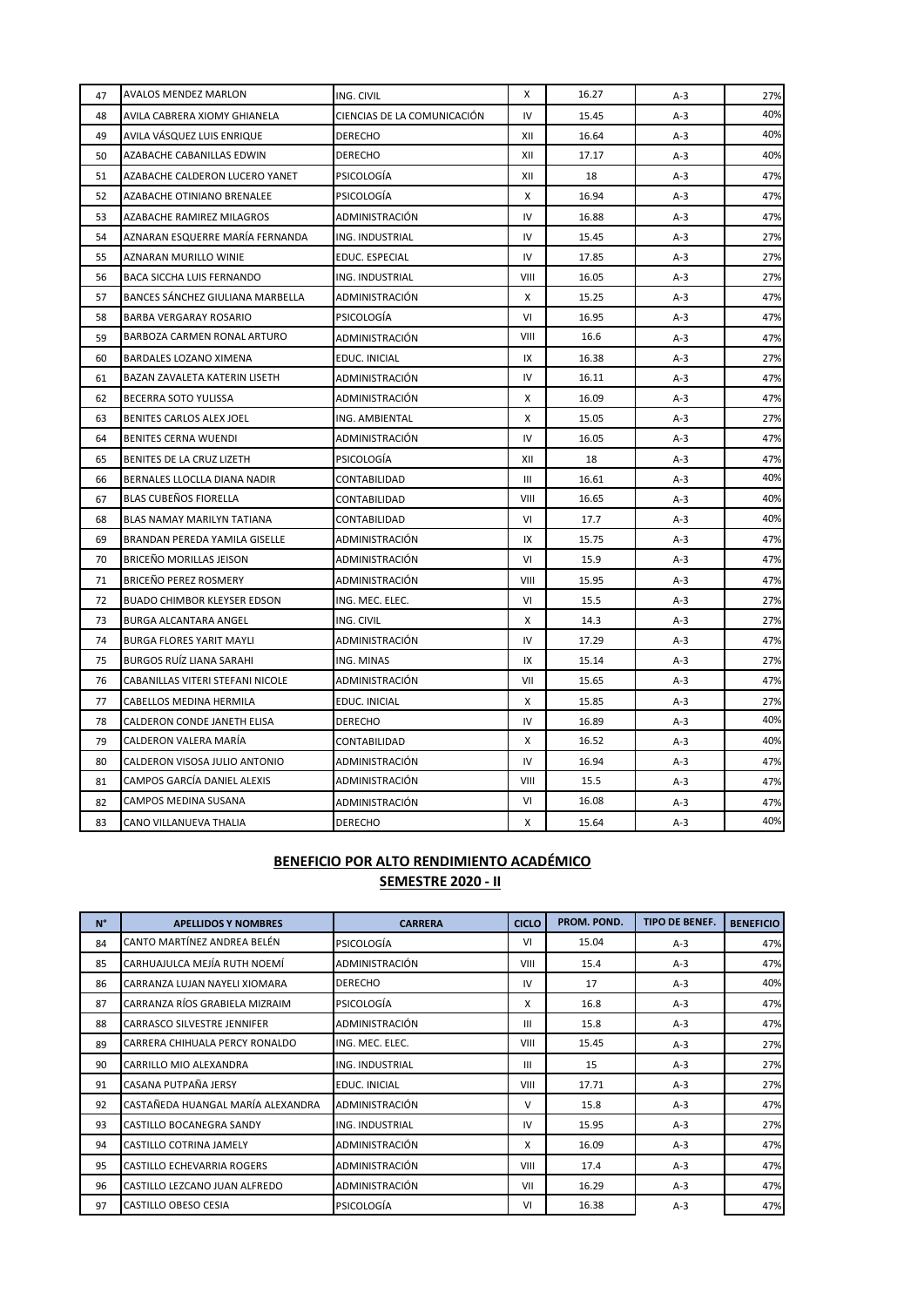| 98  | <b>CASTILLO RÍOS PAULINA</b>     | ADMINISTRACIÓN              | X      | 16.95 | $A-3$ | 47% |
|-----|----------------------------------|-----------------------------|--------|-------|-------|-----|
| 99  | CASTILLO VILLACREZ SAID YOFRE    | CIENCIAS DE LA COMUNICACIÓN | VI     | 17.3  | $A-3$ | 40% |
| 100 | CASTRO CHÁVEZ DIANA NATALY       | DERECHO                     | IV     | 17.63 | $A-3$ | 40% |
| 101 | CASTRO HERNÁNDEZ NATALY          | EDUC. INICIAL               | VI     | 16.45 | $A-3$ | 27% |
| 102 | CASTRO HUAMAN LYNDA NICOLLE      | PSICOLOGÍA                  | Ш      | 15    | $A-3$ | 47% |
| 103 | CASTRO MORI LINDA KEYLA          | ADMINISTRACIÓN              | VI     | 15.9  | $A-3$ | 47% |
| 104 | CASTRO NARVAEZ ARACELI           | ADM. TURÍSTICA              | VI     | 15.61 | $A-3$ | 47% |
| 105 | CAVERO GUZMAN JACKELINE          | PSICOLOGÍA                  | VIII   | 15.6  | $A-3$ | 47% |
| 106 | CHACON PINILLOS MILAGROS JOHANA  | EDUC. INICIAL               | $\vee$ | 17.95 | $A-3$ | 27% |
| 107 | CHÁVEZ ARGOMEDO STHEFANY GIANINA | PSICOLOGÍA                  | Ш      | 16.3  | $A-3$ | 47% |
| 108 | CHAVEZ CARBAJAL FIORELLA         | CONTABILIDAD                | X      | 15.39 | $A-3$ | 40% |
| 109 | CHÁVEZ CASTILLO JORGE            | CONTABILIDAD                | X      | 15.78 | $A-3$ | 40% |
| 110 | CHÁVEZ LAMADRID ANA RUT          | CONTABILIDAD                | VI     | 15.21 | $A-3$ | 40% |
| 111 | CHÁVEZ RODRIGUEZ CINTHYA         | PSICOLOGÍA                  | X      | 15.66 | $A-3$ | 47% |
| 112 | CHERREZ VÁSQUEZ LILIBETH         | EDUC. ESPECIAL              | X      | 17.15 | $A-3$ | 27% |
| 113 | CHUMAN RODRÍGUEZ MANUEL ANGEL    | PSICOLOGÍA                  | XII    | 18    | $A-3$ | 47% |
| 114 | CHUQUILIN BAZAN FRANZ ALBERTO    | ADMINISTRACIÓN              | VII    | 16.3  | $A-3$ | 47% |
| 115 | CONTRERAS MORILLOS GIOVANA       | PSICOLOGÍA                  | XII    | 17    | $A-3$ | 47% |
| 116 | CONTRERAS VEGA MARÍA ELIZABETH   | PSICOLOGÍA                  | IV     | 16.57 | $A-3$ | 47% |
| 117 | CORDOVA GARCÍA FRANCISCA         | ADM. TURÍSTICA              | VIII   | 16.6  | $A-3$ | 47% |
| 118 | CORONADO GARCÍA CESÁR ANTONIO    | ING. INDUSTRIAL             | VIII   | 16.05 | A-3   | 27% |
| 119 | <b>CORONEL SIXCE YUNIOR</b>      | <b>DERECHO</b>              | VII    | 17.36 | $A-3$ | 40% |
| 120 | CORREA HUARIPATA MILAGROS AIDEE  | PSICOLOGÍA                  | VIII   | 15.5  | $A-3$ | 47% |
| 121 | CORREA TRIGOSO SHEILA            | <b>PSICOLOGÍA</b>           | XII    | 19    | $A-3$ | 47% |
| 122 | CORREA TRUJILLO RUT LISBET       | ING. INDUSTRIAL             | x      | 16.71 | $A-3$ | 27% |
| 123 | CORTEZ ENRIQUEZ DIANI YAMALI     | ADMINISTRACIÓN              | X      | 16.38 | $A-3$ | 47% |
| 124 | <b>CRESPIN VALLES ELIZABETH</b>  | CONTABILIDAD                | VI     | 16.65 | $A-3$ | 40% |
| 125 | CRISÓLOGO CARRERA FÁTIMA         | ADMINISTRACIÓN              | X      | 15.21 | $A-3$ | 47% |

| $N^{\circ}$ | <b>APELLIDOS Y NOMBRES</b>          | <b>CARRERA</b>        | <b>CICLO</b>   | PROM. POND. | <b>TIPO DE BENEF.</b> | <b>BENEFICIO</b> |
|-------------|-------------------------------------|-----------------------|----------------|-------------|-----------------------|------------------|
| 126         | CRUZ BRACAMONTE NAGGELY TAMYCO      | PSICOLOGÍA            | V              | 15.85       | $A-3$                 | 47%              |
| 127         | CRUZ CASTILLO KELLY YANET           | PSICOLOGÍA            | XII            | 18          | $A-3$                 | 47%              |
| 128         | CRUZ CISNEROS JAIME JHONATAN        | <b>DERECHO</b>        | XII            | 15          | $A-3$                 | 40%              |
| 129         | <b>CRUZ CRUZ SHEYLLA</b>            | PSICOLOGÍA            | XII            | 18          | $A-3$                 | 47%              |
| 130         | CRUZ GALVEZ DEVORA                  | ING. MINAS            | X              | 16.85       | $A-3$                 | 27%              |
| 131         | CRUZ HUAMAN JEHIMY YANELA           | ING. CIVIL            | VI             | 17.31       | $A-3$                 | 27%              |
| 132         | CRUZ LUJAN DARY VALERIA             | PSICOLOGÍA            | $\mathbf{III}$ | 16.45       | $A-3$                 | 47%              |
| 133         | CRUZ MEDINA ROCÍO DEL PILAR         | ING. INDUSTRIAL       | X              | 16.71       | $A-3$                 | 27%              |
| 134         | <b>CRUZ SAAVEDRA MEDALY</b>         | ING. INDUSTRIAL       | VI             | 15.1        | $A-3$                 | 27%              |
| 135         | <b>CRUZADO MERCEDES JAMIL FREY</b>  | ING. INDUSTRIAL       | VIII           | 15.59       | $A-3$                 | 27%              |
| 136         | CRUZADO VÁSQUEZ SAYRA               | PSICOLOGÍA            | XI             | 15          | $A-3$                 | 47%              |
| 137         | CUEVA LEZAMA LESLIE GERALDINE       | CONTABILIDAD          | X              | 16.76       | $A-3$                 | 40%              |
| 138         | <b>CUEVAS ROJAS ESTHEFANY</b>       | PSICOLOGÍA            | X              | 17.68       | $A-3$                 | 47%              |
| 139         | DE LA CRUZ GARCÍA ANGIE JAVIERA     | PSICOLOGÍA            | VI             | 15.52       | $A-3$                 | 47%              |
| 140         | DE LA CRUZ MOSTACERO ERIKA PAOLA    | ADM. TURÍSTICA        | X              | 16.75       | $A-3$                 | 47%              |
| 141         | DELGADO RODRIGUEZ DORIS LUCIA       | EDUC. INICIAL         | VIII           | 16.64       | $A-3$                 | 27%              |
| 142         | DÍAZ BUSTAMANTE PAMELA              | CONTABILIDAD          | X              | 15.5        | $A-3$                 | 40%              |
| 143         | DÍAZ CASTRO KEYTH NATIVIDAD         | <b>ADMINISTRACIÓN</b> | X              | 16.77       | $A-3$                 | 47%              |
| 144         | DIOSES FLORES RAMZES HAIR           | ADMINISTRACIÓN        | IV             | 15.76       | $A-3$                 | 47%              |
| 145         | DURAND GUTIERREZ JHON ANDERSON      | ING. CIVIL            | VI             | 15.3        | $A-3$                 | 27%              |
| 146         | <b>EDWARDS GONZALES ROSA ISABEL</b> | <b>EDUC. ESPECIAL</b> | X              | 17.6        | $A-3$                 | 27%              |
| 147         | EGOCHEAGA SOSA CLAUDIA VALERIA      | <b>ADMINISTRACIÓN</b> | IV             | 16.94       | $A-3$                 | 47%              |
| 148         | ELORREAGA FLORES FÁTIMA             | CONTABILIDAD          | VIII           | 16.3        | $A-3$                 | 40%              |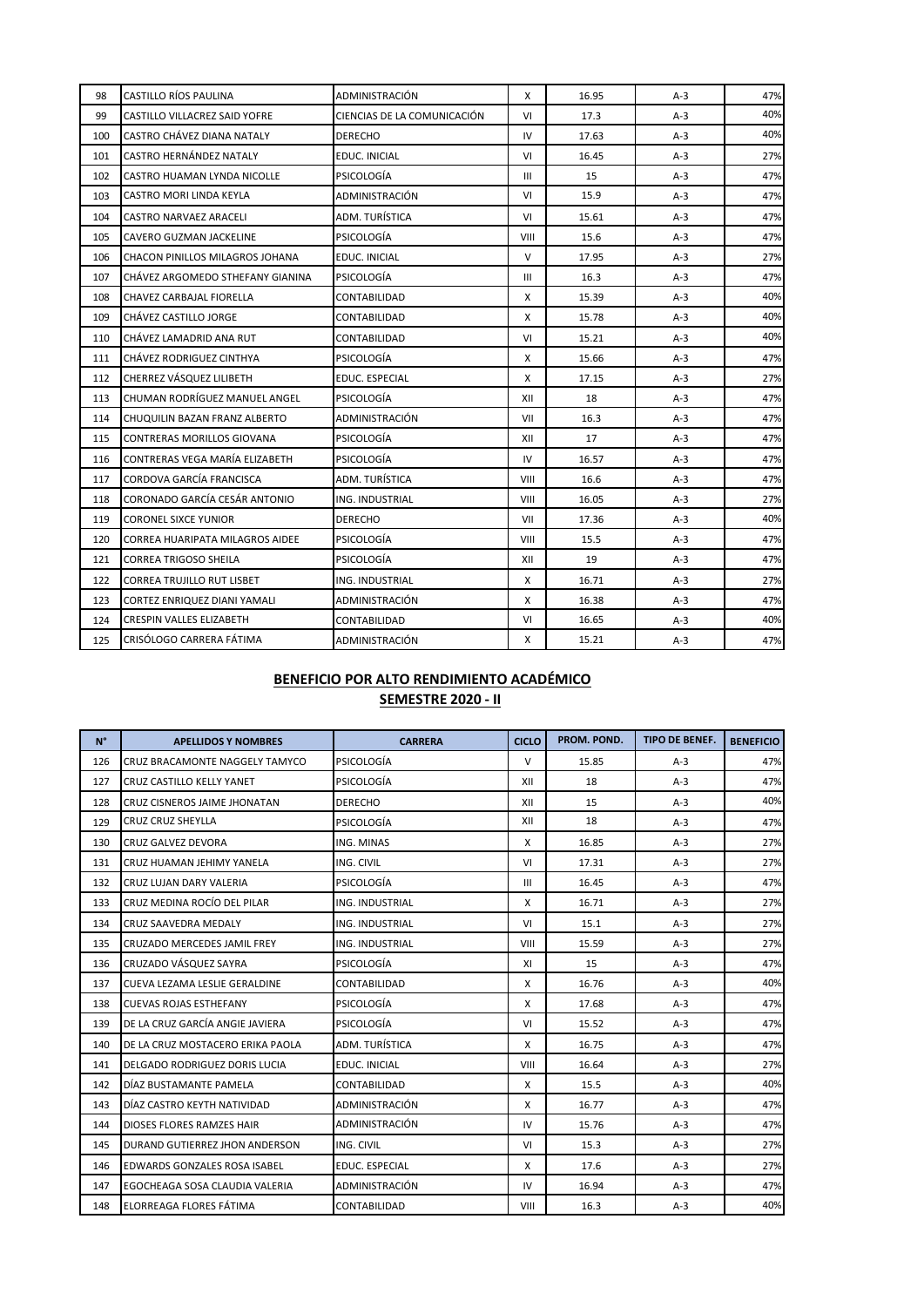| 149 | ESCOBEDO GONZALES JULIA            | ING. CIVIL     | VI             | 15.76 | $A-3$ | 27% |
|-----|------------------------------------|----------------|----------------|-------|-------|-----|
| 150 | ESPINOLA URCIA JESSICA             | PSICOLOGÍA     | $\mathbf{III}$ | 16.33 | $A-3$ | 47% |
| 151 | ESPINOZA ACUÑA WILDER              | ING. CIVIL     | VIII           | 15.4  | $A-3$ | 27% |
| 152 | <b>ESPINOZA ATOCHE VIRNA</b>       | <b>DERECHO</b> | X              | 16.28 | $A-3$ | 40% |
| 153 | ESPINOZA PAREDES ANA MARÍA         | ADMINISTRACIÓN | $\mathbf{III}$ | 18.17 | $A-3$ | 47% |
| 154 | ESPINOZA SILVA YESICA KATERINE     | ADMINISTRACIÓN | $\mathbf{III}$ | 16.8  | $A-3$ | 47% |
| 155 | <b>ESTRADA RAMOS SANDRA ISABEL</b> | ING. AMBIENTAL | X              | 16.28 | $A-3$ | 27% |
| 156 | EVANGELISTA SALDAÑA ROSITA         | PSICOLOGÍA     | VIII           | 15.98 | $A-3$ | 47% |
| 157 | FERNÁNDEZ ARANA MARÍA DE FÁTIMA    | PSICOLOGÍA     | $\mathbf{III}$ | 15.9  | $A-3$ | 47% |
| 158 | FERNÁNDEZ AZABACHE JHON CARLOS     | ING. MINAS     | <b>VIII</b>    | 15.82 | $A-3$ | 27% |
| 159 | FERNÁNDEZ DÁVILA CARMEN            | ADMINISTRACIÓN | VIII           | 15.65 | $A-3$ | 47% |
| 160 | FERNÁNDEZ GALVEZ BRENDA            | ADMINISTRACIÓN | VII            | 15.69 | $A-3$ | 47% |
| 161 | FERNÁNDEZ LA TORRE FRANCO          | PSICOLOGÍA     | X              | 18.15 | $A-3$ | 47% |
| 162 | FERREL VERÓNICO FIORELLA LIZETH    | EDUC. INICIAL  | X              | 15.5  | $A-3$ | 27% |
| 163 | <b>FLORES ACEVEDO ANA SHIRLEY</b>  | ADMINISTRACIÓN | X              | 16.61 | $A-3$ | 47% |
| 164 | <b>FLORES NAVARRO JACKELINE</b>    | ADMINISTRACIÓN | IV             | 15.1  | $A-3$ | 47% |
| 165 | <b>FLORES RAMOS ABEL</b>           | CONTABILIDAD   | IV             | 15.77 | $A-3$ | 40% |
| 166 | FLORIANO ROMERO EDDÚ MANUEL        | ADMINISTRACIÓN | X              | 15.4  | $A-3$ | 47% |
| 167 | <b>FRANCIA DIONICIO JAVIEL</b>     | ING. AMBIENTAL | V              | 16.15 | $A-3$ | 27% |

| N°  | <b>APELLIDOS Y NOMBRES</b>         | <b>CARRERA</b>    | <b>CICLO</b> | PROM. POND. | <b>TIPO DE BENEF.</b> | <b>BENEFICIO</b> |
|-----|------------------------------------|-------------------|--------------|-------------|-----------------------|------------------|
| 168 | FRANCO GARCÍA MARILYN              | ADMINISTRACIÓN    | $\vee$       | 15.61       | $A-3$                 | 47%              |
| 169 | <b>FRANCO POLO RITA</b>            | ING. AMBIENTAL    | VI           | 16          | $A-3$                 | 27%              |
| 170 | GALINDOS GENOVEZ MILY TERESA       | CONTABILIDAD      | X            | 16.09       | A-3                   | 40%              |
| 171 | GALLARDO VÁSQUEZ LIZETH ELVIRA     | CONTABILIDAD      | IV           | 16.6        | $A-3$                 | 40%              |
| 172 | <b>GALLO VILLACORTA EDUARDO</b>    | ING. INDUSTRIAL   | VIII         | 17          | $A-3$                 | 27%              |
| 173 | GARAY LA TORRE MELISSA XIOMARA     | ADMINISTRACIÓN    | III          | 15.52       | $A-3$                 | 47%              |
| 174 | GARBOZA VERGARA MILAGROS ALICIA    | <b>DERECHO</b>    | VIII         | 15.62       | $A-3$                 | 40%              |
| 175 | GARCÍA ALAYO RUT NOEMÍ             | <b>DERECHO</b>    | V            | 16.09       | $A-3$                 | 40%              |
| 176 | GARCÍA ARMAS MEDALY ALESANDRA      | <b>PSICOLOGÍA</b> | X            | 17.86       | $A-3$                 | 47%              |
| 177 | GARCÍA IZQUIERDO SANDRA YERALDINE  | PSICOLOGÍA        | X            | 17.5        | $A-3$                 | 47%              |
| 178 | GARCÍA PIZAN DIANA ABIGAIL         | PSICOLOGÍA        | VII          | 16.6        | $A-3$                 | 47%              |
| 179 | GARCÍA RUIZ NATHALY YSABEL         | ING. INDUSTRIAL   | VI           | 15.95       | $A-3$                 | 27%              |
| 180 | GARCÍA VILLANUEVA KARLA LINDA      | ADMINISTRACIÓN    | VI           | 15.04       | $A-3$                 | 47%              |
| 181 | GERONIMO CHÁVEZ ANDY               | PSICOLOGIA        | VIII         | 16.63       | $A-3$                 | 47%              |
| 182 | GOICOCHEA OLIVARES KENEDY AMABEL   | PSICOLOGIA        | XII          | 18          | $A-3$                 | 47%              |
| 183 | GONZALES DÍAZ PRISCILA TATIANA     | ADMINISTRACIÓN    | IV           | 16.35       | $A-3$                 | 47%              |
| 184 | GONZALES HERNÁNDEZ ANABEL JOSELIN  | ADMINISTRACIÓN    | VII          | 15.37       | $A-3$                 | 47%              |
| 185 | GONZALES ÑIQUE SUSAN OLENKA        | EDUC. INICIAL     | $\vee$       | 16.44       | $A-3$                 | 27%              |
| 186 | GONZALEZ DÍAZ PRISCILA TATIANA     | ADMINISTRACIÓN    | Ш            | 16          | $A-3$                 | 47%              |
| 187 | GRADOS PEREZ YAJAIRA LISBETH       | CONTABILIDAD      | IV           | 17.22       | $A-3$                 | 40%              |
| 188 | GUERRERO ARTEAGA LEONARDO          | PSICOLOGIA        | VIII         | 15.65       | $A-3$                 | 47%              |
| 189 | GUERRERO FLORES ALICIA KATERINE    | ING. AMBIENTAL    | x            | 16          | $A-3$                 | 27%              |
| 190 | GUEVARA ALAYO VALERIA              | PSICOLOGIA        | IX           | 16.45       | $A-3$                 | 47%              |
| 191 | <b>GUEVARA SOTO KEVIN SMITH</b>    | ADMINISTRACIÓN    | IV           | 15.7        | $A-3$                 | 47%              |
| 192 | GUTIERREZ AYALA NICOLE YSABELLA    | <b>DERECHO</b>    | VII          | 16.66       | $A-3$                 | 40%              |
| 193 | GUTIERREZ DOMINGUEZ GRISELL YOMIRA | PSICOLOGÍA        | VIII         | 15          | $A-3$                 | 47%              |
| 194 | HAGEI MOLINA HANNA REBECA          | PSICOLOGIA        | XII          | 18          | $A-3$                 | 47%              |
| 195 | HARO BUSTAMANTE SARELITA ROCIO     | EDUC. INICIAL     | VI           | 15.42       | $A-3$                 | 27%              |
| 196 | <b>HARO RAMOS PEPE WILLY</b>       | ING. CIVIL        | X            | 15.5        | $A-3$                 | 27%              |
| 197 | HERRERA OSORIO WILLIAMS ALESSANDRO | ADMINISTRACIÓN    | IV           | 17.36       | $A-3$                 | 47%              |
| 198 | HOLGUIN LESCANO NAYDU              | <b>DERECHO</b>    | VI           | 15.54       | $A-3$                 | 40%              |
| 199 | HONORIO QUISPE MARÍA DEL CARMEN    | EDUC. ESPECIAL    | x            | 15.9        | $A-3$                 | 27%              |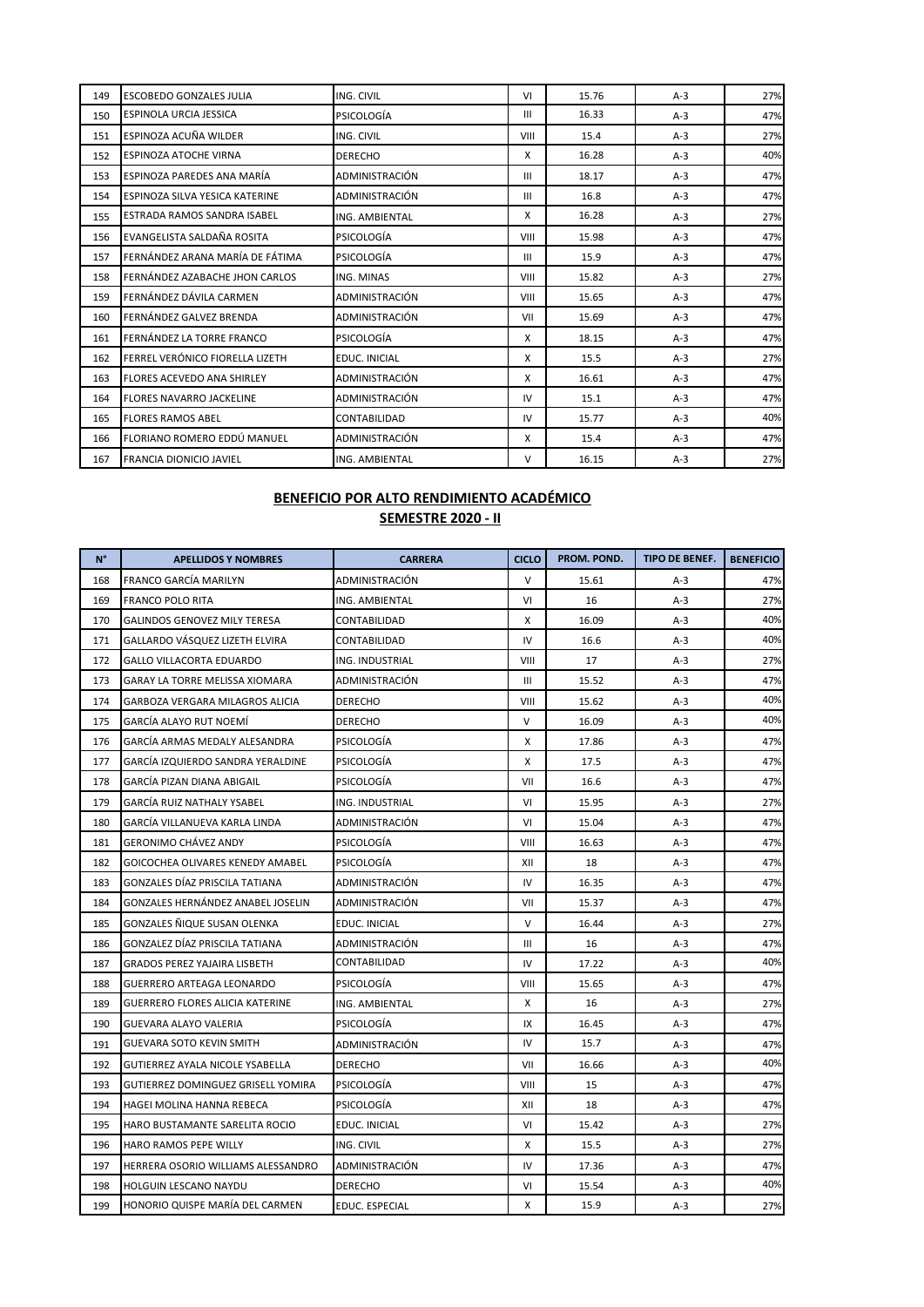| 200 | HORNA VERGARA JHONATAN ALEXANDER  | ING. AMBIENTAL        | IV  | 16.25 | $A-3$ | 27% |
|-----|-----------------------------------|-----------------------|-----|-------|-------|-----|
| 201 | HUAMAN FLORES YAQUELIN FIORELA    | <b>PSICOLOGÍA</b>     | XII | 18    | $A-3$ | 47% |
| 202 | <b>HUAMURO HERRERA LEIDER</b>     | ADM. TURÍSTICA        | VI  | 17.14 | $A-3$ | 47% |
| 203 | <b>HUARANCA ROMERO JUNIOR</b>     | <b>ADMINISTRACIÓN</b> | VI  | 17.09 | $A-3$ | 47% |
| 204 | <b>HUATAY NOVOA SEGUNDO ALEX</b>  | <b>ADMINISTRACIÓN</b> | IV  | 16.23 | $A-3$ | 47% |
| 205 | <b>INFANTES RODRIGUEZ LEILA</b>   | <b>EDUC. ESPECIAL</b> | X   | 17.69 | $A-3$ | 27% |
| 206 | JACINTO INUMA JAIRO JARED         | <b>PSICOLOGÍA</b>     | v   | 15.59 | $A-3$ | 47% |
| 207 | JAVE CRUZ MARÍA ESTHER            | CONTABILIDAD          | X   | 16.33 | $A-3$ | 40% |
| 208 | JUANPEDRO RUÍZ CHRIS LIS          | <b>PSICOLOGÍA</b>     | Ш   | 16.3  | $A-3$ | 47% |
| 209 | JUÁREZ ACARO JESÚS                | <b>DERECHO</b>        | VII | 16.85 | $A-3$ | 40% |
| 210 | <b>JULCA CHIQUEZ ISELITA SUSY</b> | ING. INDUSTRIAL       | v   | 16.21 | $A-3$ | 27% |

| $N^{\circ}$ | <b>APELLIDOS Y NOMBRES</b>         | <b>CARRERA</b>              | <b>CICLO</b> | PROM. POND. | <b>TIPO DE BENEF.</b> | <b>BENEFICIO</b> |
|-------------|------------------------------------|-----------------------------|--------------|-------------|-----------------------|------------------|
| 211         | LALANGUI ROMAN RONAL FELIPE        | ADMINISTRACIÓN              | Ш            | 15.61       | A-3                   | 47%              |
| 212         | LAVADO VÁSQUEZ CINTHYA             | <b>DERECHO</b>              | IV           | 16.1        | $A-3$                 | 40%              |
| 213         | LEÓN SAGASTEGUI MILAGROS ALEXANDRA | PSICOLOGIA                  | IV           | 16.8        | $A-3$                 | 47%              |
| 214         | LEONARDO SANDOVAL LEYDY            | PSICOLOGIA                  | XII          | 18          | $A-3$                 | 47%              |
| 215         | LEYVA MORENO CRISTHIAN             | ING. AMBIENTAL              | IV           | 16.65       | $A-3$                 | 27%              |
| 216         | LEYVA QUISPE JOSELYN               | ADM. TURÍSTICA              | Χ            | 17.88       | $A-3$                 | 47%              |
| 217         | LEZAMA RUIZ YAISINIO EDUARDO       | CIENCIAS DE LA COMUNICACIÓN | IV           | 17.2        | $A-3$                 | 40%              |
| 218         | LINARES NAVARRO FIORELLA           | PSICOLOGIA                  | VIII         | 15.2        | $A-3$                 | 47%              |
| 219         | LLAGAS YSLADO YASMIN YARUMICO      | EDUC. INICIAL               | VI           | 17          | $A-3$                 | 27%              |
| 220         | LLAJARUNA QUIÑONES ANTHONY SAMIR   | ADMINISTRACIÓN              | IV           | 15.58       | A-3                   | 47%              |
| 221         | LLAJARUNA RÁMIREZ ESTEFANIA        | PSICOLOGÍA                  | IX           | 17.7        | $A-3$                 | 47%              |
| 222         | LLANOS CONTRERAS VANESSA ISABEL    | ADMINISTRACIÓN              | Ш            | 15.58       | $A-3$                 | 47%              |
| 223         | LLANOS RODRIGUEZ ELIAS DANIEL      | <b>DERECHO</b>              | VI           | 16.31       | $A-3$                 | 40%              |
| 224         | LÓPEZ ULLOA FLOR SELENE            | PSICOLOGIA                  | x            | 17.72       | $A-3$                 | 47%              |
| 225         | LOYAGA GUZMAN LLIESLY ALEXANDRA    | ADMINISTRACIÓN              | Χ            | 15.47       | $A-3$                 | 47%              |
| 226         | LOZANO CARLOS KIARA                | <b>DERECHO</b>              | IV           | 16.42       | $A-3$                 | 40%              |
| 227         | LUJAN BLAS CLEYSI YANELA           | EDUC. INICIAL               | VIII         | 18          | $A-3$                 | 27%              |
| 228         | <b>LUJAN QUISPE MAYLIN</b>         | ING. INDUSTRIAL             | VIII         | 17.2        | $A-3$                 | 27%              |
| 229         | MACHARE GONZALES KARLA             | CONTABILIDAD                | V            | 15.31       | $A-3$                 | 40%              |
| 230         | MALO ZEGARRA MARÍA APOLONIA        | ADMINISTRACIÓN              | VIII         | 16.05       | $A-3$                 | 47%              |
| 231         | MANTILLA RONCAL LUIS               | ADMINISTRACIÓN              | VI           | 15.09       | $A-3$                 | 47%              |
| 232         | MARCELO MOZO ALEJANDRO ANASTACIO   | DERECHO                     | VIII         | 15          | A-3                   | 40%              |
| 233         | MARIÑOS ROSADO JAMIE HEINE         | ADM. TURÍSTICA              | Χ            | 17.12       | $A-3$                 | 47%              |
| 234         | MARQUINA AGREDA MAYRA              | ADMINISTRACIÓN              | VIII         | 17.05       | $A-3$                 | 47%              |
| 235         | MARQUINA INGA JERSON JORDAN        | ADMINISTRACIÓN              | VIII         | 15.29       | $A-3$                 | 47%              |
| 236         | MARREROS MALDONADO JACOB           | CIENCIAS DE LA COMUNICACIÓN | Х            | 15.93       | $A-3$                 | 40%              |
| 237         | MARTINEZ AEVEDO EVELYN LISETH      | CONTABILIDAD                | VIII         | 15.9        | $A-3$                 | 40%              |
| 238         | MATHEUS DIAZ MARIAM STEFANY        | ADMINISTRACIÓN              | Χ            | 15.42       | $A-3$                 | 47%              |
| 239         | MAURICIO ZAVALETA REGINA           | EDUC. INICIAL               | VI           | 17.1        | $A-3$                 | 27%              |
| 240         | MEDINA UCAÑAN PIERO STEFANO        | ADMINISTRACIÓN              | Ш            | 16.23       | $A-3$                 | 47%              |
| 241         | MELQUIADES DÍAZ AURORA             | PSICOLOGIA                  | Χ            | 17.5        | $A-3$                 | 47%              |
| 242         | MENACHO DE LA CRUZ YTALO           | ING. INDUSTRIAL             | VIII         | 17.33       | $A-3$                 | 27%              |
| 243         | MENDEZ PEREZ AMELIA KIMBERLY       | PSICOLOGÍA                  | XII          | 18          | $A-3$                 | 47%              |
| 244         | MENDOZA DIONICIO ANAÍS             | DERECHO                     | XII          | 16.76       | $A-3$                 | 40%              |
| 245         | MENDOZA NIEVES VALERIA             | ADMINISTRACIÓN              | VIII         | 15.9        | $A-3$                 | 47%              |
| 246         | MENDOZA VASQUEZ MELISA             | PSICOLOGÍA                  | IV           | 15.2        | $A-3$                 | 47%              |
| 247         | MIÑANO PAREDES JEAN ANTHONY        | ADMINISTRACIÓN              | Ш            | 16.09       | A-3                   | 47%              |
| 248         | MIÑANO RODRÍGUEZ MARÍA             | ADM. TURÍSTICA              | VII          | 17.25       | $A-3$                 | 47%              |
| 249         | MIRANDA RODRIGUEZ XIOMARA          | ADMINISTRACIÓN              | VIII         | 18.05       | $A-3$                 | 47%              |
| 250         | MONTENEGRO BENAVIDES ITALA         | ING. AMBIENTAL              | VIII         | 17          | $A-3$                 | 27%              |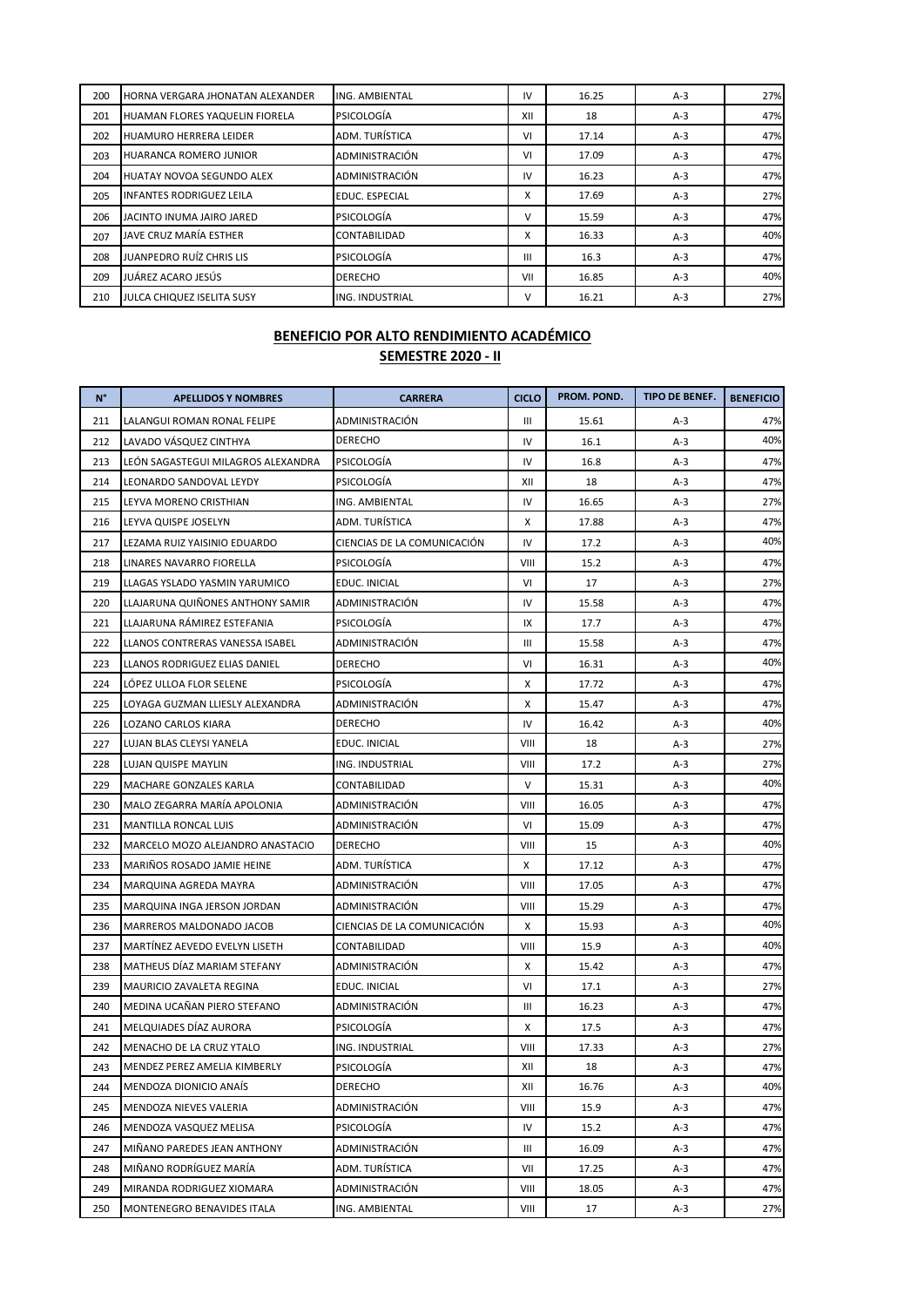| ົາ⊏<br><u>___</u> | ' YULISSA<br>ENEGRO<br>$\overline{\phantom{a}}$<br><b>SUARE</b><br>'N<br>IMC. | <b>INICIAL</b><br>EDUC. | <br>∽<br>-0.17 | 770/<br>- - |
|-------------------|-------------------------------------------------------------------------------|-------------------------|----------------|-------------|
|                   |                                                                               |                         |                |             |

| $N^{\circ}$ | <b>APELLIDOS Y NOMBRES</b>        | <b>CARRERA</b>              | <b>CICLO</b> | PROM. POND. | TIPO DE BENEF. | <b>BENEFICIO</b> |
|-------------|-----------------------------------|-----------------------------|--------------|-------------|----------------|------------------|
| 252         | MORENO CASTRO FRANCO ESTÉFANO     | ING. INDUSTRIAL             | VI           | 15          | $A-3$          | 27%              |
| 253         | MORENO JACOBO BELEN               | CONTABILIDAD                | VI           | 16.65       | $A-3$          | 40%              |
| 254         | MOSTACERO QUISPE MICHAEL ANGELO   | CONTABILIDAD                | IV           | 17.27       | $A-3$          | 40%              |
| 255         | MOZO LÓPEZ YULI MARIANELLA        | ADMINISTRACIÓN              | VIII         | 15.85       | $A-3$          | 47%              |
| 256         | MOZO RAMÍREZ LADY LILIANA         | CONTABILIDAD                | X            | 15.34       | $A-3$          | 40%              |
| 257         | MUÑOZ AMBROCIO ALIA MEILYN        | DERECHO                     | VIII         | 16.25       | $A-3$          | 40%              |
| 258         | MUÑOZ QUIROZ MAYERLI DANELI       | ADMINISTRACIÓN              | IV           | 17.47       | $A-3$          | 47%              |
| 259         | NARVAEZ NEYRA LLESSLY             | PSICOLOGÍA                  | VII          | 15.81       | $A-3$          | 47%              |
| 260         | NAVARRO CUBA STEFANNY NICOLLE     | CONTABILIDAD                | X            | 15.9        | $A-3$          | 40%              |
| 261         | NAZARIO TRUJILLO GERARDO RODRIGO  | CONTABILIDAD                | IV           | 17.11       | $A-3$          | 40%              |
| 262         | ÑIQUE MONTOYA LUZ ANGELICA        | PSICOLOGIA                  | VIII         | 15.55       | $A-3$          | 47%              |
| 263         | OLIVARES ALVARADO MARYHORI        | ADMINISTRACIÓN              | X            | 16.47       | $A-3$          | 47%              |
| 264         | PACHECO LEZAMA YANINA LISET       | CIENCIAS DE LA COMUNICACIÓN | VI           | 16.8        | $A-3$          | 40%              |
| 265         | PALOMINO RONDON MARITA YANINA     | CONTABILIDAD                | VIII         | 16.05       | $A-3$          | 40%              |
| 266         | PAREDES BUSTAMANTE MELISA JANET   | ING. INDUSTRIAL             | X            | 16.85       | $A-3$          | 27%              |
| 267         | PAREDES GIL LISBETH ABYGAIL       | CONTABILIDAD                | IV           | 15          | $A-3$          | 40%              |
| 268         | PAREDES ROJAS ANTHONY JEAPIERRE   | CONTABILIDAD                | Χ            | 16.82       | $A-3$          | 40%              |
| 269         | PAREDES YENGLE PAOLA MARIFER      | PSICOLOGÍA                  | X            | 17.33       | $A-3$          | 47%              |
| 270         | PAULINO SERRANO CLARIZA MADELEY   | ADMINISTRACIÓN              | Ш            | 16.28       | $A-3$          | 47%              |
| 271         | PAZ CIPRIANO COONNI MILAGROS      | EDUC. INICIAL               | VI           | 17.1        | $A-3$          | 27%              |
| 272         | PAZ ZAVALETA ROCIO DEL PILAR      | EDUC. INICIAL               | IV           | 16.66       | $A-3$          | 27%              |
| 273         | PECHON RONCAL GABRIELA NICOLE     | ADMINISTRACIÓN              | IV           | 16.94       | $A-3$          | 47%              |
| 274         | PEÑA CUBAS JHON LUIS              | ING. INDUSTRIAL             | IV           | 15.2        | $A-3$          | 27%              |
| 275         | PERALTA AZABACHE JENNIFER         | CONTABILIDAD                | IV           | 16.33       | $A-3$          | 40%              |
| 276         | PEREDA LUJAN FLOR DEL CARMEN      | PSICOLOGÍA                  | VI           | 15.52       | $A-3$          | 47%              |
| 277         | PICON BERMUDEZ YHERAL             | <b>DERECHO</b>              | VI           | 15.63       | $A-3$          | 40%              |
| 278         | PINEDO OLIVERA LUZ MERLI          | PSICOLOGÍA                  | Ш            | 15.8        | $A-3$          | 47%              |
| 279         | PIRGO LEÓN MITZI LIZBEIDY         | <b>DERECHO</b>              | VII          | 17.5        | $A-3$          | 40%              |
| 280         | PIZAN AYAY LESLIE KATHERINE       | PSICOLOGIA                  | XI           | 16.68       | $A-3$          | 47%              |
| 281         | PIZAN MARQUINA JHONATAN JUNIOR    | ING. INDUSTRIAL             | V            | 17.36       | $A-3$          | 27%              |
| 282         | POLO LÓPEZ LUZ ESTRELLA           | <b>DERECHO</b>              | VI           | 15.71       | $A-3$          | 40%              |
| 283         | POLONIO VENTURA EDITH             | CIENCIAS DE LA COMUNICACIÓN | VI           | 15.6        | $A-3$          | 40%              |
| 284         | QUILCAT SANTOS ALEXIS SEGUNDO     | ADMINISTRACIÓN              | VIII         | 15.25       | $A-3$          | 47%              |
| 285         | QUILCATE ABANTO MARÍA DEL CARMEN  | ING. AMBIENTAL              | VI           | 16.09       | $A-3$          | 27%              |
| 286         | QUISPE GUTIERREZ ERICK DANGELO    | ING. MEC. ELEC.             | VI           | 17.5        | $A-3$          | 27%              |
| 287         | RADAS RODRIGUEZ CRISTINA          | EDUC. ESPECIAL              | Х            | 16          | $A-3$          | 27%              |
| 288         | RAMÍREZ LÓPEZ TANIA               | <b>PSICOLOGÍA</b>           | IX           | 16.45       | $A-3$          | 47%              |
| 289         | RAMÍREZ RAMÍREZ JOVITA HASLIT     | ING. CIVIL                  | VI           | 17.15       | $A-3$          | 27%              |
| 290         | RAMIREZ VILCHEZ DEYSI DEYSI KAROL | <b>PSICOLOGÍA</b>           | Х            | 17.78       | $A-3$          | 47%              |
| 291         | RAMÍREZ ZELADA MARICELI           | <b>DERECHO</b>              | Χ            | 15.16       | $A-3$          | 40%              |
| 292         | RAMOS PUITIZA ANTONIO ALEXANDER   | ADMINISTRACIÓN              | х            | 15.04       | $A-3$          | 47%              |
| 293         | RAVELO ASENCIO FREDY EDUARDO      | CIENCIAS DE LA COMUNICACIÓN | Х            | 15.4        | $A-3$          | 40%              |

#### **BENEFICIO POR ALTO RENDIMIENTO ACADÉMICO**

#### **SEMESTRE 2020 - II**

| $N^{\circ}$ | <b>APELLIDOS Y NOMBRES</b>          | <b>CARRERA</b>       | <b>CICLO</b>           | <b>PROM. POND.</b> | <b>TIPO DE BENEF.</b> | <b>BENEFICIO</b> |
|-------------|-------------------------------------|----------------------|------------------------|--------------------|-----------------------|------------------|
| 294         | <b>REYES ALVARADO NILSON SANTOS</b> | <b>CONTABILIDAD</b>  | ٧I                     | 15.5               | $A-3$                 | 40%              |
| 295         | REYES DE LA CRUZ CATHERINE          | <b>DERECHO</b>       |                        | 15.12              | A-3                   | 40%              |
| 296         | <b>REYES GORMAS MAYRA GEMA</b>      | <b>EDUC. INICIAL</b> | $\mathsf{I}\mathsf{V}$ | 15.85              | $A-3$                 | 27%              |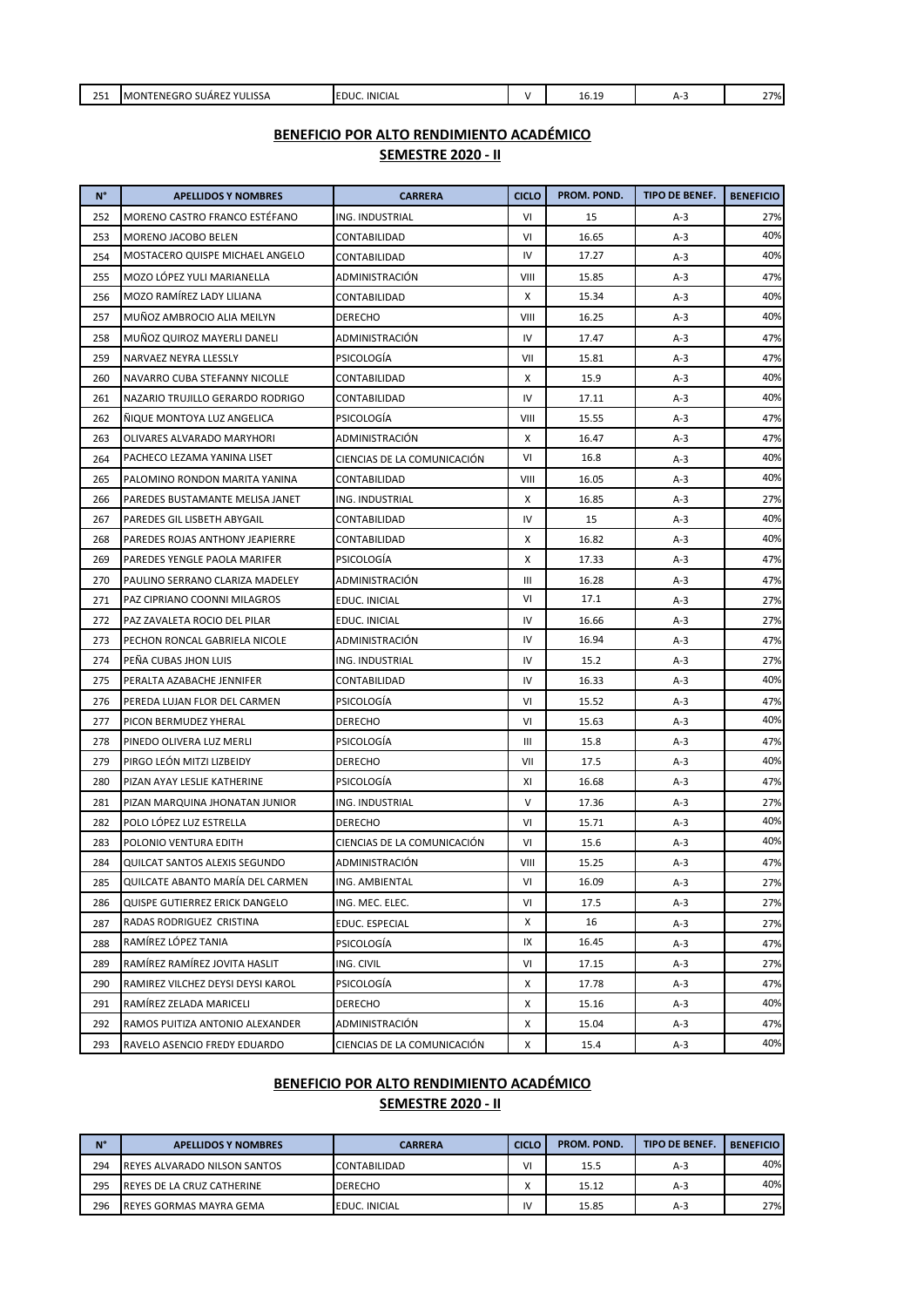| 297 | RIOS MACHUCA JENNIFER ANAHIS                         | ADMINISTRACIÓN              | VI                                 | 16.04 | $A-3$ | 47% |
|-----|------------------------------------------------------|-----------------------------|------------------------------------|-------|-------|-----|
| 298 | RIVERA ESCUDERO KIMBERLY                             | PSICOLOGÍA                  | XII                                | 18    | $A-3$ | 47% |
| 299 | RIVERA RUVIO NANCY USMELIA                           | <b>DERECHO</b>              | XII                                | 16    | $A-3$ | 40% |
| 300 | RIVERO DIONICIO MILEYDI                              | PSICOLOGÍA                  | X                                  | 16.95 | $A-3$ | 47% |
| 301 | RODRIGUEZ APAZA CINTHYA BARBARA                      | <b>DERECHO</b>              | X                                  | 15.14 | $A-3$ | 40% |
| 302 | RODRÍGUEZ ARQUEROS MARÍA ISABEL                      | ADMINISTRACIÓN              | VII                                | 17.36 | $A-3$ | 47% |
| 303 | RODRIGUEZ AZABACHE YOSELYN                           | ADM. TURÍSTICA              | VIII                               | 16.3  | $A-3$ | 47% |
| 304 | RODRIGUEZ CABANILLAS ANGELA                          | <b>DERECHO</b>              | X                                  | 16.24 | $A-3$ | 40% |
| 305 | RODRIGUEZ CASTAÑEDA FRANK                            | ING. MINAS                  | VIII                               | 16.7  | $A-3$ | 27% |
| 306 | RODRIGUEZ CASTRO LIZ YANETH                          | ADMINISTRACIÓN              | IV                                 | 17.29 | $A-3$ | 47% |
| 307 | RODRIGUEZ CONDOR SANDRA RAQUEL                       | CONTABILIDAD                | VIII                               | 17.05 | $A-3$ | 40% |
| 308 | RODRIGUEZ LUNA VICTORIA CIELO MILAGROS EDUC. INICIAL |                             | VI                                 | 15.9  | $A-3$ | 27% |
| 309 | RODRIGUEZ MALPARTIDA DIEGO                           | CIENCIAS DE LA COMUNICACIÓN | VI                                 | 15.05 | $A-3$ | 40% |
| 310 | RODRIGUEZ RAYMUNDO CARLA ELIZABETH                   | ADMINISTRACIÓN              | IV                                 | 16.05 | $A-3$ | 47% |
| 311 | RODRÍGUEZ RODRÍGUEZ MIGUEL ANGEL                     | CIENCIAS DE LA COMUNICACIÓN | IV                                 | 15.1  | $A-3$ | 40% |
| 312 | RODRIGUEZ RODRIGUEZ RENZO                            | ING. CIVIL                  | VI                                 | 16.55 | $A-3$ | 27% |
| 313 | RODRIGUEZ RUIZ EVELYN JOSELYN                        | PSICOLOGÍA                  | $\ensuremath{\mathsf{III}}\xspace$ | 17    | $A-3$ | 47% |
| 314 | RODRIGUEZ SÁNCHEZ MARÍA                              | PSICOLOGÍA                  | V                                  | 15.68 | $A-3$ | 47% |
| 315 | RODRIGUEZ VÁSQUEZ MARÍA MILAGROS                     | <b>DERECHO</b>              | X                                  | 16.58 | $A-3$ | 40% |
| 316 | RODRIGUEZ VERGARA IOSEF RAÚL                         | ING. MINAS                  | IV                                 | 15.3  | $A-3$ | 27% |
| 317 | ROJAS ESCOBEDO ANA DORALIZA                          | ADMINISTRACIÓN              | IX<br>16.38<br>$A-3$               |       |       | 47% |
| 318 | ROJAS SILVA KATIUSKA JOSSELYN                        | PSICOLOGÍA                  | VI                                 | 16.47 | $A-3$ | 47% |
| 319 | ROMERO LAIZA KATYA YOSSELIN                          | CONTABILIDAD                | х                                  | 15.8  | $A-3$ | 40% |
| 320 | ROMERO LÓPEZ KAREN                                   | PSICOLOGÍA                  | VI                                 | 17.61 | $A-3$ | 47% |
| 321 | ROMERO QUIÑONES PATRICK LUIS                         | ADMINISTRACIÓN              | V                                  | 16.61 | $A-3$ | 47% |
| 322 | ROSALES ULCO NHATALY                                 | DERECHO                     | XII                                | 16.35 | $A-3$ | 40% |
| 323 | ROSAS RUBIO EVELYN DORIS                             | ADMINISTRACIÓN              | IV                                 | 16.52 | $A-3$ | 47% |
| 324 | RUBIO BARDALES AINE IRIS                             | DERECHO                     | IV                                 | 17.68 | $A-3$ | 40% |
| 325 | RUBIO CASTRO JOVANY ALEXANDER                        | ING. AMBIENTAL              | VI                                 | 16.57 | $A-3$ | 27% |
| 326 | RUBIO SALDAÑA OMAR GONZALO                           | PSICOLOGÍA                  | $\mathbf{III}$                     | 16.35 | $A-3$ | 47% |
| 327 | RUIZ ORDOÑEZ ALEXANDRA                               | ADMINISTRACIÓN              | X                                  | 16.5  | $A-3$ | 47% |
| 328 | RUIZ PAREDES KELLY MARIANA                           | DERECHO                     | VI                                 | 15.9  | $A-3$ | 40% |
| 329 | RUIZ RODRIGUEZ LAURA DEL ROCIO                       | DERECHO                     | x                                  | 16    | $A-3$ | 40% |
| 330 | RUIZ SAAVEDRA NICOLL ESTEFANNI                       | DERECHO                     | IV                                 | 17.1  | $A-3$ | 40% |
| 331 | RUMAY IZQUIERDO BIANCA                               | PSICOLOGÍA                  | XII                                | 15    | $A-3$ | 47% |
| 332 | SAGASTEGUI PRETELL JOHN DIEGO                        | <b>DERECHO</b>              | VI                                 | 16.95 | $A-3$ | 40% |
| 333 | SALDAÑA BASAURI DIANA                                | DERECHO                     | VI                                 | 15.72 | $A-3$ | 40% |
| 334 | SALDAÑA LOAYZA YAQUELINE                             | ADMINISTRACIÓN              | VI                                 | 15.47 | A-3   | 47% |
| 335 | SALDAÑA LUIS RENZO ALDAIR                            | ING. CIVIL                  | X                                  | 16.31 | $A-3$ | 27% |

| $N^{\circ}$ | <b>APELLIDOS Y NOMBRES</b>        | <b>CARRERA</b>              | <b>CICLO</b> | PROM. POND. | <b>TIPO DE BENEF.</b> | <b>BENEFICIO</b> |
|-------------|-----------------------------------|-----------------------------|--------------|-------------|-----------------------|------------------|
| 336         | SALDAÑA REYNA VICTORIA ANGELA     | CIENCIAS DE LA COMUNICACIÓN | VI           | 16.26       | $A-3$                 | 40%              |
| 337         | SALDAÑA VELÁSQUEZ KARLA VERONICA  | EDUC. INICIAL               | VI           | 16.35       | $A-3$                 | 27%              |
| 338         | SALINAS GABRIEL YANELA MARISOL    | PSICOLOGÍA                  | VI           | 15.47       | $A-3$                 | 47%              |
| 339         | SALVADOR EUSTAQUIO MELIZA         | ADMINISTRACIÓN              | X            | 16.52       | $A-3$                 | 47%              |
| 340         | SALVADOR PAUCAR KARLA EMILIA      | ADMINISTRACIÓN              | IV           | 16.82       | $A-3$                 | 47%              |
| 341         | SANCHEZ CASANA ENRIQUE GONZALO    | ADMINISTRACIÓN              | VII          | 17          | $A-3$                 | 47%              |
| 342         | SÁNCHEZ ESCOBEDO NAYELLY          | ADMINISTRACIÓN              | VI           | 16.66       | $A-3$                 | 47%              |
| 343         | SÁNCHEZ RUÍZ VALERIA              | ADMINISTRACIÓN              | x            | 15.76       | $A-3$                 | 47%              |
| 344         | SÁNCHEZ SILVIA TIZZIANA YERALDINE | PSICOLOGÍA                  | Ш            | 17          | $A-3$                 | 47%              |
| 345         | SANCHEZ TAN ANNY BRIGITH          | <b>DERECHO</b>              | VI           | 15.54       | $A-3$                 | 40%              |
| 346         | SANDOVAL HORNA BISNER SMITH       | ING. MINAS                  | X            | 15.57       | $A-3$                 | 27%              |
| 347         | SANDOVAL MENDOZA JHENIFFER        | ADMINISTRACIÓN              | x            | 15.76       | $A-3$                 | 47%              |
| 348         | SANTIAGO LUJAN MILTON EDUARD      | <b>CONTABILIDAD</b>         | VI           | 16.1        | $A-3$                 | 40%              |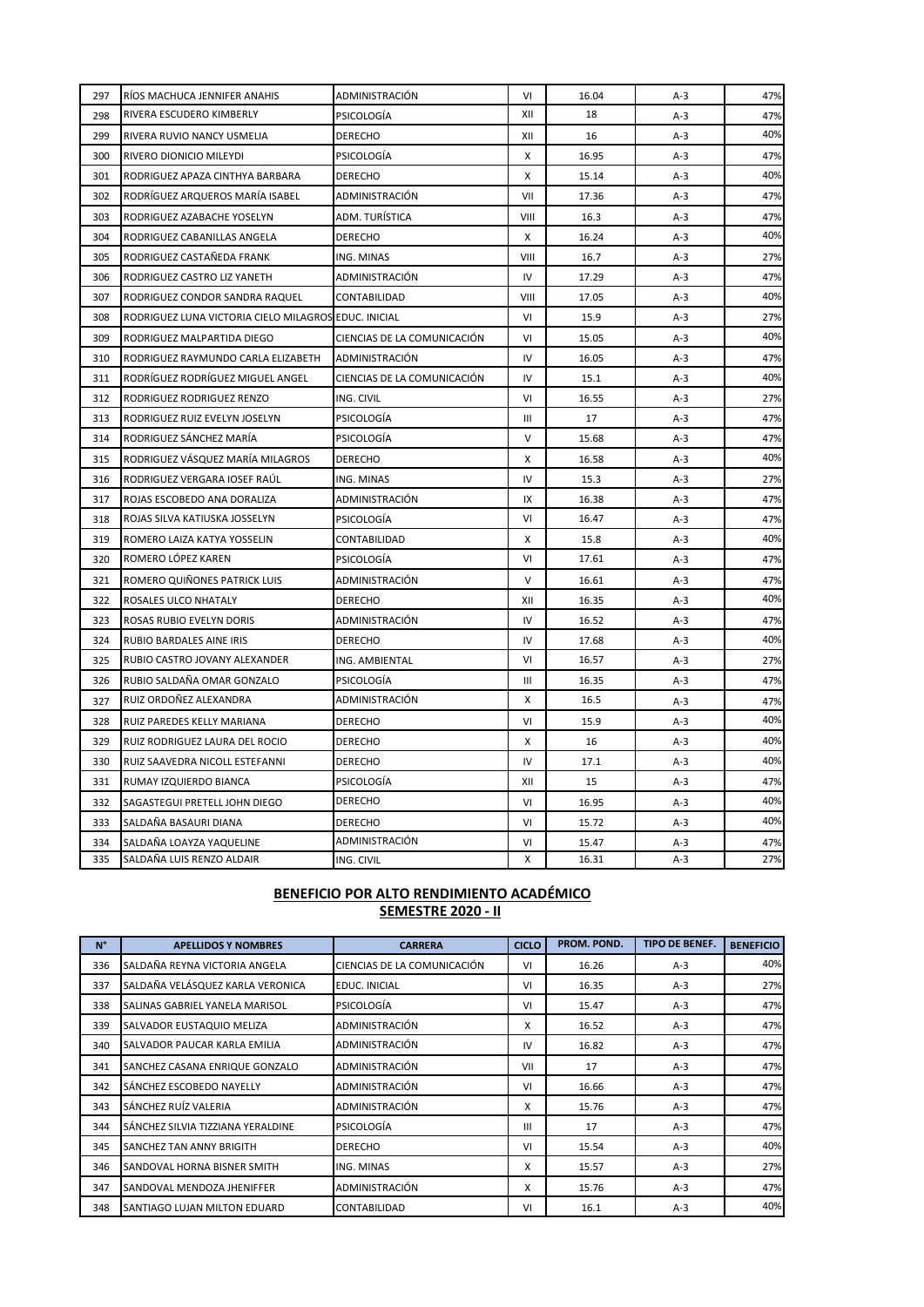| 349 | SANTILLAN RODRIGUEZ JORGE         | ING. CIVIL                  | VI                 | 17.6  | $A-3$ | 27% |
|-----|-----------------------------------|-----------------------------|--------------------|-------|-------|-----|
| 350 | SANTILLAN ZAVALETA LUIGUY         | ADMINISTRACIÓN              | VI<br>16.66<br>A-3 |       | 47%   |     |
| 351 | SARMIENTO ASMAT ANTHONY           | <b>DERECHO</b>              | IV                 | 15.53 | $A-3$ | 40% |
| 352 | SARMIENTO POLO GRACE              | <b>DERECHO</b>              | IX                 | 17.44 | $A-3$ | 40% |
| 353 | SAUNA TELLO FRANCISCA             | <b>DERECHO</b>              | X                  | 15.91 | $A-3$ | 40% |
| 354 | SEBASTIAN MEREGILDO SANDRA        | ING. CIVIL                  | VI                 | 15.85 | $A-3$ | 27% |
| 355 | SEGURA CASTILLO EMILI MERLITA     | ADMINISTRACIÓN              | VI                 | 15.23 | $A-3$ | 47% |
| 356 | SEVERINO VERGARA NICOLE           | ADMINISTRACIÓN              | VII                | 15.12 | $A-3$ | 47% |
| 357 | SICCHA ROSALES ROGGER FERNANDO    | <b>DERECHO</b>              | X                  | 16.28 | $A-3$ | 40% |
| 358 | SICCHA SANCHEZ BORELY F.          | ING. CIVIL                  | VI                 | 16.8  | $A-3$ | 27% |
| 359 | SIFUENTES CRUZADO ESTHER BRIGGITE | PSICOLOGÍA                  | VIII               | 15.55 | $A-3$ | 47% |
| 360 | SILVA COELLO MARICIELO            | EDUC. INICIAL               | $\mathsf{V}$       | 15.05 | $A-3$ | 27% |
| 361 | SOBRADOS ACUÑA DORIS              | ING. INDUSTRIAL             | х                  | 17.28 | $A-3$ | 27% |
| 362 | SOLANO CARBAJAL MELANNIE          | <b>DERECHO</b>              | X                  | 16.16 | $A-3$ | 40% |
| 363 | SOLANO RODRIGUEZ CINTHYA JANETH   | <b>DERECHO</b>              | IV                 | 15    | $A-3$ | 40% |
| 364 | SOLANO SÁNCHEZ MARYORIE           | ING. INDUSTRIAL             | X                  | 15.71 | $A-3$ | 27% |
| 365 | SOLAR ZAVALETA YHERSON D ANGHELO  | CIENCIAS DE LA COMUNICACIÓN | X                  | 16.7  | A-3   | 40% |
| 366 | SOLORZANO TORRES ALEXANDRA RAQUEL | ADMINISTRACIÓN              | IV<br>15.94        |       | A-3   | 47% |
| 367 | SOTELO ASMAT MARÍA ISABEL         | CIENCIAS DE LA COMUNICACIÓN | VI                 | 17.7  | $A-3$ | 40% |
| 368 | TANTA CASTRO MARÍA FERNANDA       | ING. AMBIENTAL              | VI                 | 17.09 | $A-3$ | 27% |
| 369 | TOMAS GOMEZ BRYAN                 | ING. CIVIL                  | VI                 | 17.2  | $A-3$ | 27% |
| 370 | TORIBIO COLLANTES LEIDY           | ADMINISTRACIÓN              | VIII               | 16.09 | $A-3$ | 47% |
| 371 | TORRES AREDO PABLO JESÚS          | ADMINISTRACIÓN              | IV                 | 17    | $A-3$ | 47% |
| 372 | TORRES CÉSPEDES JHON MICHAEL      | ING. MINAS                  | VIII               | 15.18 | $A-3$ | 27% |
| 373 | TORRES VALDIVIA DANIELA           | CONTABILIDAD                | Χ                  | 16.04 | A-3   | 40% |
| 374 | UBILLUS ALVARADO JANINA VZNEY     | EDUC. INICIAL               | V                  | 16.47 | $A-3$ | 27% |
| 375 | ULLOA ÁVILA CINTHIA LORENA        | ADMINISTRACIÓN              | VIII               | 15.9  | $A-3$ | 47% |
| 376 | URBINA SÁNCHEZ GRACE              | ADM. TURÍSTICA              | X                  | 16.96 | $A-3$ | 47% |
| 377 | URIARTE FERNÁNDEZ SANDRA          | CONTABILIDAD                | VIII               | 15.45 | $A-3$ | 40% |

| $N^{\circ}$ | <b>APELLIDOS Y NOMBRES</b>      | <b>CARRERA</b>              | <b>CICLO</b>   | PROM. POND. | <b>TIPO DE BENEF.</b> | <b>BENEFICIO</b> |
|-------------|---------------------------------|-----------------------------|----------------|-------------|-----------------------|------------------|
| 378         | URQUIAGA MURILLO MANUEL         | <b>DERECHO</b>              | X              | 16.32       | $A-3$                 | 40%              |
| 379         | URQUIZA GIL PIERO RENATO        | CIENCIAS DE LA COMUNICACIÓN | VI             | 16          | $A-3$                 | 40%              |
| 380         | VALDERRAMA QUEZADA VIVIANA      | <b>DERECHO</b>              | IV             | 16.47       | $A-3$                 | 40%              |
| 381         | <b>VALDIVIESO SALINAS DELIS</b> | CONTABILIDAD                | VIII           | 15.9        | $A-3$                 | 40%              |
| 382         | VALENTIN VEGA MARÍA FLORISA     | ADMINISTRACIÓN              | VIII           | 15.8        | $A-3$                 | 47%              |
| 383         | <b>VALLEJOS VENTURA EVELYN</b>  | PSICOLOGÍA                  | IV             | 16.31       | $A-3$                 | 47%              |
| 384         | <b>VALVERDE CISNEROS BRAYAN</b> | <b>DERECHO</b>              | X              | 17.12       | $A-3$                 | 40%              |
| 385         | <b>VARAS FLORES JESSICA</b>     | ADMINISTRACIÓN              | IV             | 17.61       | $A-3$                 | 47%              |
| 386         | VARAS SÁNCHEZ JACQUELINE        | PSICOLOGÍA                  | $\mathbf{III}$ | 16.9        | $A-3$                 | 47%              |
| 387         | VARELA TRINIDAD YURINA LEONELA  | ING. AMBIENTAL              | VIII           | 15.27       | $A-3$                 | 27%              |
| 388         | VARGAS CERNA KATHERINE TATIANA  | PSICOLOGÍA<br>18.37<br>X    |                | $A-3$       | 47%                   |                  |
| 389         | <b>VARGAS OLIVARES MARILYN</b>  | ADMINISTRACIÓN              | Ш              |             | $A-3$                 | 47%              |
| 390         | VARIAS HUAMAN DANIXA XIOMARA    | CONTABILIDAD                | VI             | 16.45       | $A-3$                 | 40%              |
| 391         | VÁSQUEZ BURGOS DENISSE JESÚS    | PSICOLOGÍA                  | VIII           | 16.63       | $A-3$                 | 47%              |
| 392         | VÁSQUEZ GARCÍA ROSA             | <b>DERECHO</b>              | VIII           | 15.62       | $A-3$                 | 40%              |
| 393         | VÁSQUEZ LÓPEZ KIARA             | EDUC. INICIAL               | VIII           | 17.38       | $A-3$                 | 27%              |
| 394         | <b>VASQUEZ MAJUAN LIZ</b>       | <b>PSICOLOGÍA</b>           | VIII           | 15.05       | $A-3$                 | 47%              |
| 395         | VÁSQUEZ OTINIANO MARÍA          | <b>PSICOLOGÍA</b>           | XII            | 17          | $A-3$                 | 47%              |
| 396         | VÁSQUEZ PAZ SILVIA MARINA       | ADMINISTRACIÓN              | $\vee$         | 16.26       | $A-3$                 | 47%              |
| 397         | VÁSQUEZ RAMÍREZ MARÍA JOSE      | PSICOLOGÍA                  | XII            | 16.37       | $A-3$                 | 47%              |
| 398         | VÁSQUEZ SÁNCHEZ MABRIELY        | EDUC. INICIAL               | IV             | 16.85       | $A-3$                 | 27%              |
| 399         | VÁSQUEZ TAMAYO LAURA            | <b>PSICOLOGÍA</b>           | XII            | 16          | $A-3$                 | 47%              |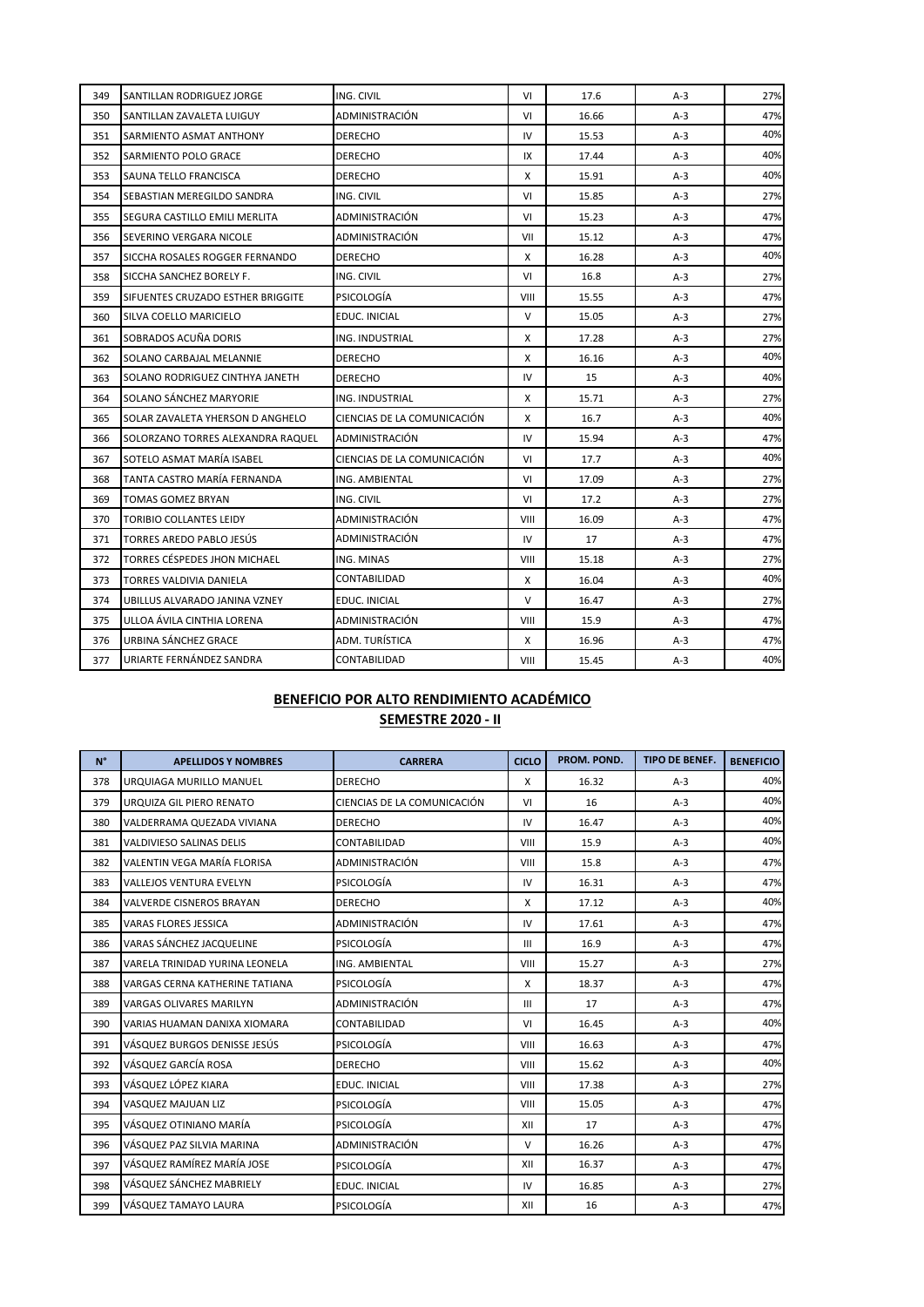| 400 | VÁSQUEZ TERNERO GERARDO DANIEL         | ING. INDUSTRIAL                              | IV                   | 15.3  | $A-3$ | 27% |
|-----|----------------------------------------|----------------------------------------------|----------------------|-------|-------|-----|
| 401 | <b>VEGA CENTENO EVELIN LIZETH</b>      | PSICOLOGÍA                                   | VI                   | 16.04 | $A-3$ | 47% |
| 402 | <b>VEGA HERRADA GIULIANA ARACELLY</b>  | <b>DERECHO</b>                               | VI                   | 15.95 | $A-3$ | 40% |
| 403 | <b>VEGA MURRUGARRA BRIGHIT</b>         | <b>ADMINISTRACIÓN</b><br>15.52<br>$A-3$<br>X |                      |       | 47%   |     |
| 404 | VELÁSQUEZ GARCÍA JULIO                 | PSICOLOGÍA                                   | X                    | 17.6  | $A-3$ | 47% |
| 405 | VELÁSQUEZ ROSAS KELVIN JOEL            | ADMINISTRACIÓN                               | $\mathbf{III}$       | 15.85 | $A-3$ | 47% |
| 406 | <b>VENEGAS PALACIOS TATIANA SOPHIA</b> | PSICOLOGÍA                                   | Ш                    | 16.8  | $A-3$ | 47% |
| 407 | VERA AVALOS PEDRO CESÁR                | ING. CIVIL                                   | X                    | 17.4  | $A-3$ | 27% |
| 408 | <b>VERA CHAVEZ KATTIA</b>              | <b>EDUC. INICIAL</b>                         | IV                   | 16.28 | $A-3$ | 27% |
| 409 | VERAMENDI CABELLO VERÓNICA RUBY        | <b>CONTABILIDAD</b>                          | IV                   | 17    | $A-3$ | 40% |
| 410 | <b>VERGARA PISCOYA JOSELY</b>          | <b>EDUC. INICIAL</b>                         | VIII                 | 16    | $A-3$ | 27% |
| 411 | VICTORIO GABRIEL DEYNER PASCUAL        | ING. MINAS                                   | IX<br>17.27<br>$A-3$ |       |       | 27% |
| 412 | VIDAL HURTADO GANNELA JHAJAYRA         | PSICOLOGÍA                                   | X                    | 17.8  | $A-3$ | 47% |
| 413 | VIGO SÁNCHEZ ALICIA JHOVANNA           | <b>DERECHO</b>                               | XII                  | 15.81 | $A-3$ | 40% |
| 414 | VILLACORTA BURGOS SANTOS PASCUAL       | <b>ING. INDUSTRIAL</b>                       | V                    | 16.1  | $A-3$ | 27% |
| 415 | VILLACORTA CASTAÑEDA FRANK             | ADMINISTRACIÓN                               | VI                   | 15.91 | $A-3$ | 47% |
| 416 | VILLANUEVA OLORTEGUI LEYDI ISABEL      | <b>EDUC. INICIAL</b>                         | VI                   | 16.5  | $A-3$ | 27% |
| 417 | VILLANUEVA RODRIGUEZ LUIS CARLOS       | ADMINISTRACIÓN                               | V                    | 16.42 | $A-3$ | 47% |
| 418 | VILLANUEVA SILVERIO ZELMIRA JHANET     | ING. MINAS                                   | IV                   | 16.25 | $A-3$ | 27% |
| 419 | VILLARREAL CRUZ VALERIA DENISSE        | ADMINISTRACIÓN                               | x                    | 16.33 | $A-3$ | 47% |

| $N^{\circ}$ | <b>APELLIDOS Y NOMBRES</b>        | <b>CARRERA</b>              | <b>CICLO</b>   | PROM. POND. | <b>TIPO DE BENEF.</b> | <b>BENEFICIO</b> |
|-------------|-----------------------------------|-----------------------------|----------------|-------------|-----------------------|------------------|
| 420         | VILLENA VEGA JOSE FRANCISCO       | <b>DERECHO</b>              | VII            | 15.42       | $A-3$                 | 40%              |
| 421         | YAMUNAQUE ALVA PAMELA             | <b>DERECHO</b>              | x              | 18          | $A-3$                 | 40%              |
| 422         | YARLEQUE ARMAS ANTONIO JHAIR      | ING. INDUSTRIAL             | IV             | 15.35       | $A-3$                 | 27%              |
| 423         | YAURI BARRIOS HERLIN ISAAC        | ADMINISTRACIÓN              | X              | 16.09       | $A-3$                 | 47%              |
| 424         | YBAÑEZ EVANGELISTA MARICARMEN     | PSICOLOGÍA                  | $\mathbf{III}$ | 15.6        | $A-3$                 | 47%              |
| 425         | YUPANQUI RODRIGUEZ ANYELI YAJAIRA | ADMINISTRACIÓN              | X              | 17.44       | $A-3$                 | 47%              |
| 426         | YZAGUIRRE ROMERO JULISSA EVELIN   | IV<br>16.27<br>CONTABILIDAD |                | $A-3$       | 40%                   |                  |
| 427         | ZAMBRANO PELAEZ NELIDA ROSA       | <b>DERECHO</b>              | X              | 16          | $A-3$                 | 40%              |
| 428         | ZAPATA RODRIGUEZ JENNY            | ADMINISTRACIÓN              | X              | 16.47       | $A-3$                 | 47%              |
| 429         | ZARE HUANCA PHER ANGIE            | PSICOLOGÍA                  | v              | 15.14       | $A-3$                 | 47%              |
| 430         | ZAVALA GARCÍA JARUMI ANDREA       | ADMINISTRACIÓN              | X              | 15.6        | $A-3$                 | 47%              |
| 431         | ZAVALETA RODRIGUEZ BRANDO ANTONIO | CIENCIAS DE LA COMUNICACIÓN | VI             | 16.55       | $A-3$                 | 40%              |
| 432         | ZEVALLO VALLE RENATA ALEXANDRA    | ADMINISTRACIÓN              | VIII           | 15.85       | $A-3$                 | 47%              |
| 433         | ZUMAETA LÓPEZ KELY                | PSICOLOGÍA                  | v              | 15.09       | $A-3$                 | 47%              |
| 434         | <b>ZURITA PALOMINO BEATRIZ</b>    | <b>ING. INDUSTRIAL</b>      | x              | 16.71       | $A-3$                 | 27%              |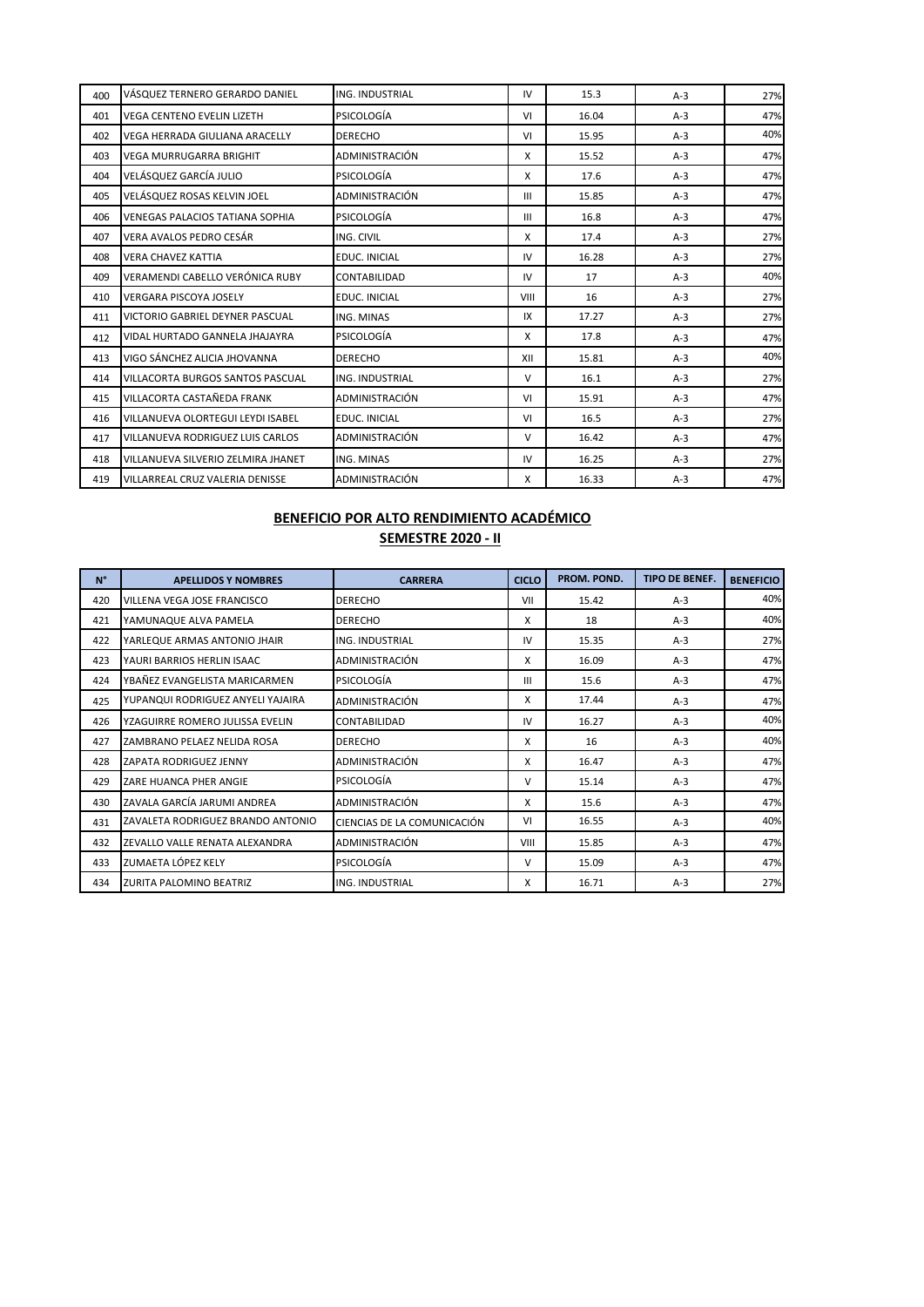#### **BENEFICIO POR DISCAPACIDAD**

#### **SEMESTRE 2020 - II**

| $N^{\circ}$ | <b>APELLIDOS Y NOMBRES</b>              | CARRERA                | <b>CICLO</b> | PROM. POND. | <b>TIPO DE BENEF.</b> | <b>BENEFICIO</b> |
|-------------|-----------------------------------------|------------------------|--------------|-------------|-----------------------|------------------|
|             | IDE LA CRUZ ULLOA ELENA MARÍA DE FÁTIMA | <b>PSICOLOGÍA</b>      | VIII         |             | A-6                   | 47%              |
|             | DÍAZ DÍAZ CARLA GRACIELA                | <b>IEDUC. ESPECIAL</b> | Ш            | 11.45       | A-6                   | 27%              |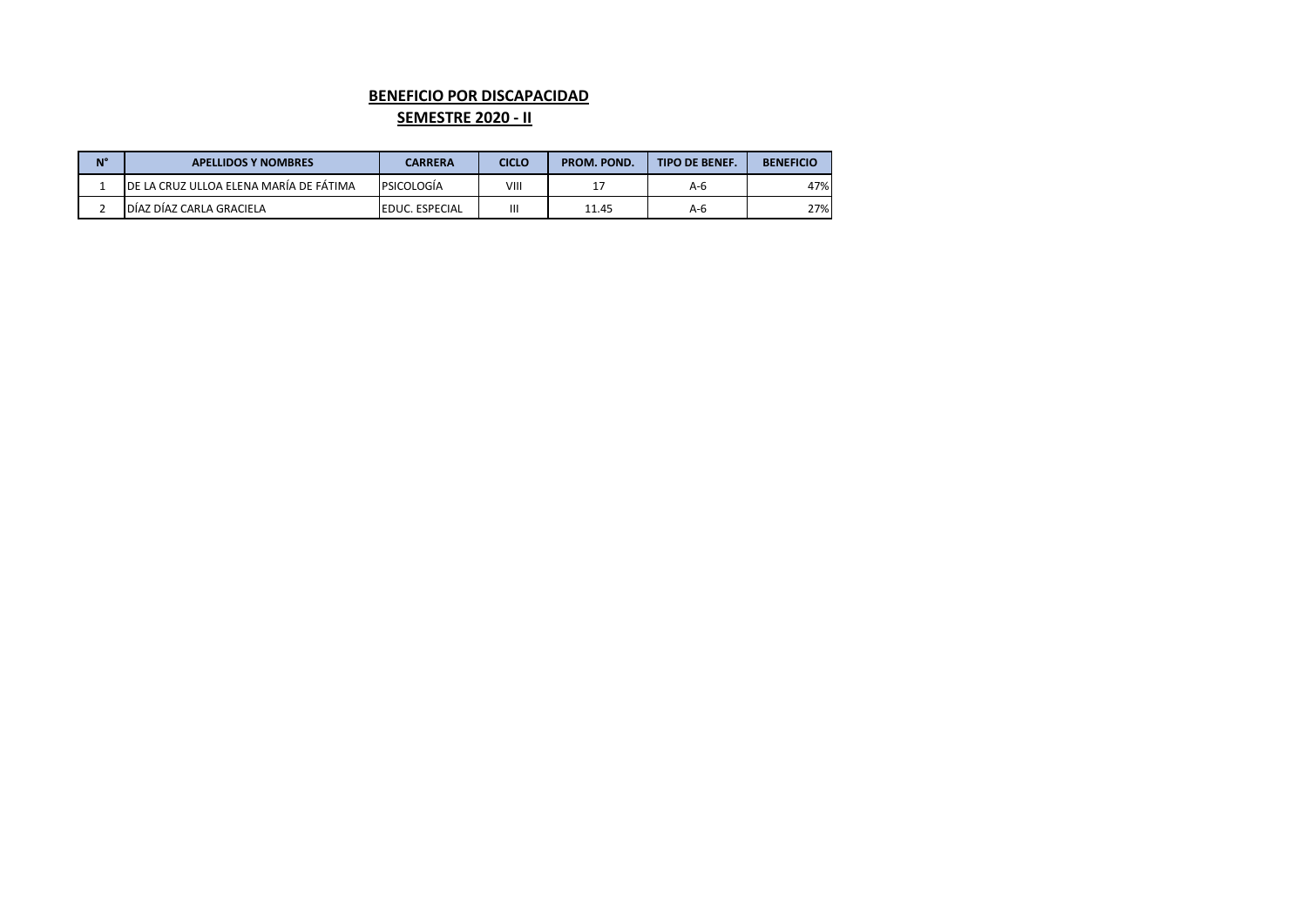# **BENEFICIOS POR CONVENIO - SEMESTRE 2020 II HERMANAS DE LA MISERICORDIA**

| $N^{\circ}$    | <b>APELLIDOS Y NOMBRES</b>       | <b>CARRERA</b>      | <b>CICLO</b> | PROM. POND. | <b>TIPO DE BENEF.</b> | <b>BENEFICIO</b> |
|----------------|----------------------------------|---------------------|--------------|-------------|-----------------------|------------------|
|                | AGUIRRE SALINAS, MIULLER         | <b>CONTABILIDAD</b> | ı٧           | 16.27       | $A-7$                 | 40%              |
| $\overline{2}$ | AGREDA VILLANUEVA HAYDI MILAGROS | ADMINISTRACIÓN      | VI           | 16.19       | $A-7$                 | 47%              |
| 3              | ARIAS ROJAS KAROLINE JHENNIFER   | ING. CIVIL          | x            | 15.18       | $A-7$                 | 27%              |
| 4              | CHAMORRO MAURICIO JOIBER JONAN   | ADMINISTRACIÓN      | IX           | 14.55       | $A-7$                 | 47%              |
| 5              | HENRIQUEZ MIRANDA LUZ ANGELICA   | <b>DERECHO</b>      | XII          | 16.7        | $A-7$                 | 40%              |
| 6              | LUJAN SILVESTRE MARIELENA EMELY  | ADMINISTRACIÓN      | x            | 16.8        | $A-7$                 | 47%              |
|                | PAREDES CANGO MARÍA ISABEL       | <b>CONTABILIDAD</b> | IV           | 16.38       | $A-7$                 | 40%              |
| 8              | RODRIGUEZ CAMPOS CINTHYA LISBETH | PSICOLOGÍA          | x            | 15.61       | $A-7$                 | 47%              |
| 9              | <b>UGAZ PISCO TALIA</b>          | PSICOLOGÍA          | X            | 16          | A-7                   | 47%              |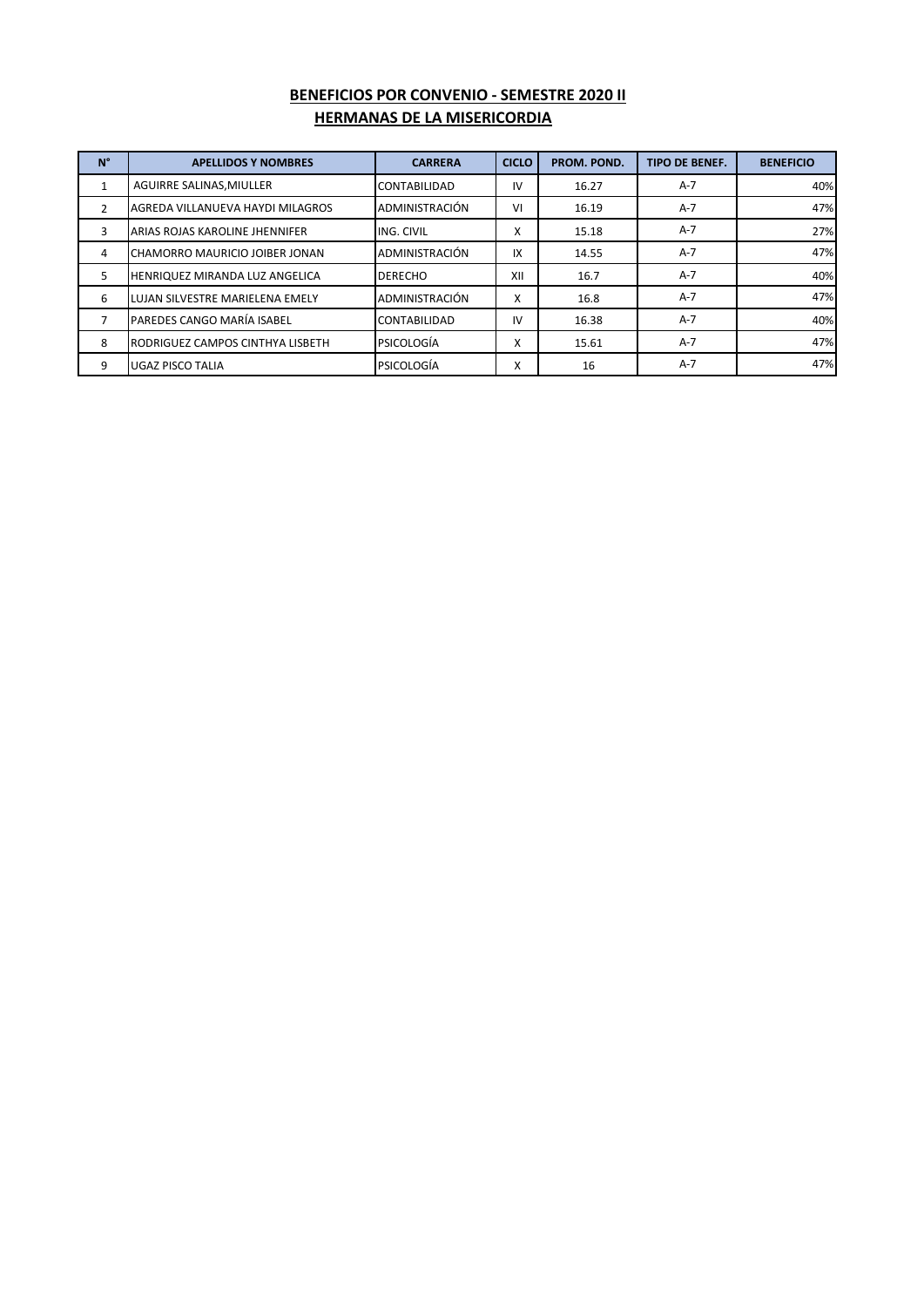# **BENEFICIO POR BAJOS RECURSOS ECONÓMICOS SEMESTRE 2020 - II**

| $N^{\circ}$    | <b>APELLIDOS Y NOMBRES</b>         | <b>CARRERA</b>                   | <b>CICLO</b> | PROM. POND. | <b>TIPO DE BENEF.</b> | <b>BENEFICIO</b> |
|----------------|------------------------------------|----------------------------------|--------------|-------------|-----------------------|------------------|
| 1              | AGUIRRE CRUZ CATARINI FERNANDA     | PSICOLOGÍA                       | VI           | 14.95       | В                     | 24%              |
| $\overline{2}$ | <b>ALFARO RODRIGUEZ JENIFER</b>    | ADMINISTRACIÓN                   | VI           | 14.7        | В                     | 24%              |
| 3              | ARANDA LAURENTE VANNESSA           | DERECHO                          | VI           | 14.86       | В                     | 19%              |
| 4              | ARGOMEDO LUJAN LOURDES             | PSICOLOGÍA                       | VIII         | 14.95       | В                     | 24%              |
| 5              | AVILA ZAVALETA MIRELLA             | ING. CIVIL                       | VI           | 14.7        | В                     | 13%              |
| 6              | <b>BACILIO HUAMAN YESENIA</b>      | ING. INDUSTRIAL                  | Ш            | 14.6        | В                     | 13%              |
| 7              | BLAS CORDOVA LUSAIRA               | В<br>PSICOLOGÍA<br>VIII<br>14.57 |              |             | 47%                   |                  |
| 8              | <b>BURGOS VELEZ LUISA</b>          | EDUC. INICIAL                    | Χ            | 14.9        | В                     | 14%              |
| 9              | CABRERA VALENTIN ALVARO            | ING. AMBIENTAL                   | Χ            | 14          | В                     | 13%              |
| 10             | CALDERON ORTIZ PATRICIA ISABEL     | ING. INDUSTRIAL                  | IV           | 14.85       | В                     | 13%              |
| 11             | CARMEN VEGA NORA                   | PSICOLOGÍA                       | Ш            | 14.6        | В                     | 47%              |
| 12             | CASTRO ALIPIO RODWEL ALFREDO       | ING. MINAS                       | VIII         | 14.27       | В                     | 13%              |
| 13             | CHAVARRI ROSALES ANTONY            | PSICOLOGÍA                       | III          | 14.78       | В                     | 24%              |
| 14             | CONTRERAS ROJAS DISSELLY ESTHEFANY | DERECHO                          | Χ            | 14.62       | В                     | 19%              |
| 15             | CORONEL BANCES YUNIOR ALEXIS       | ING. INDUSTRIAL                  | VI           | 14.85       | В                     | 13%              |
| 16             | DEL AGUILA RUBIO FREED             | ING. MEC. ELEC.                  | IV           | 14.25       | В                     | 27%              |
| 17             | <b>GRABIEL LEÓN ESTEFANI</b>       | ING. INDUSTRIAL                  | IV           | 14.7        | В                     | 13%              |
| 18             | <b>GUEVARA TORRES FRANCO</b>       | CIENCIAS DE LA COMU              | Χ            | 14.53       | В                     | 19%              |
| 19             | HUAMANCHUMO HUANGAL JESSICA        | ING. INDUSTRIAL                  | VIII         | 14.8        | В                     | 13%              |
| 20             | JARA RIVERA JOHAN JOEL             | ING. MEC. ELEC.                  | V I          | 14.78       | В                     | 13%              |
| 21             | LY MIMBELA NICOLLE MARIALEJANDRA   | DERECHO                          | VIII         | 14.25       | В                     | 19%              |
| 22             | MAGUIÑA ROJAS YESSENIA SUSET       | ADMINISTRACIÓN                   | Ш            | 14.66       | В                     | 24%              |
| 23             | MIRANDA MUÑOZ LOURDES              | CONTABILIDAD                     | VI           | 14.95       | В                     | 19%              |
| 24             | MORENO SALDAÑA LIZ ARLETT          | DERECHO                          | Χ            | 14.92       | В                     | 19%              |
| 25             | MOSQUEIRA ASMAT GERALDINE BRIGHIT  | DERECHO                          | IV           | 13.31       | В                     | 19%              |
| 26             | PAREDES PEÑA ROSA ADRIANA          | PSICOLOGIA                       | VI           | 14.66       | В                     | 24%              |
| 27             | PINEDO CURITIMA GRETTI             | PSICOLOGÍA                       | VI           | 14.76       | В                     | 24%              |
| 28             | RAMOS CORDOVA OSMAR                | ING. INDUSTRIAL                  | VI           | 14          | В                     | 13%              |
| 29             | REYES ASMAT VALERIA MICAELA        | PSICOLOGÍA                       | VI           | 14.65       | В                     | 24%              |
| 30             | <b>RUIZ RODRIGUEZ CRISTHOFER</b>   | ING. CIVIL                       | VI           | 14.1        | В                     | 13%              |
| 31             | SALDAÑA TENORIO NATALI ALEXANDRA   | DERECHO                          | VII          | 14.23       | В                     | 19%              |
| 32             | SALVATIERRA REYNA MARÍA ALEJANDRA  | PSICOLOGÍA                       | VIII         | 14.85       | B                     | 24%              |
| 33             | SANCHEZ AGUILAR BETTY NOEMI        | ING. INDUSTRIAL                  | IV           | 14.65       | В                     | 13%              |
| 34             | SOLES MESTANZA MARIELA IRIS        | PSICOLOGÍA                       | VI           | 14.85       | В                     | 47%              |
| 35             | VALDIVIEZO FLORES FIORELLA         | PSICOLOGÍA                       | VII          | 13.66       | В                     | 24%              |
| 36             | YUPANQUI VILLANUEVA CESIA GALILEA  | PSICOLOGÍA                       | VI           | 14.8        | В                     | 24%              |
| 37             | ZAMORA AGUILAR CECILIA NOEMÍ       | CONTABILIDAD                     | x            | 14.59       | В                     | 19%              |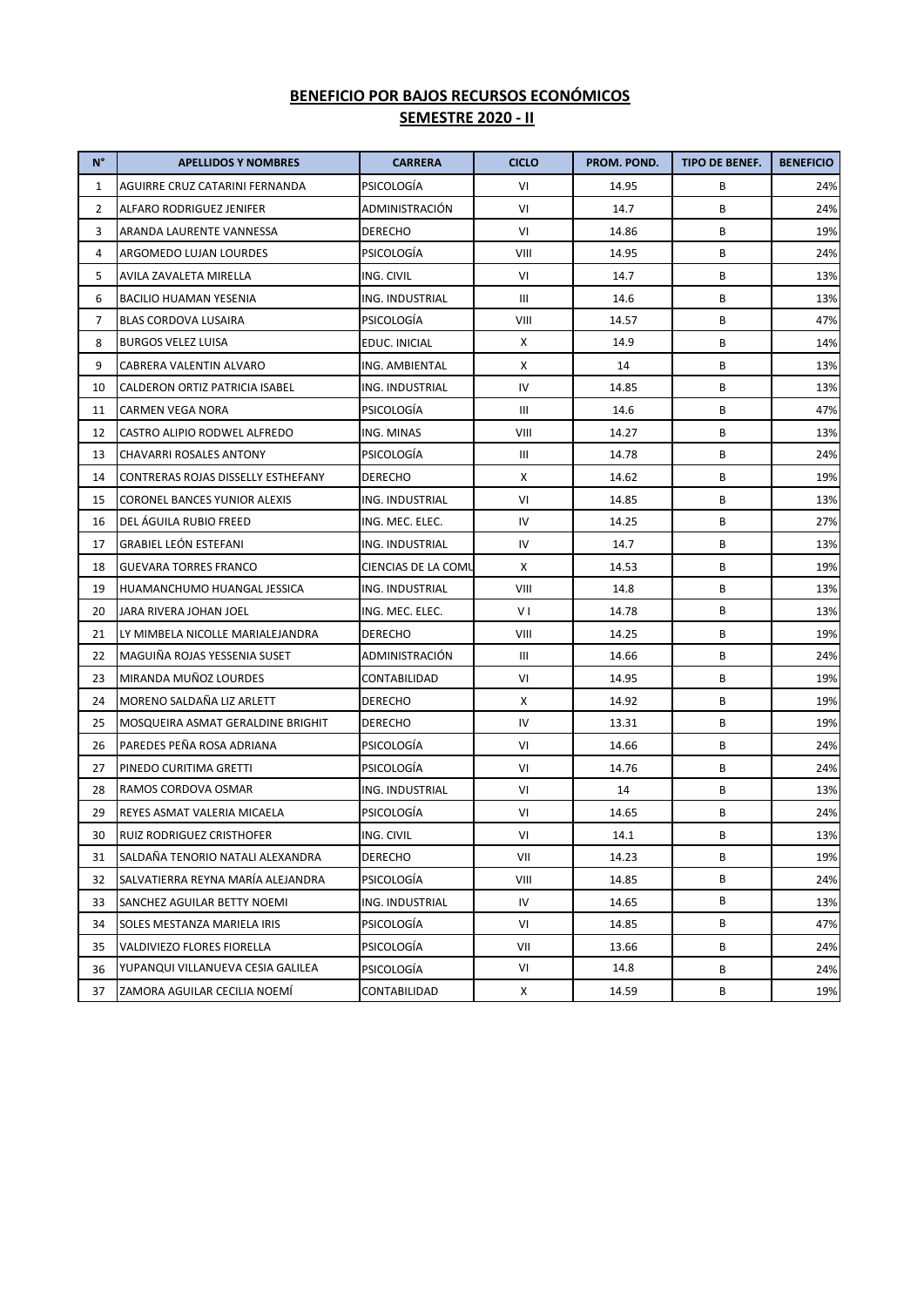## **BENEFICIO POR HERMANOS SEMESTRE 2020 - II**

| N°             | <b>APELLIDOS Y NOMBRES</b>           | <b>CARRERA</b>              | <b>CICLO</b> | PROM. POND. | <b>TIPO DE BENEF.</b> | <b>BENEFICIO</b> |
|----------------|--------------------------------------|-----------------------------|--------------|-------------|-----------------------|------------------|
| $\mathbf{1}$   | AGREDA CASANOVA CLAUDIA JANET        | CIENCIAS DE LA COMUNICACIÓN | X            | 17          | <b>HERMANOS</b>       | 40%              |
| $\overline{2}$ | AGREDA CASANOVA DIANA CAROLINA       | ADMINISTRACIÓN              | X            | 16.14       | <b>HERMANOS</b>       | 47%              |
| 3              | ALTAMIRANO LAIZA JOEL                | ING. CIVIL                  | Ш            | 15          | <b>HERMANOS</b>       | 27%              |
| 4              | ALTAMIRANO LAIZA LIZETH MARISELI     | PSICOLOGÍA                  | VI           | 15.1        | <b>HERMANOS</b>       | 47%              |
| 5              | <b>BALTA RONCAL LORI MILAGROS</b>    | <b>DERECHO</b>              | VI           | 14.72       | <b>HERMANOS</b>       | 19%              |
| 6              | BALTA RONCAL MARÍA FERNANDA          | ADM. TURÍSTICA              | VI           | 16.76       | <b>HERMANOS</b>       | 47%              |
| $\overline{7}$ | CASTRO SÁNCHEZ MARÍA PAULA           | PSICOLOGÍA                  | VIII         | 15.55       | <b>HERMANOS</b>       | 47%              |
| 8              | CASTRO SÁNCHEZ MARÍA PAULINA         | CONTABILIDAD                | IV           | 14.95       | <b>HERMANOS</b>       | 19%              |
| 9              | CASTRO VITERI ALEXA LUZMILA          | ING. AMBIENTAL              | IV           | 15.6        | <b>HERMANOS</b>       | 27%              |
| 10             | CASTRO VITERI SANDRA JOHANA          | ADMINISTRACIÓN              | X            | 17          | <b>HERMANOS</b>       | 47%              |
| 11             | CHICLOTE JARAMILLO LILIANA DEL PILAR | ADM. TURÍSTICA              | VIII         | 15.7        | <b>HERMANOS</b>       | 47%              |
| 12             | CHICLOTE JARAMILLO VIVIANA DEL PILAR | ADM. TURÍSTICA              | VIII         | 16.5        | <b>HERMANOS</b>       | 47%              |
| 13             | CUSQUISIVAN RIVERA CESÁR             | ING. MINAS                  | $\vee$       | 16          | <b>HERMANOS</b>       | 27%              |
| 14             | DELGADO CARDEÑA FLOR                 | <b>DERECHO</b>              | VI           | 15.63       | <b>HERMANOS</b>       | 40%              |
| 15             | DIAZ ALVA ANGELES ANALUIS            | ADMINISTRACIÓN              | VIII         | 16.5        | <b>HERMANOS</b>       | 47%              |
| 16             | DIAZ ALVA ARIADNA LIZETH             | CIENCIAS DE LA COMUNICACIÓN | VI           | 16.95       | <b>HERMANOS</b>       | 40%              |
| 17             | <b>GAMARRA MENDEZ ERICK</b>          | ING. AMBIENTAL              | VI           | 13          | <b>HERMANOS</b>       | 13%              |
| 18             | <b>GAMARRA MENDEZ MERLY</b>          | ING. INDUSTRIAL             | VI           | 16.83       | <b>HERMANOS</b>       | 27%              |
| 19             | GUEVARA SEBASTIAN DINA FIORELLA      | PSICOLOGÍA                  | IV           | 15.38       | <b>HERMANOS</b>       | 47%              |
| 20             | GUEVARA SEBASTIAN SANDRA YANET       | ADMINISTRACIÓN              | X            | 17.18       | <b>HERMANOS</b>       | 47%              |
| 21             | HUAROTE PINCO FREDDY YDDERMAN        | PSICOLOGÍA                  | VIII         | 15.83       | <b>HERMANOS</b>       | 47%              |
| 22             | HUAROTE PINCO YANERLIN CASSANDRA     | ADM. TURÍSTICA              | VI           | 17.61       | <b>HERMANOS</b>       | 47%              |
| 23             | LAYZA PAREDES MARÍA ESTHER           | CONTABILIDAD                | VIII         | 15          | <b>HERMANOS</b>       | 40%              |
| 24             | LAYZA PAREDES MARÍA ISABEL           | <b>DERECHO</b>              | VIII         | 15.75       | <b>HERMANOS</b>       | 40%              |
| 25             | MOYA SALDAÑA MARILYN                 | EDUC. INICIAL               | VIII         | 17.61       | <b>HERMANOS</b>       | 27%              |
| 26             | SILVA GAMARRA MARÍA ALEJANDRA        | EDUC. INICIAL               | Ш            | 15.15       | <b>HERMANOS</b>       | 27%              |
| 27             | SILVA GAMARRA MARÍA CELESTE          | EDUC. INICIAL               | Ш            | 14.45       | <b>HERMANOS</b>       | 13%              |
| 28             | SILVA PARRAVICINI DANIELA            | CONTABILIDAD                | VI           | 16.3        | <b>HERMANOS</b>       | 40%              |
| 29             | SILVA PARRAVICINI SOLANSH            | <b>DERECHO</b>              | IV           | 16.95       | <b>HERMANOS</b>       | 40%              |
| 30             | ZUTA CORTES SINDY SILVANA            | <b>DERECHO</b>              | VIII         | 15.5        | <b>HERMANOS</b>       | 40%              |
| 31             | ZUTA CORTES ZAHIRA MARITA            | <b>DERECHO</b>              | IV           | 15.89       | <b>HERMANOS</b>       | 40%              |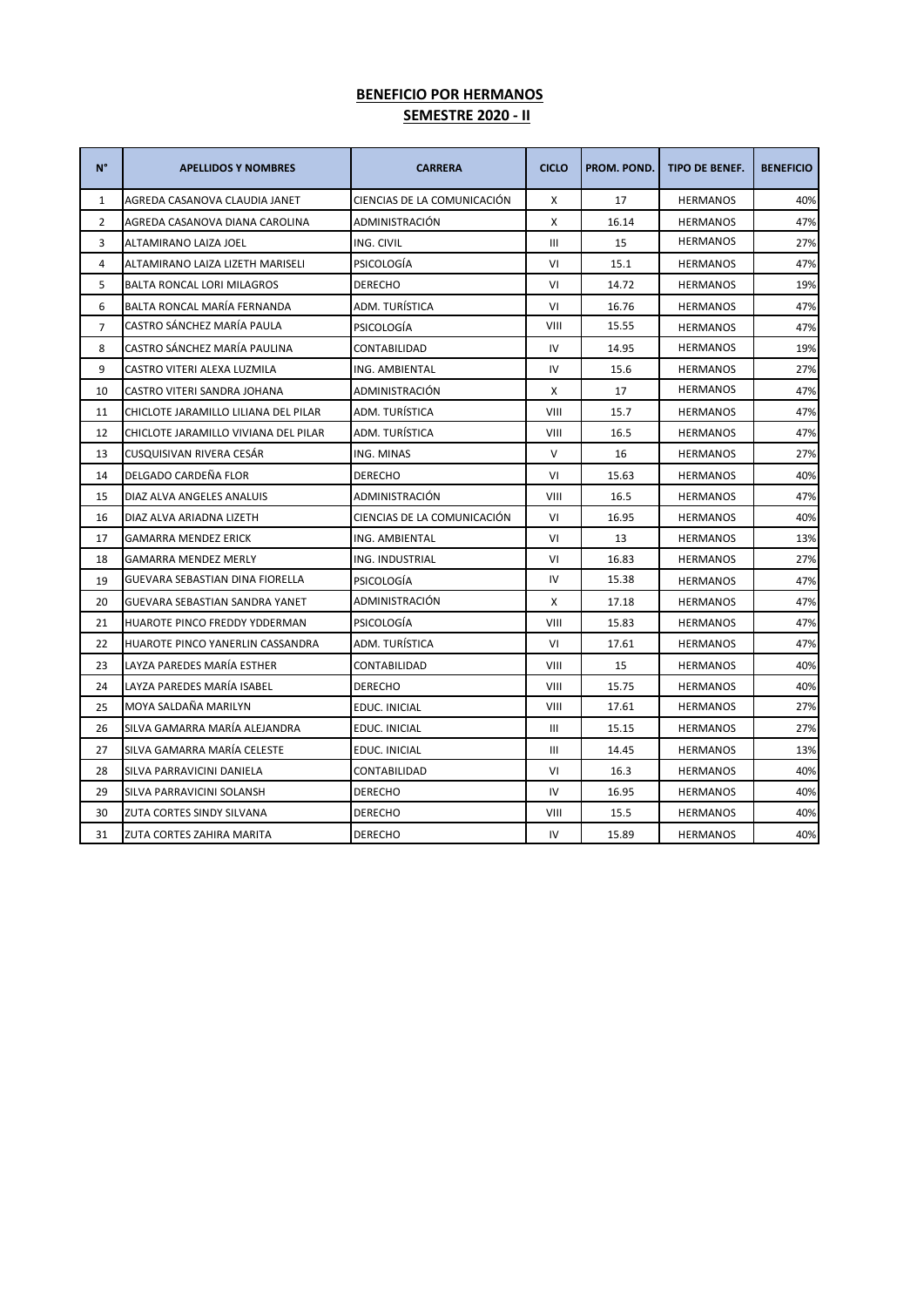# **BENEFICIO POR ORFANDAD SEMESTRE 2020 -II**

| $N^{\circ}$    | <b>APELLIDOS Y NOMBRES</b>             | <b>CARRERA</b>       | <b>CICLO</b> | <b>PROMEDIO</b><br><b>PONDERADO</b> | <b>TIPO DE BENEF.</b> | <b>FAMILIAR</b><br><b>FALLECIDO</b> | <b>BENEFICIO</b> |
|----------------|----------------------------------------|----------------------|--------------|-------------------------------------|-----------------------|-------------------------------------|------------------|
|                | AVILA LUJAN WINSOR RODRIGO             | <b>PSICOLOGÍA</b>    | VI           | 13.52                               | ORFANDAD              | <b>PADRE</b>                        | 47%              |
| 2              | <b>GONZALES UCAÑAN EMILIA VICTORIA</b> | EDUC. INICIAL        | VIII         | 15.85                               | ORFANDAD              | <b>MADRE</b>                        | 27%              |
| 3              | GONZALES UCAÑAN NELLY DIANA            | <b>EDUC. INICIAL</b> | VIII         | 16                                  | ORFANDAD              | MADRE                               | 27%              |
| 4              | LÓPEZ SÁNCHEZ ANA                      | <b>PSICOLOGÍA</b>    | X            | 16.68                               | ORFANDAD              | PADRE                               | 47%              |
| 5              | RIOS VILLANUEVA HEINER LUIS            | ADMINISTRACIÓN       | X            | 12.46                               | ORFANDAD              | PADRE                               | 47%              |
| 6              | VALVERDE SÁNCHEZ EDUARDO               | CONTABILIDAD         | VIII         | 16.55                               | ORFANDAD              | <b>MADRE</b>                        | 40%              |
| $\overline{ }$ | VARELA GALLARDO YIAN ELIAN             | <b>DERECHO</b>       | VI           | 15.09                               | ORFANDAD              | PADRE                               | 40%              |
| 8              | VARELA HIDALGO ERIKA                   | <b>PSICOLOGÍA</b>    | VIII         | 16.1                                | ORFANDAD              | PADRE                               | 47%              |
| 9              | VARELA HÍDALGO RAQUEL STEFANY          | <b>PSICOLOGÍA</b>    | V            | 13.59                               | ORFANDAD              | <b>PADRE</b>                        | 47%              |
| 10             | VERA SÁNCHEZ ESTRELLA REBECA           | <b>DERECHO</b>       | V            | 15.27                               | ORFANDAD              | <b>MADRE</b>                        | 40%              |
| 11             | VILCHEZ MONZON VICTORIA DE LOS ANGELES | <b>DERECHO</b>       | VI           | 13.76                               | ORFANDAD              | <b>MADRE</b>                        | 40%              |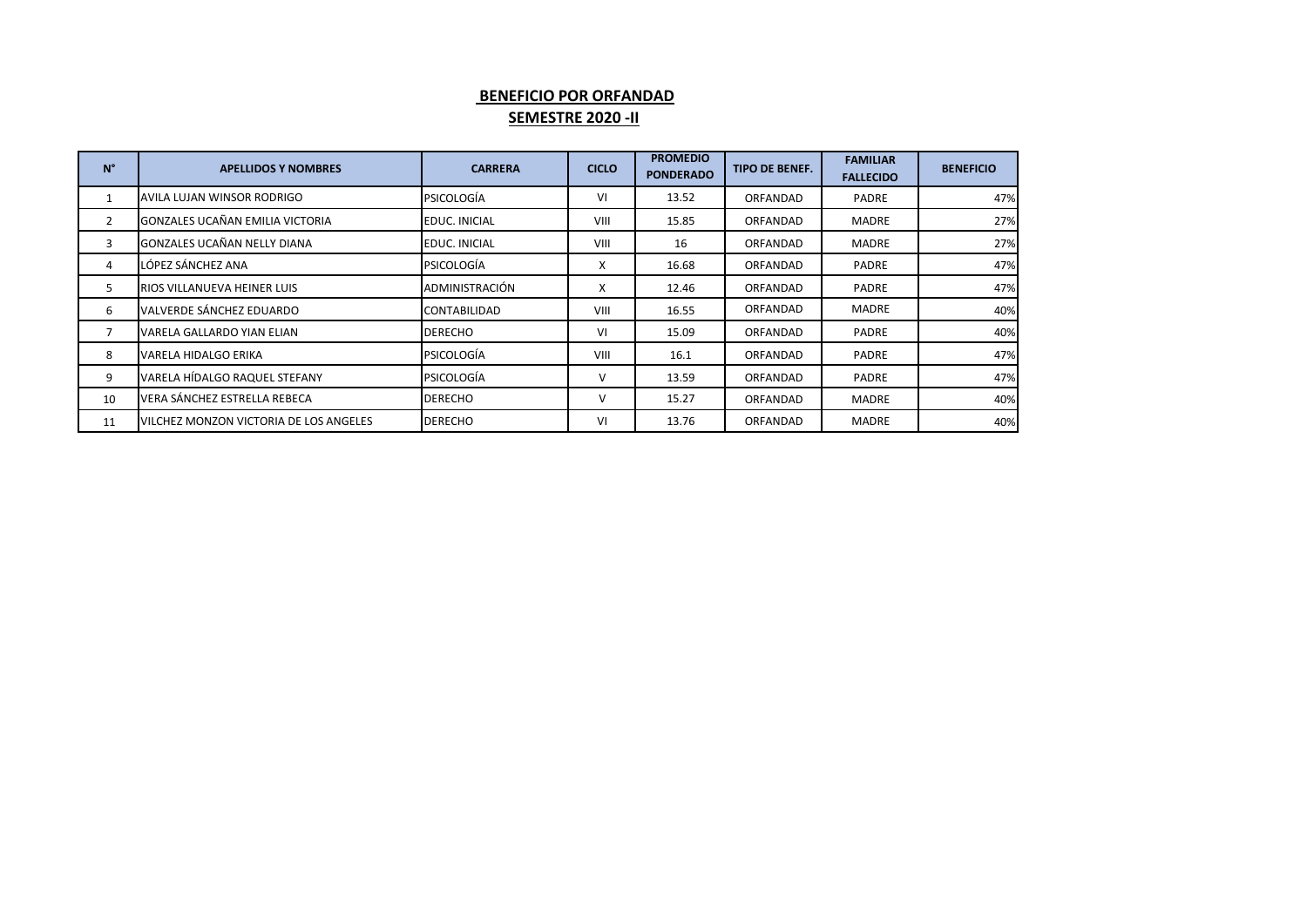## **FAMILIAR DE TRABAJADOR SEMESTRE 2020 -II**

| N° | <b>APELLIDOS Y NOMBRES</b>           | <b>CARRERA</b>         | <b>CICLO</b> | <b>PROMEDIO</b><br><b>PONDERADO</b> | <b>TIPO DE BENEF.</b>          | <b>TRABAJADOR</b>                        | <b>BENEFICIO</b> |
|----|--------------------------------------|------------------------|--------------|-------------------------------------|--------------------------------|------------------------------------------|------------------|
|    | ALVARADO CONTRERAS VANESSA           | <b>ING. INDUSTRIAL</b> |              | 13.95                               | FAM. TRABAJADOR                | <b>IALVARADO CONTRERAS MARIELA</b>       | 27%              |
|    | BERRIOS CUBAS MARÍA ODALIS           | ING. INDUSTRIAL        | ⋏            | 15.57                               | FAM. TRABAJADOR                | CUBAS CUBAS ROSALINA                     | 27%              |
|    | CARRANZA RODRIGUEZ RUTH ELIZABETH    | PSICOLOGÍA             | IV           | 16.71                               | FAM. TRABAJADOR                | <b>CARRANZA RODRIGUEZ RUTH ELIZABETH</b> | 47%              |
| 4  | CRUZADO PAREDES PATRICIA DEL CARMEN  | PSICOLOGÍA             | XII          | 18                                  | FAM. TRABAJADOR                | JOSÉ ANDRES CRUZADO ALBARRAN             | 47%              |
|    | IMENDOZA DELGADO SONIA               | PSICOLOGÍA             | VIII         | 16.47                               | FAM. TRABAJADOR                | IMENDOZA DELGADO SONIA                   | 47%              |
| h  | MENDOZA FERNÁNDEZ MIRTHA             | PSICOLOGÍA             |              | 18.11                               | FAM. TRABAJADOR IJULIO MENDOZA |                                          | 47%              |
|    | <b>IRUIZ CONTRERAS BRENDA MISHEL</b> | PSICOLOGÍA             |              | 17.1                                | FAM. TRABAJADOR                | <b>IALVARADO CONTRERAS MARIELA</b>       | 47%              |